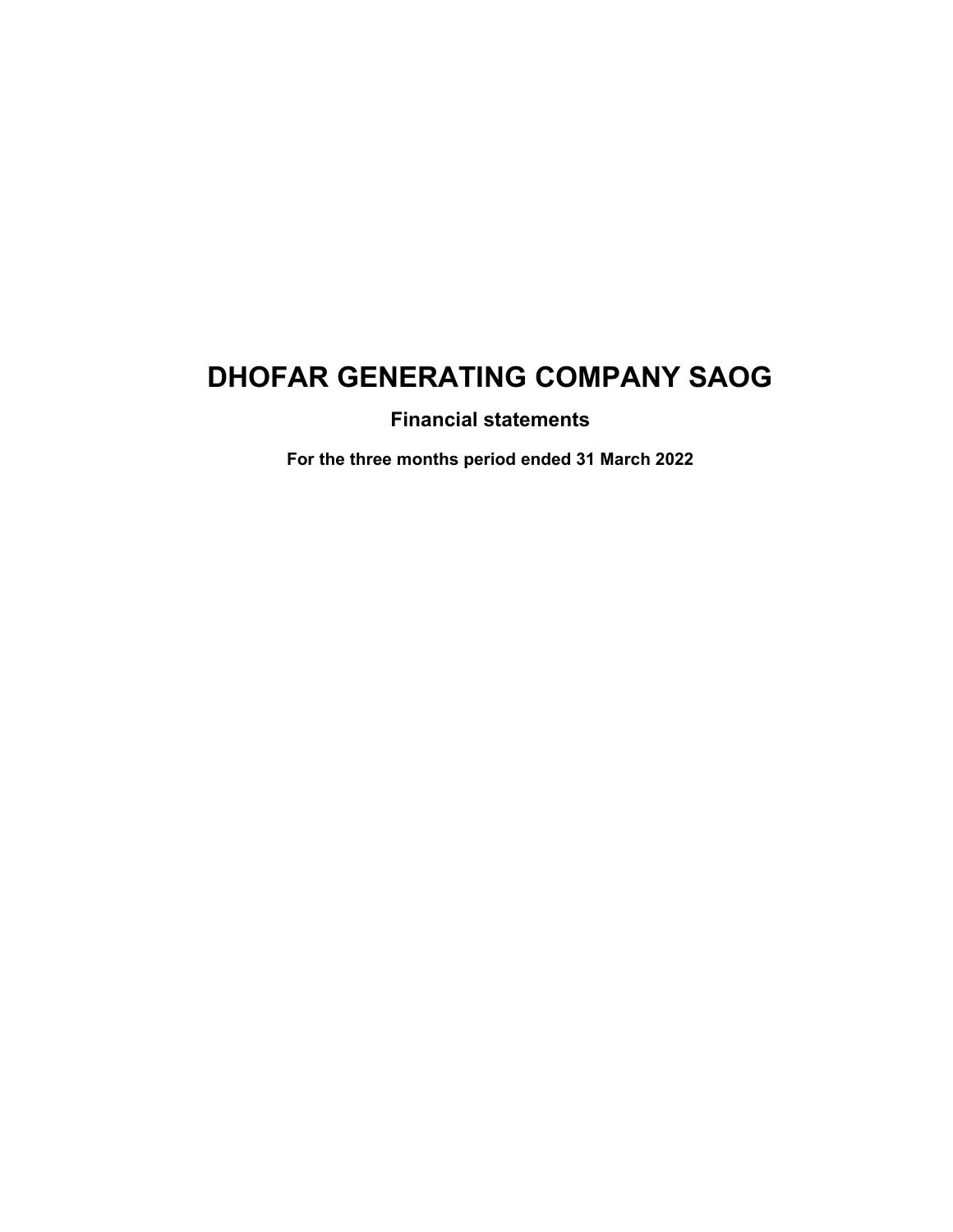## Financial statements

For the three months period ended 31 March 2022

| <b>Contents</b>                                            | <b>Pages</b> |
|------------------------------------------------------------|--------------|
| Statement of profit or loss and other comprehensive income |              |
| Statement of financial position                            | 2            |
| Statement of cash flows                                    | 3            |
| Statement of changes in equity                             | 4            |
| Notes to the financial statements                          | $5 - 41$     |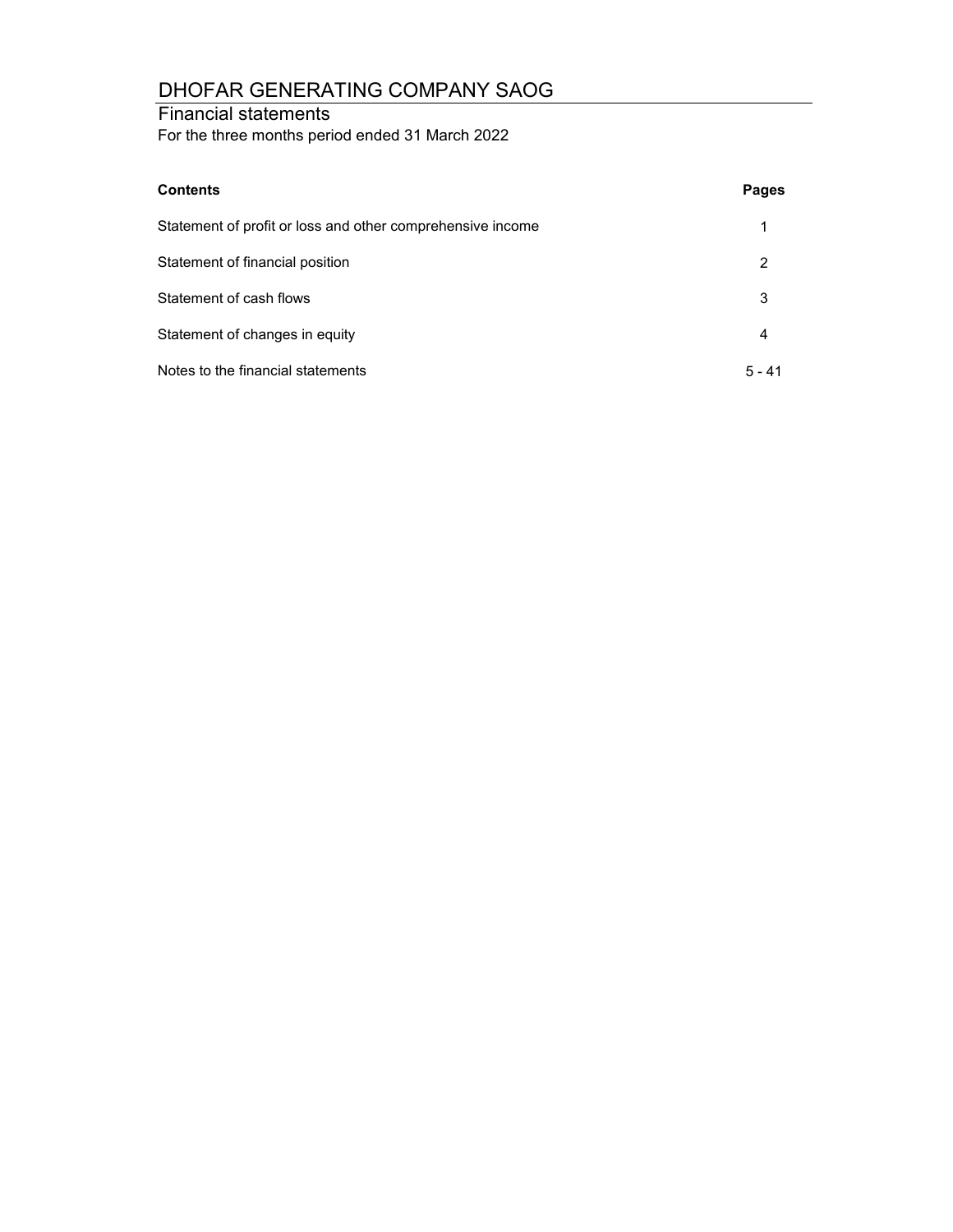### For the three months period ended 31 March 2022 STATEMENT OF PROFIT OR LOSS AND OTHER COMPREHENSIVE INCOME

|                                                                                                                       |         | 3 months<br>ended     | 3 months<br>ended         |
|-----------------------------------------------------------------------------------------------------------------------|---------|-----------------------|---------------------------|
|                                                                                                                       |         | 31-Mar-22             | 31-Mar-21                 |
|                                                                                                                       | Notes   | <b>RO</b>             | RO.                       |
| Revenue                                                                                                               | 20      | 8,229,852             | 7,264,287                 |
| Operating costs                                                                                                       | 21      | (7,617,642)           | (6,657,676)               |
| Gross profit<br>General and administrative expenses                                                                   | 22      | 612,210<br>(297, 980) | 606,611<br>(329, 186)     |
| Finance cost<br>Finance income                                                                                        | 24<br>6 | (1,730,867)<br>50,622 | (1,801,244)<br>58,260     |
| Loss before tax<br>Income tax                                                                                         | 19      | (1,366,015)<br>98,374 | (1,465,559)<br>(350, 354) |
| Net loss for the period                                                                                               |         | (1, 267, 641)         | (1,815,913)               |
| Other comprehensive income                                                                                            |         |                       |                           |
| Items that may be reclassified subsequently to profit or loss<br>Fair value gain arising during the year on cash flow |         |                       |                           |
| hedge - net of tax                                                                                                    | 13      | 3,586,551             | 2,739,173                 |
| Total comprehensive income for the period                                                                             |         | 2,318,910             | 923,260                   |
| Basic and diluted loss per share                                                                                      | 25      | (0.006)               | (0.008)                   |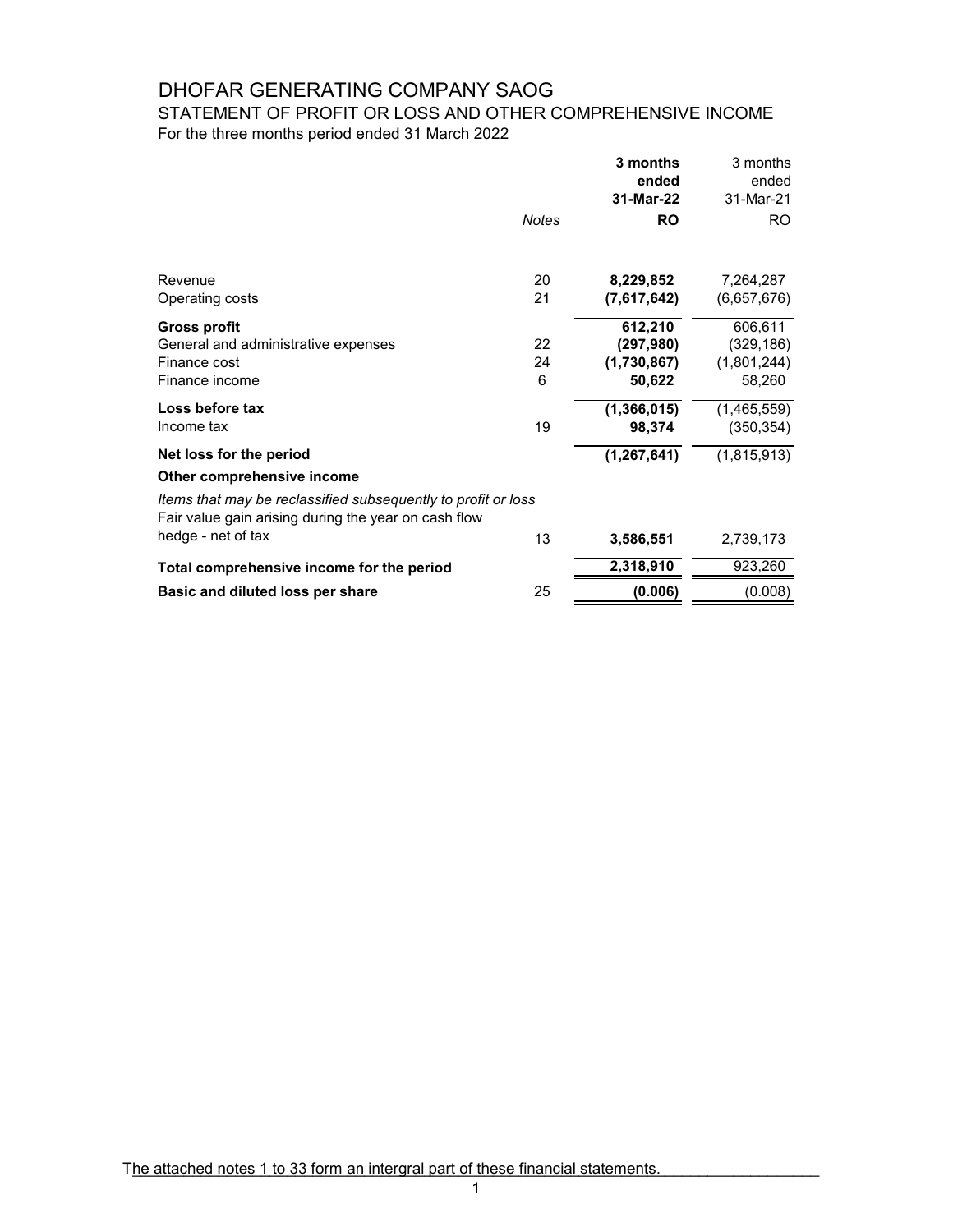## STATEMENT OF FINANCIAL POSITION

AS AT 31 MARCH 2022

|                                                |              | 31-Mar-22              | 31-Dec-21              |
|------------------------------------------------|--------------|------------------------|------------------------|
|                                                | <b>Notes</b> | <b>RO</b>              | <b>RO</b>              |
| <b>ASSETS</b><br><b>Non-current assets</b>     |              |                        |                        |
| Property, plant and equipment                  | 4            | 145,328,964            | 146,323,283            |
| Finance lease receivable                       | 5            | 40,023,867             | 40,691,883             |
| Right-of-use assets                            | 18           | 1,771,087              | 1,787,985              |
| Major maintenance accrued revenue              | 6            | 1,894,613              | 2,033,125              |
| Prepaid connection charges                     |              | 603,377                | 573,452                |
| <b>Total non-current assets</b>                |              | 189,621,908            | 191,409,728            |
|                                                |              |                        |                        |
| <b>Current assets</b>                          |              |                        |                        |
| Inventories<br>Finance lease receivable        | 7<br>5       | 5,632,873<br>2,583,184 | 5,690,349<br>2,530,967 |
| Major maintenance accrued revenue              | 6            | 481,724                | 481,724                |
| Trade and other receivables                    | 8            | 3,381,051              | 15,717,962             |
| Advances and prepayments                       | 9            | 270,727                | 447,644                |
| Cash and cash equivalents                      | 10           | 2,198,315              | 4,439,759              |
| <b>Total current assets</b>                    |              | 14,547,874             | 29,308,405             |
| <b>TOTAL ASSETS</b>                            |              | 204,169,782            | 220,718,133            |
| <b>EQUITY AND LIABILITIES</b>                  |              |                        |                        |
| <b>EQUITY</b>                                  |              |                        |                        |
| Share capital                                  | 11           | 22,224,000             | 22,224,000             |
| Legal reserve                                  | 12           | 723,584                | 723,584                |
| Retained earnings                              |              | 23,952,927             | 25,220,568             |
| Cash flow hedge reserve                        | 13           | (1,974,976)            | (5,561,527)            |
| <b>Net equity</b>                              |              | 44,925,535             | 42,606,625             |
| <b>Non-current liabilities</b>                 |              |                        |                        |
| Long term loan                                 | 16           | 123,146,435            | 127,221,502            |
| Fair value of the cash flow hedge              | 14           | 1,963,358              | 4,841,799              |
| Provision for decommissioning costs            | 15           | 5,020,798              | 4,958,813              |
| End of service benefits                        |              | 112,329                | 116,797                |
| Lease liabilities                              | 18           | 1,899,697              | 1,881,501              |
| Deferred tax                                   | 19           | 9,858,543              | 9,323,996              |
| <b>Total non-current liabilities</b>           |              | 142,001,160            | 148,344,408            |
| <b>Current liabilities</b>                     |              |                        |                        |
| Long term loan                                 | 16           | 10,465,769             | 10,130,225             |
| Fair value of the cash flow hedge              | 14           | 360,142                | 1,701,173              |
| Lease liabilities                              | 18<br>17     | 152,716                | 152,716                |
| Trade and other payables<br>Income tax payable | 19           | 6,261,467<br>2,993     | 17,779,993<br>2,993    |
|                                                |              |                        |                        |
| <b>Total current liabilities</b>               |              | 17,243,087             | 29,767,100             |
| <b>Total liabilities</b>                       |              | 159,244,247            | 178,111,508            |
| <b>TOTAL EQUITY AND LIABILITIES</b>            |              | 204,169,782            | <u>220,718,133</u>     |
| Net assets per share                           | 31           | 0.202                  | 0.192                  |

The financial statements were approved by a resolution of the Board of Directors on 25 April 2022.

**Chairman** Chief Executive Officer

The attached notes 1 to 33 form an integral part of these financial statements.

\_\_\_\_\_\_\_\_\_\_\_\_\_\_\_\_\_\_\_\_\_\_\_\_ \_\_\_\_\_\_\_\_\_\_\_\_\_\_\_\_\_\_\_\_\_\_\_\_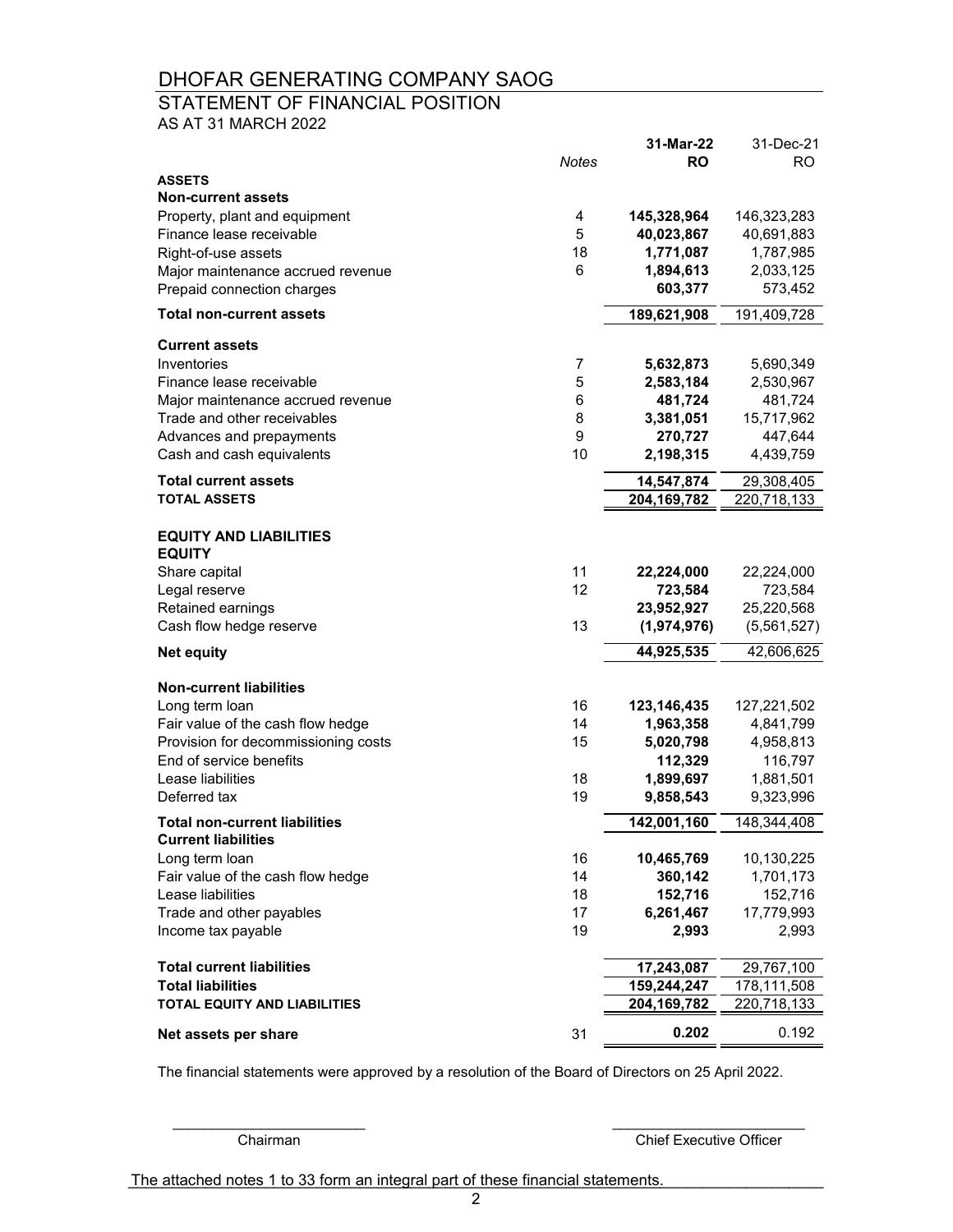STATEMENT OF CASH FLOWS

For the three months period ended 31 March 2022

|                                                           |       | 3 months ended<br>31-Mar-22 | 3 months ended<br>31-Mar-21 |
|-----------------------------------------------------------|-------|-----------------------------|-----------------------------|
|                                                           | Notes | <b>RO</b>                   | RO.                         |
| <b>OPERATING ACTIVITIES</b>                               |       |                             |                             |
| Loss before tax                                           |       | (1, 366, 015)               | (1,465,559)                 |
| Adjustments for:                                          |       |                             |                             |
| Depreciation of property, plant and equipment             | 4     | 994,319                     | 994,471                     |
| Depreciation of right-of-use asset                        | 18    | 16,898                      | 16,936                      |
| Finance costs                                             | 24    | 1,730,867                   | 1,801,244                   |
| Finance income                                            | 6     | (50, 622)                   | (58, 260)                   |
| Interest income on finance lease                          | 20    | (881, 513)                  | (929, 648)                  |
| Major maintenance revenue                                 | 20    | (18, 331)                   | (21, 684)                   |
| Provision for end of service benefit                      |       | 5,576                       | 7,438                       |
|                                                           |       | 431,179                     | 344,938                     |
| Working capital changes:                                  |       |                             |                             |
| Inventories                                               |       | 57,476                      | 60,722                      |
| Trade and other receivables                               |       | 12,336,911                  | 22,396,599                  |
| Trade and other payables                                  |       | (11, 415, 995)              | (22, 234, 489)              |
| Prepaid connection charges                                |       | (29, 925)                   | (6, 185)                    |
| Advances and prepayments                                  |       | 176,917                     | 3,210                       |
| Cash generated from operations                            |       | 1,556,563                   | 564,795                     |
| Finance lease and major maintenance installments received |       | 1,704,777                   | 1,704,779                   |
| Net cash flows generated from operating activities        |       | 3,261,340                   | 2,269,574                   |
| <b>INVESTING ACTIVITIES</b>                               |       |                             |                             |
| Additions to property, plant and equipment                | 4     |                             | (75, 134)                   |
| Net cash flows used in investing activities               |       |                             | (75, 134)                   |
| <b>FINANCING ACTIVITIES</b>                               |       |                             |                             |
| Finance cost paid                                         |       | (1,702,774)                 | (1,742,251)                 |
| Payment of lease liabilities                              | 18    | (10, 877)                   | (75, 519)                   |
| Repayment of long term loan                               | 16    | (3,789,133)                 | (2,643,579)                 |
| Short term borrowing - net                                |       |                             | 1,000,000                   |
| Dividend payment                                          | 33    |                             | (2,000,160)                 |
| Net cash flows used in financing activities               |       | (5,502,784)                 | (5,461,509)                 |
| DECREASE IN CASH AND CASH EQUIVALENTS                     |       | (2, 241, 444)               | (3,267,069)                 |
| Cash and cash equivalents at beginning of the period      |       | 4,456,708                   | 4,648,738                   |
| CASH AND CASH EQUIVALENTS AT END OF THE PERIOD            | 10    | 2,215,264                   | 1,381,669                   |

The attached notes 1 to 33 form an intergal part of these financial statements.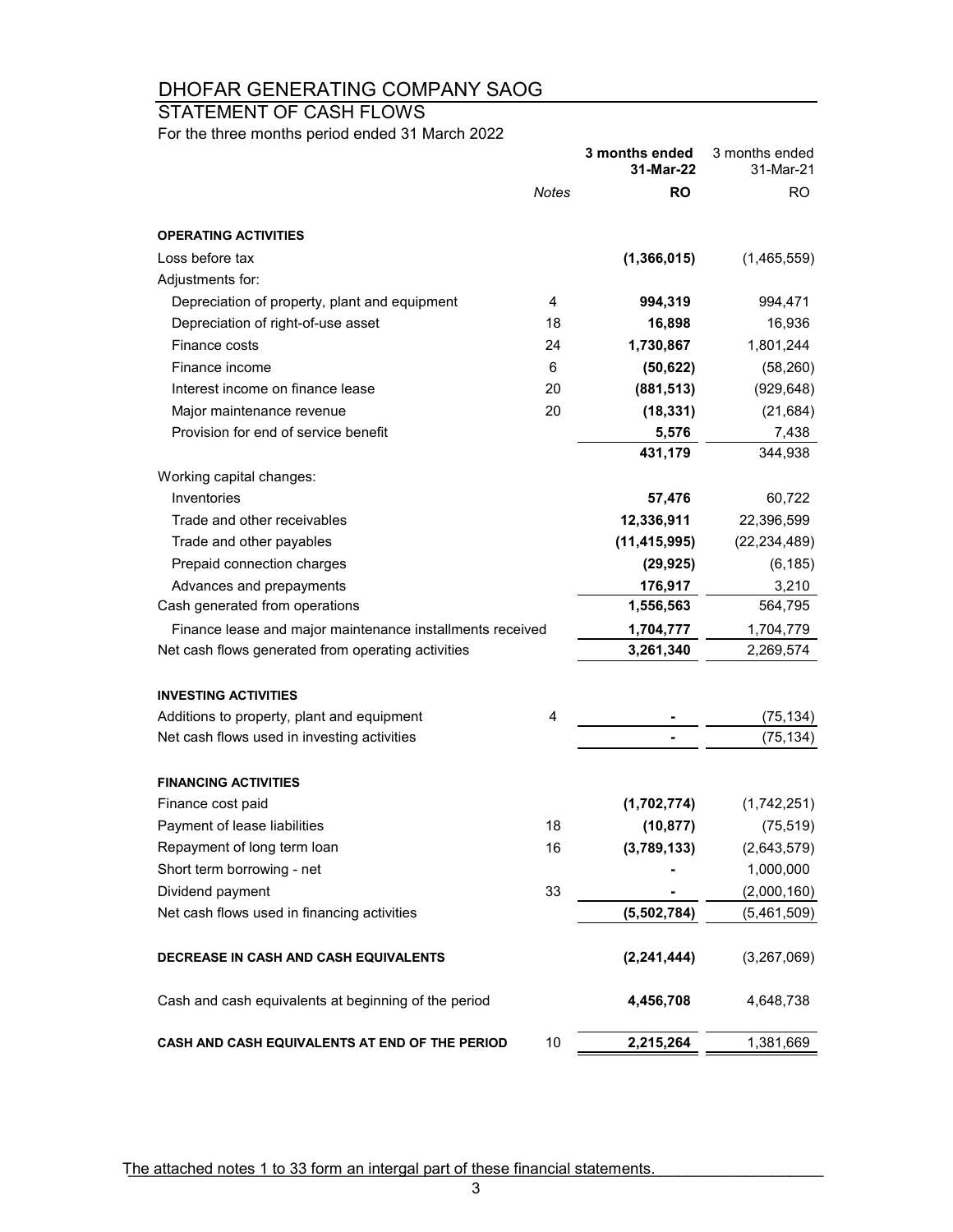## STATEMENT OF CHANGES IN EQUITY

For the three months period ended 31 March 2022

|                                              | <b>Share</b><br>capital<br><b>RO</b> | Legal<br>reserve<br><b>RO</b> | <b>Retained</b><br><b>RO</b> | <b>Cash flow</b><br>earnings hedge reserve<br><b>RO</b> | <b>Total</b><br><b>RO</b> |
|----------------------------------------------|--------------------------------------|-------------------------------|------------------------------|---------------------------------------------------------|---------------------------|
| Balance at 1 January 2021                    | 22,224,000                           | 439,457                       | 24,663,590                   | (9,770,973)                                             | 37,556,074                |
| Loss for the period                          |                                      |                               | (1,815,913)                  |                                                         | (1,815,913)               |
| Other comprehensive income<br>for the period |                                      |                               |                              | 2,739,173                                               | 2,739,173                 |
| Total comprehensive income for the<br>period |                                      | $\overline{a}$                | (1,815,913)                  | 2,739,173                                               | 923,260                   |
| Dividend paid (note 33)                      |                                      |                               | (2,000,160)                  |                                                         | (2,000,160)               |
| Balance at 31 March 2021                     | 22,224,000                           | 439,457                       | 20,847,517                   | (7,031,800)                                             | 36,479,174                |
| Balance at 1 January 2022                    | 22,224,000                           | 723,584                       | 25,220,568                   | (5,561,527)                                             | 42,606,625                |
| Loss for the period                          |                                      |                               | (1, 267, 641)                |                                                         | (1, 267, 641)             |
| Other comprehensive income<br>for the period |                                      |                               |                              | 3,586,551                                               | 3,586,551                 |
| Total comprehensive income for the<br>period |                                      |                               | (1, 267, 641)                | 3,586,551                                               | 2,318,910                 |
| Balance at 31 March 2022                     | 22,224,000                           | 723,584                       | 23,952,927                   | (1,974,976)                                             | 44,925,535                |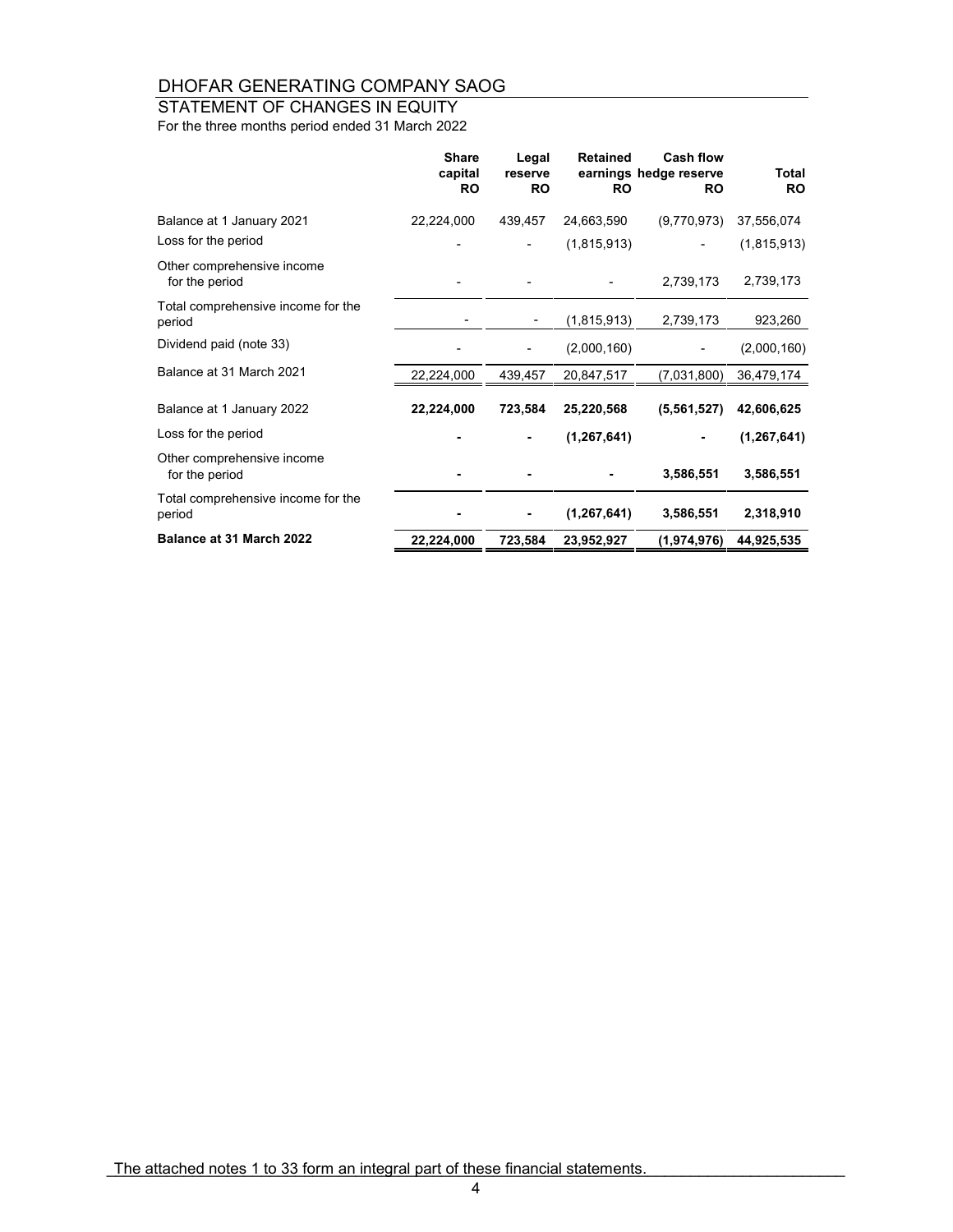NOTES TO THE FINANCIAL STATEMENTS For the three months period ended 31 March 2022

#### **1 ACTIVITIES**

Dhofar Generating Company (the "Company" or "DGC") was registered as a closely held joint stock company ('SAOC') in the Sultanate of Oman on 28 February 2001 under the Commercial Companies Law in Oman. Subsequently, the Company was converted to a Public Joint Stock Company ("SAOG") and was listed on the Muscat Securities Market on 5 September 2018.

The ultimate investors include International Company for Water and Power Projects ("ACWA Power"), Mitsui & Co., Ltd. and Dhofar International Development & Investment Holding Company S.A.O.G ("DIDIC"). The registered address of ACWA Power is 22616, King Abdul Aziz Road, Riyadh, Kingdom of Saudi Arabia. The registered address of Mitsui & Co., Ltd. Marunouchi l-chime, Chiyoda—ku, Tokyo 100- 8631, Japan Nippon Life Marunouchi Garden Tower. The registered address of DIDIC is P.O.Box: 2163 Salalah, Postal Code: 211, Sultanate of Oman.

The operations of the Company are governed by the provisions of the Law for the Regulation and Privatization of the Electricity and Related Water Sector (the "Sector Law") promulgated by Royal Decree 78/2004. The principal activity of the Company is electricity generation under a license issued by the Authority for Electricity Regulation, Oman (AER).

#### **Significant agreements**

The Concession Agreement, to which DGC was a party, was terminated effective 1 January 2014. Accordingly, from 1 January 2014, the Company has been granted a generation license by the AER for the electricity generation business. The Company has entered into a Power Purchase Agreement ('PPA') on 31 December 2013 with Oman Power and Water Procurement Company SAOC ('OPWP') to sell the available capacity of Electricity. The PPA was subsequently amended on 1 January 2014.

A second amendment agreement to the PPA was signed on 19 April 2015 which became effective on 22 June 2015 after completion of all requirements under the terms of the agreement. This amendment agreement envisions the construction of a new 445MW power plant and sets the PPA term of the existing 273MW power plant and new plant for 15 years from the scheduled commercial operation date ('SCOD') of the new plant. The SCOD was achieved on 1 January 2018 as per the plan.

The Company entered into an Engineering, Procurement and Construction ('EPC') contract with SEPCO III Electric Power Construction Corporation for the construction of a new 445MW facility. The Company also entered into a long term loan agreement on 8 July 2015 with a consortium of local and international banks including Bank Muscat SAOG, Bank Dhofar SAOG, Mizuho Bank LTD, Standard Chartered Bank, KfW IPEX-Bank GmbH, Sumitomo Mitsui Trust Bank Limited and Sumitomo Mitsui Bank Corporation.

The Company entered into an Operations and Maintenance Agreement with Dhofar O&M Company LLC effective 4 June 2015 for all operations and maintenance of the plants.

### **2 SIGNIFICANT ACCOUNTING POLICIES**

#### **2.1 Basis of preparation**

These financial statements have been prepared in accordance with International Financial Reporting Standard (IFRS) as issued by the International Accounting Standard Board ("IASB") and the applicable requirements of the Commercial Companies Law of the Sultanate of Oman and the disclosure requirements of Capital Market Authority.

The financial statements have been prepared on a historical cost basis, except for derivative financial instruments carried at fair value. The financial statements have been presented in Rial Omani which is the functional and reporting currency of the Company.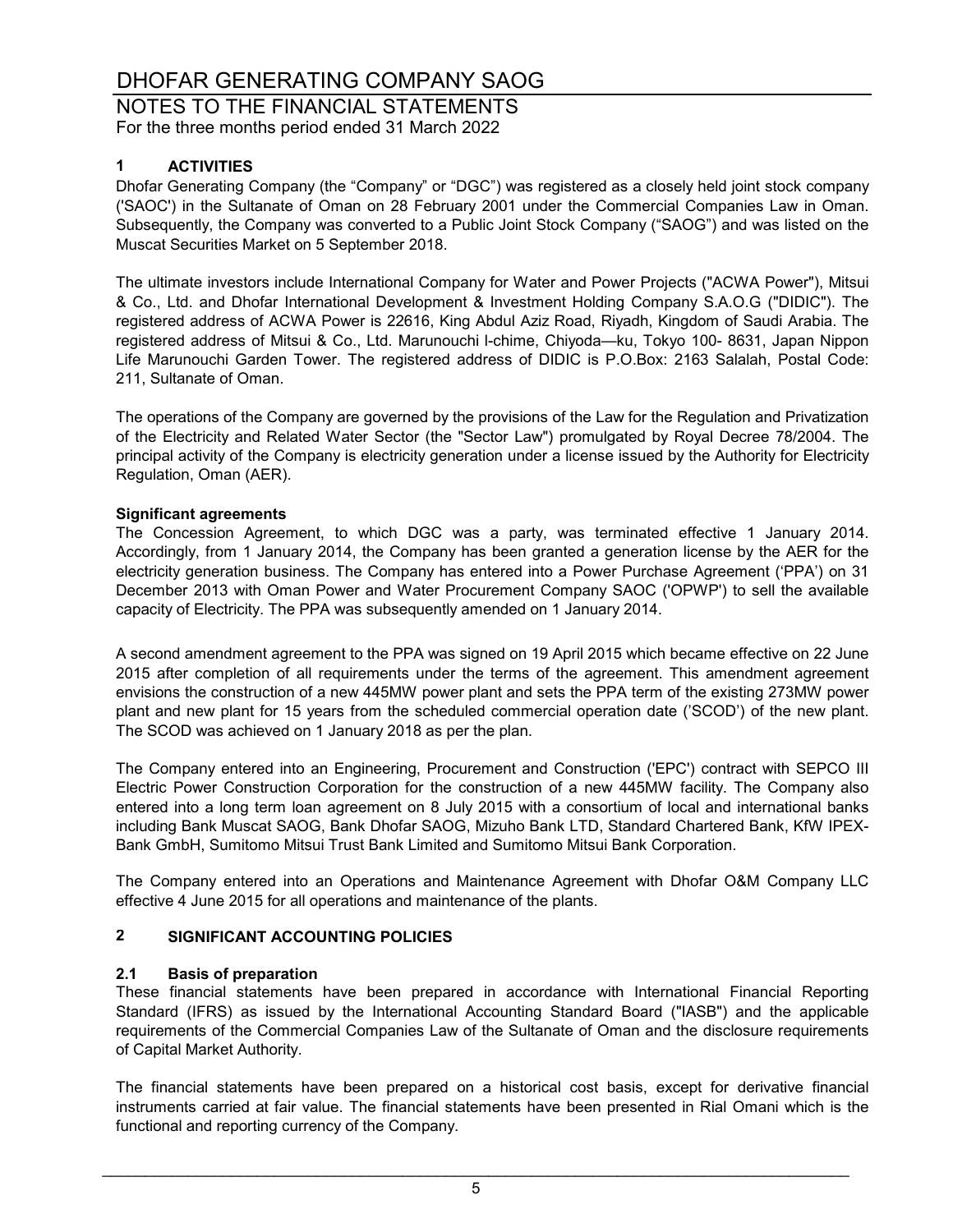#### NOTES TO THE FINANCIAL STATEMENTS For the three months period ended 31 March 2022

# **2 SIGNIFICANT ACCOUNTING POLICIES (continued)**

#### **2.2 Changes in accounting policies**

The accounting policies are consistent with those in the previous years except as following:

#### **2.2.1 New and amended IFRS applied with no material effect on the financial statements**

The following new and revised IFRSs, which became effective for annual periods beginning on or after 1 January 2022, have been adopted in these financial statements.

| New and revised IFRSs                                                                                                                   | <b>Effective for annual periods</b><br>beginning on or after |
|-----------------------------------------------------------------------------------------------------------------------------------------|--------------------------------------------------------------|
| IFRS 16 Leases - Amendment to extend the exemption from assessing<br>whether a COVID-19-related rent concession is a lease modification | 1 April 2021                                                 |
| Amendment to IFRS 3 Reference to the Conceptual Framework                                                                               | 1 January 2022                                               |
| Amendments to IAS 16 Property, Plant and Equipment - Proceeds<br>before Intended Use                                                    | 1 January 2022                                               |
| Amendments to IAS 37 Onerous Contracts - Cost of Fulfilling a Contract                                                                  | 1 January 2022                                               |
| Annual Improvements to IFRS Standards 2018-2020 Cycle Amendments<br>to:                                                                 | No effective date is stated                                  |
| IFRS 9 Financial Instruments,<br>-                                                                                                      | 1 January 2022                                               |
| IAS 41 Agriculture                                                                                                                      | 1 January 2022                                               |
| IFRS 3 Business combination, and<br><b>IFRS 16 Leases</b>                                                                               | 1 January 2022                                               |
| IFRS 3 Business Combinations - Amendments updating a reference to<br>the Conceptual Framework                                           | 1 January 2022                                               |

The application of above revised standards has not impact on the amount reported for the current and prior periods but may affect the accounting for future transactions or arrangements.

#### **2.2.2 New and amended IFRSs in issue but not yet effective and not early adopted**

The Company has not yet applied the following new and revised IFRSs that have been issued but are not yet effective:

| New and revised IFRSs                                                                                                                                                                                                                                | <b>Effective for annual periods</b><br>beginning on or after          |
|------------------------------------------------------------------------------------------------------------------------------------------------------------------------------------------------------------------------------------------------------|-----------------------------------------------------------------------|
| Amendments to IAS 1 regarding:<br>Classification of Liabilities as Current or Non-current, and<br>Amendments regarding the disclosure of accounting policies<br>$\blacksquare$                                                                       | 1 January 2023<br>1 January 2023                                      |
| Amendments regarding deferred tax on leases and decommissioning<br>obligations                                                                                                                                                                       | 1 January 2023                                                        |
| <b>IFRS 17 Insurance Contracts</b>                                                                                                                                                                                                                   | 1 January 2023                                                        |
| Amendments to IFRS 10 Consolidated Financial Statements and IAS 28<br>Investments in Associates and Joint Ventures (2011) relating to the<br>treatment of the sale or contribution of assets from and investor to its<br>associate or joint venture. | Effective date deferred indefinitely.<br>Adoption is still permitted. |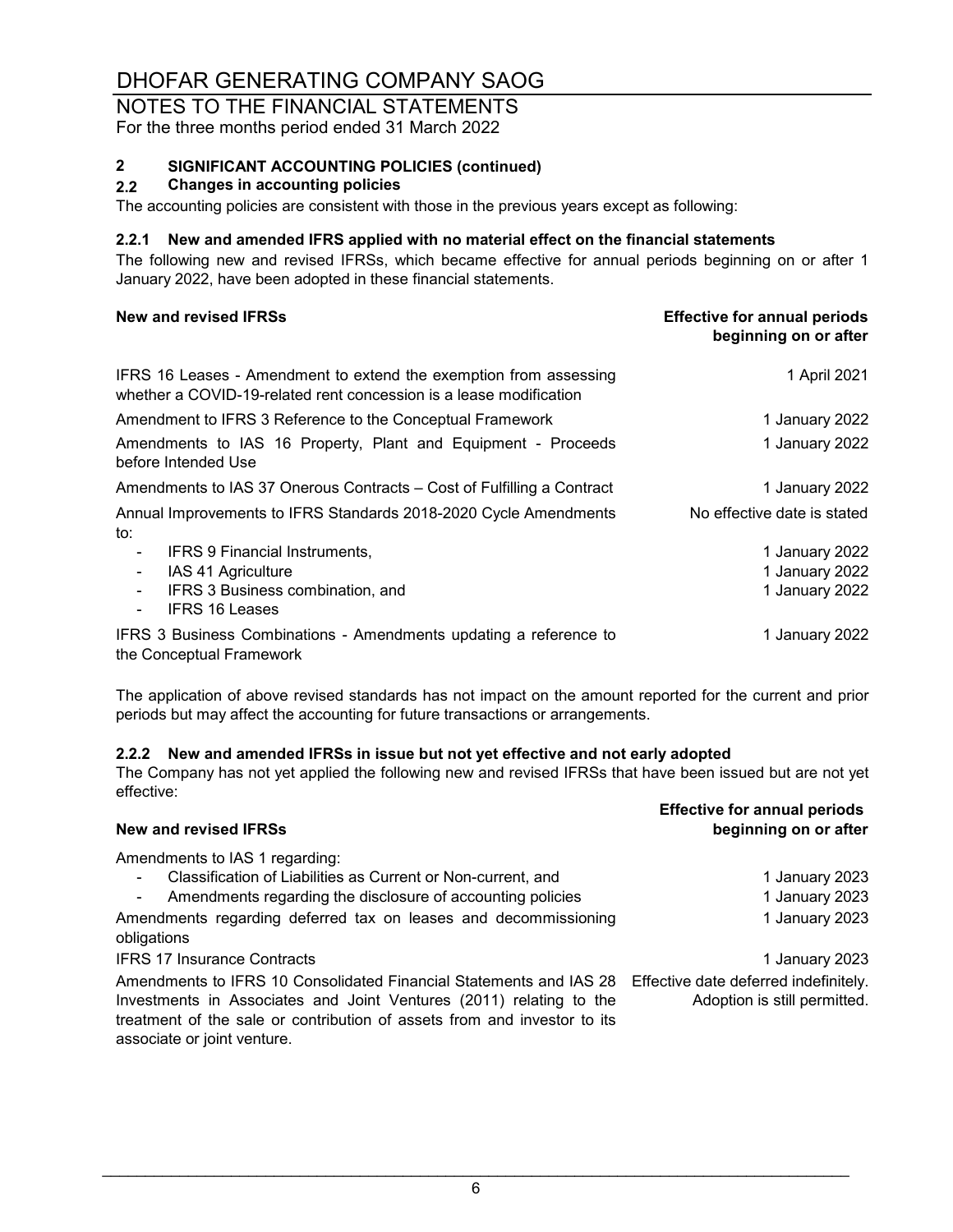NOTES TO THE FINANCIAL STATEMENTS For the three months period ended 31 March 2022

### **2 SIGNIFICANT ACCOUNTING POLICIES (continued)**

#### **2.2.2 New and amended IFRSs in issue but not yet effective and not early adopted (continued)**

The Directors anticipates that these new standards, interpretations and amendments will be adopted in the Company's financial statements as and when they are applicable and adoption of these new standards, interpretations and amendments as highlighted in previous paragraphs, may have no material impact on the financial statements of the Company in the period of initial application.

#### **2.2.3 Interest Rate Benchmark Reform**

In July 2017, the United Kingdom Financial Conduct Authority (FCA), which regulates the London Interbank Offered Rate ('LIBOR') announced that the interest benchmark would cease after June 2023 for overnight, 1, 3, 6 and 12 months tenors. LIBOR is one of the most common series of benchmark interest rates. LIBOR reforms and expectations of cessation of LIBOR will impact the Company's current risk management strategy and possibly accounting for financial instruments. As at 31 March 2022, the Company has derivate liability of RO 2.3 million (2021: RO 6.54 million).

As part of the Company's risk management strategy, the Company uses financial instruments to manage exposure arising from variation of interest rates that could affect profit or loss or other comprehensive income and applies hedge accounting to these instruments.

These financial statements are reference to LIBOR. Refer note 14 to the financial statements for nominal value and details of derivatives contracts under hedging arrangements.

The amendments provide temporary relief from applying specific hedge accounting requirements to hedging relationship directly affected by IBOR reform. The reliefs have the effect that LIBOR reform should not generally cause hedge accounting to terminate.

The Company is assessing the impact of IBOR amendments which are effective for annual periods beginning on or after 31 March 2022.

#### **2.3 Summary of significant accounting policies**

Following are the significant accounting policies adopted by the Company and consistently applied for all the periods presented.

#### **2.3.1 Current versus non-current classification**

The Company presents assets and liabilities in the statement of financial position based on current / noncurrent classification. An asset is current when it is:

- Expected to be realised or intended to be sold or consumed in the normal operating cycle;
- Expected to be realised within twelve months after the reporting year;
- Cash or cash equivalent unless restricted from being exchanged or used to settle a liability for at least twelve months after the reporting year; or
- Held primarily for the purpose of trading

All other assets are classified as non-current.

A liability is current when:

- It is expected to be settled in the normal operating cycle;
- It is held primarily for the purpose of trading;
- It is due to be settled within twelve months after the reporting year; or
- There is no unconditional right to defer the settlement of the liability for at least twelve months after the reporting year

The Company classifies all other liabilities as non-current.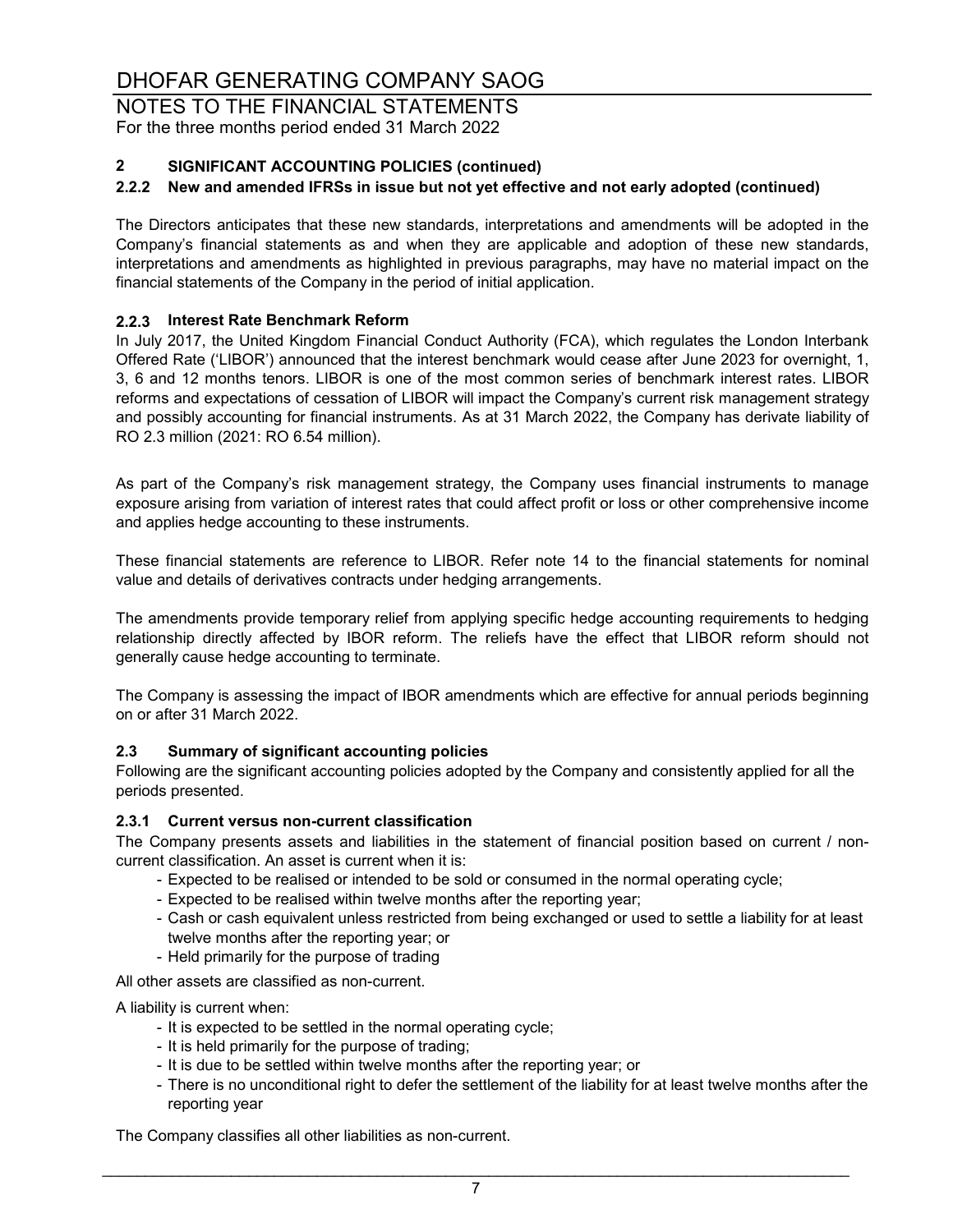NOTES TO THE FINANCIAL STATEMENTS For the three months period ended 31 March 2022

# **2 SIGNIFICANT ACCOUNTING POLICIES (continued)**

#### **2.3 Summary of significant accounting policies (continued)**

#### **2.3.2 Fair value measurement**

The Company measures financial instruments such as derivatives at fair value at each reporting date.

Fair value is the price that would be received to sell an asset or paid to transfer a liability in an orderly transaction between market participants at the measurement date. The fair value measurement is based on the presumption that the transaction to sell the asset or transfer the liability takes place either:

- In the principal market for the asset or liability, or
- In the absence of a principal market, in the most advantageous market for the asset or liability. The principal or the most advantages market must be accessible by the Company.

The fair value of an asset or a liability is measured using the assumptions that market participants would use when pricing the asset or liability, assuming that market participants act in their economic best interest.

A fair value measurement of a non-financial asset takes into account a market participant's ability to generate economic benefits by using the asset in its highest and best use or by selling it to another market participant that would use the asset in its highest and best use.

The Company uses valuation techniques that are appropriate in the circumstances and for which sufficient data are available to measure fair value, maximizing the use of relevant observable inputs and minimizing the use of unobservable inputs.

All assets and liabilities for which fair value is measured or disclosed in the financial statements are categorized within the fair value hierarchy, described as follows, based on the lowest level input that is significant to the fair value measurement as a whole:

- Level 1 Quoted (unadjusted) market prices in active markets for identical assets or liabilities
- Level 2 Valuation techniques for which the lowest level input that is significant to the fair value measurement is directly or indirectly observable
- Level 3 Valuation techniques for which the lowest level input that is significant to the fair value measurement is unobservable

For assets and liabilities that are recognised in the financial statements at fair value on a recurring basis, the Company determines whether transfers have occurred between levels in the hierarchy by re-assessing categorization (based on the lowest level input that is significant to the fair value measurement as a whole) at the end of each reporting date.

#### **2.3.3 Revenue recognition**

The Company's business is to generate and supply electricity to its sole customer OPWP under long term PPA. Revenue from OPWP comprises of the following:

- Capacity charge covering the investment charge and fixed operation and maintenance charge; and
- Output charge covering the fuel charge and variable operation and maintenance charge.

The PPA of the Company is finance lease arrangement for the existing 273 MW power plant and operating lease arrangement for the new 445 MW power plant.

#### i) Revenue from lease contracts

The treatment for 273 MW plant is a finance lease arrangement and lease interest income is recognised in the statement of profit or loss and other comprehensive income. A portion of capacity charge covering the investment charge receiving under the PPA is finance lease payments and accounted based on IFRS 16.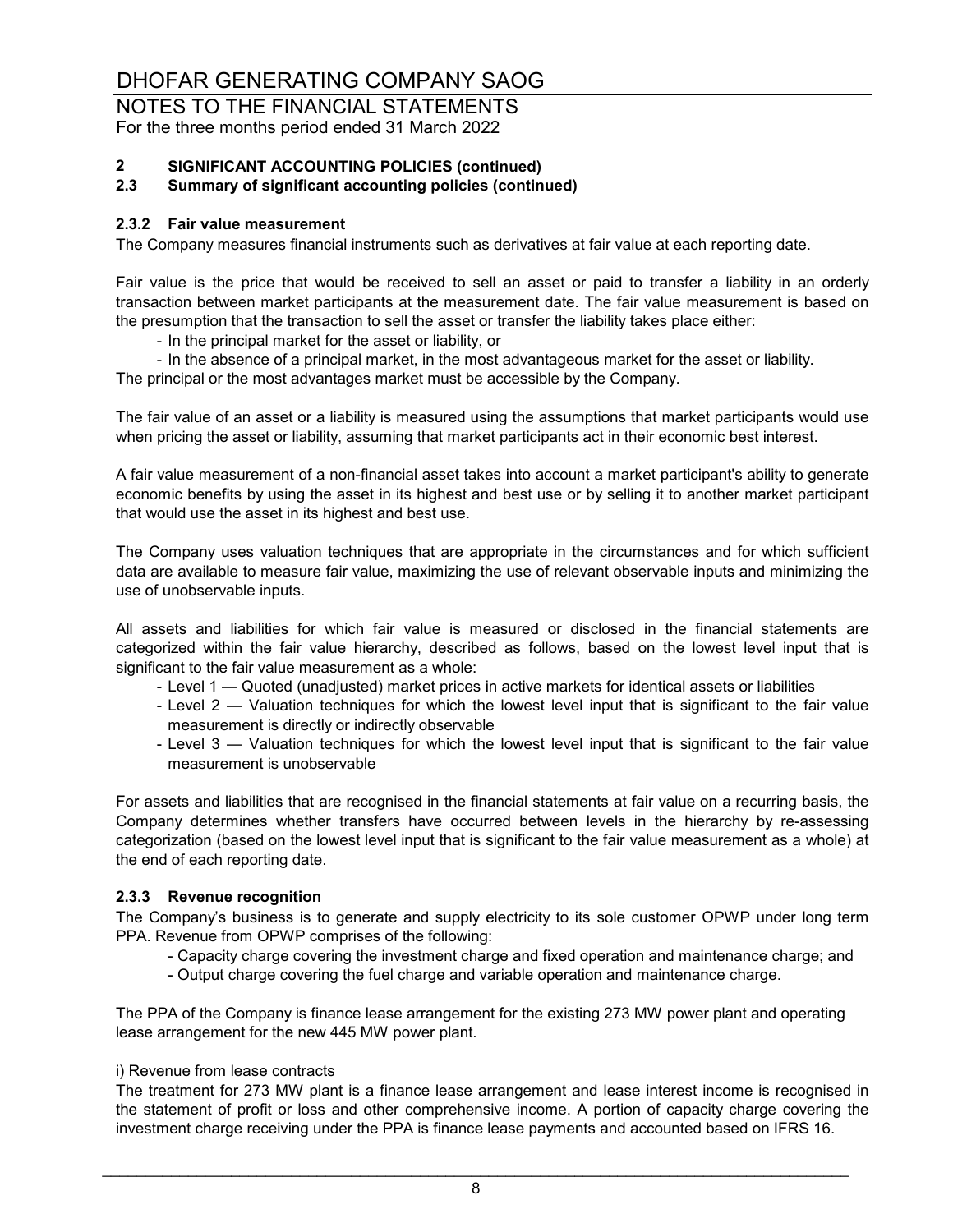NOTES TO THE FINANCIAL STATEMENTS For the three months period ended 31 March 2022

# **2 SIGNIFICANT ACCOUNTING POLICIES (continued)**

#### **2.3 Summary of significant accounting policies (continued)**

#### **2.3.3 Revenue recognition (continued)**

#### i) Revenue from lease contracts (continued)

The investment charge of 445 MW plant has been treated as containing an operating lease which conveys the right to use the underlying assets in exchange of consideration. This component of revenue is recognised on straight-line basis over the lease term to the extent that capacity has been made available based on contractual terms of PPA and accounted based on IFRS 16.

#### ii) Revenue from contracts with customers

Fixed operation and maintenance charges are recognised as revenue when the capacity is made available by performing required planned and unplanned maintenance on timely basis so that the plant is in a position to run and generate required output and accrue to the business over time. Output charges are recognised as revenue upon delivery of electricity to the national grid which accrue over time when the customer accepts deliveries and there is no unfulfilled performance obligation that could affect the customer's acceptance of the output. Amounts received in relation to electricity energy charges are contingent rental receipts. Revenue from contracts with customers is accounted under IFRS 15.

The Company has long term agreements with OPWP which determine performance obligation, transaction price and allocates the transaction price to each of the separate performance obligations. Accumulated experience is used to estimate and provide for the discounts, using the expected value method, and revenue is only recognised to the extent that it is highly probable that a significant reversal will not occur.

There is no significant financing component attached to the receivable from customer other than major maintenance revenue. Goods and services are provided on agreed credit terms of the contract and payment occurs within 25 days from the submission of invoice. The Company submits invoices on monthly basis in arrears and generally are submitted on or before the 5th day of the subsequent month.

The major maintenance revenue related to 273 MW power plant is estimated based on expected major maintenance cost over the term of PPA, as and when major maintenance is carried out by the Company. Interest income related to significant financing component is recognized using effective interest method.

#### **2.3.4 Taxes**

#### *Current income tax*

Taxation is provided in accordance with Omani fiscal regulations.

Income tax is recognised in the statement of profit or loss and other comprehensive income except to the extent that it relates to items recognised in the statement of profit or loss and other comprehensive income or directly in equity, in which case it is recognised in the statement of profit or loss and other comprehensive income or directly in equity, respectively. Current tax is the expected tax payable on the taxable income for the year or relating to previous years as a result of tax assessment, using tax rates enacted or substantially enacted at the reporting date, and any adjustment to tax payable in respect of previous years.

#### *Deferred tax*

Deferred income tax is provided using the liability method on temporary differences at the reporting date between the tax bases of assets and liabilities and their carrying amounts.

Deferred income tax assets and liabilities are measured at the tax rates that are expected to apply in the year when the asset is realised or the liability is settled, based on tax laws that have been enacted at the reporting date.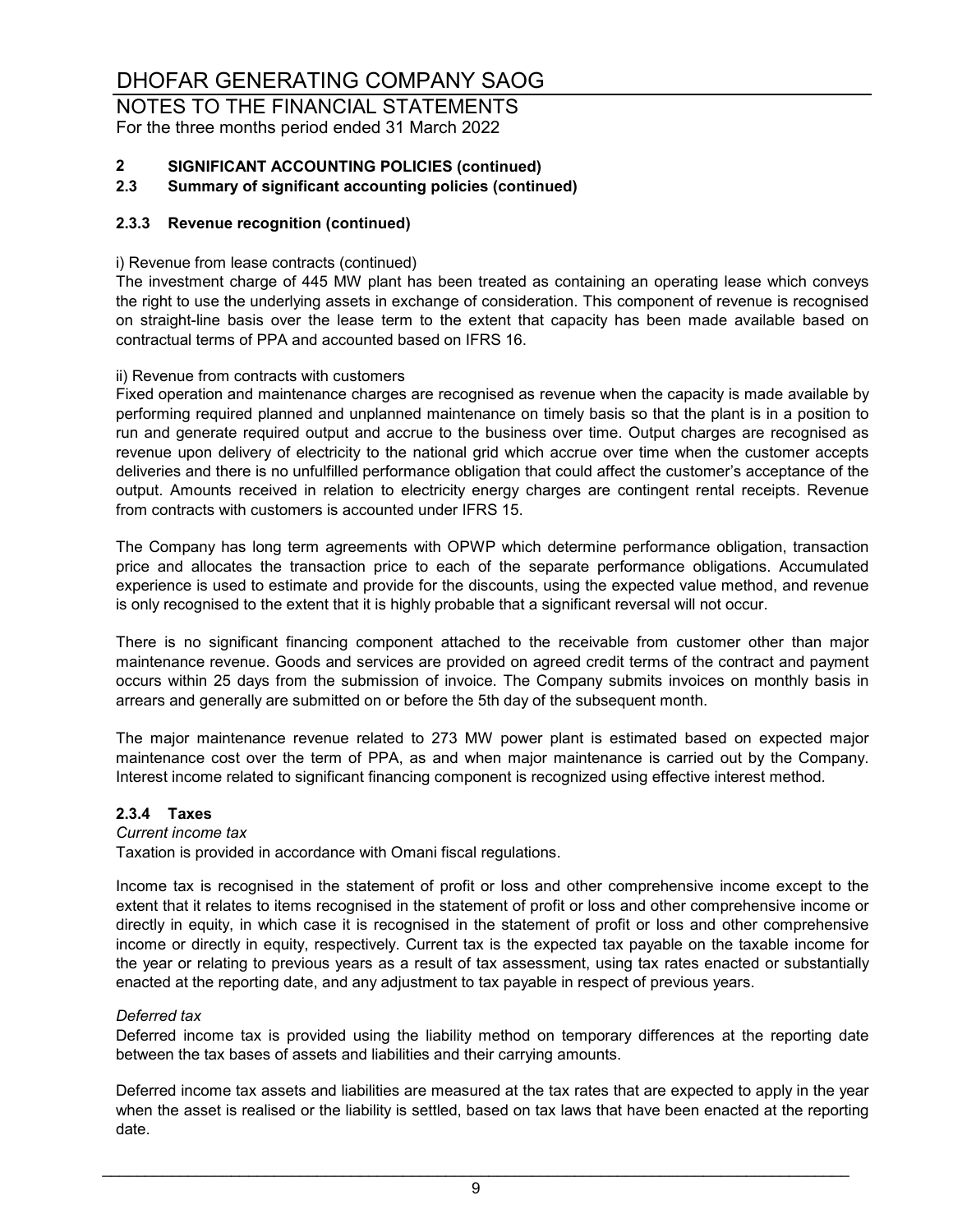NOTES TO THE FINANCIAL STATEMENTS For the three months period ended 31 March 2022

# **2 SIGNIFICANT ACCOUNTING POLICIES (continued)**

#### **2.3 Summary of significant accounting policies (continued)**

#### **2.3.4 Taxes (continued)**

Deferred income tax assets are recognised for all deductible temporary differences, carry-forward of unused tax credits and unused tax losses, to the extent that it is probable that taxable profit will be available, against which the deductible temporary differences and the carry-forward of unused tax credits and unused tax losses can be utilised except when the deferred tax asset relating to the deductible temporary difference arises from the initial recognition of an asset or liability in a transaction that is not a business combination and, at the time of the transaction, affects neither the accounting profit nor taxable profit or loss.

The carrying amount of deferred income tax assets are reviewed at each reporting date and reduced to the extent that it is no longer probable that sufficient taxable profit will be available to allow all or part of the deferred income tax asset to be utilised. Unrecognised deferred tax assets are re-assessed at each reporting date and are recognised to the extent that it has become probable that future taxable profits will allow the deferred tax asset to be recovered.

Deferred tax assets and liabilities are offset as there is a legally enforcement to offset these in Oman.

#### **2.3.5 Foreign currencies**

The Company's financial statements are presented in Omani Rials, which is also the company's functional currency. Transactions in foreign currencies are initially recorded by the Company at its functional currency spot rates at the date the transaction first qualifies for recognition. Monetary assets and liabilities denominated in foreign currencies are translated at the functional currency spot rates of exchange at the reporting date.

Non-monetary items that are measured in terms of historical cost in a foreign currency are translated using the exchange rates at the dates of the initial transactions. Non-monetary items measured at fair value in a foreign currency are translated using the exchange rates at the date when the fair value is determined.

The gain or loss arising on translation of non-monetary items measured at fair value is treated in line with the recognition of the gain or loss on the change in fair value of the item (i.e., translation differences on items whose fair value gain or loss is recognised in OCI or profit or loss are also recognised in OCI or profit or loss, respectively).

#### **2.3.6 Property, plant and equipment**

Property, plant and equipment are stated at cost, net of accumulated impairment losses, if any.

Depreciation of property, plant and equipment commences when the assets are ready for the intended use.

Property, plant and equipment are stated at cost, net of accumulated depreciation and accumulated impairment losses, if any. Such cost includes the cost of replacing part of the property, plant and equipment and borrowing costs for long-term construction projects if the recognition criteria are met. When significant parts of property, plant and equipment are required to be replaced at intervals, the Company depreciates them separately based on their specific useful lives. Likewise, when a major inspection is performed, its cost is recognised in the carrying amount of the plant and equipment as a replacement if the recognition criteria are satisfied. All other repair and maintenance costs are recognised in statement of profit or loss as incurred. The present value of the expected cost for the decommissioning of an asset after its use is included in the cost of the respective asset if the recognition criteria for a provision are met.

Depreciation is calculated on a straight line basis over the estimated useful lives of assets as follows: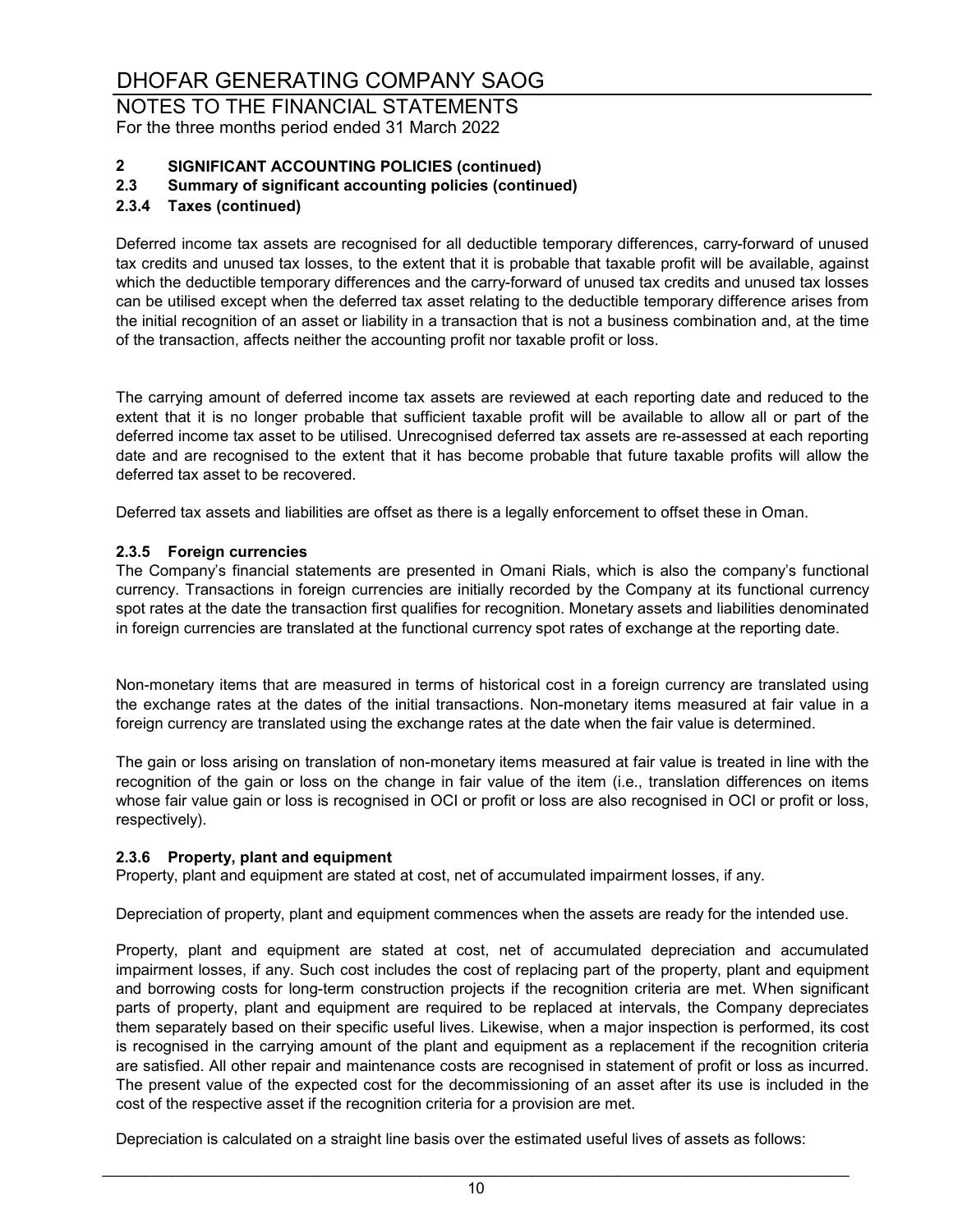### NOTES TO THE FINANCIAL STATEMENTS For the three months period ended 31 March 2022

# **2 SIGNIFICANT ACCOUNTING POLICIES (continued)**

**2.3 Summary of significant accounting policies (continued)**

#### **2.3.6 Plant, equipment and capital work in progress (continued)**

|                                          | Years |
|------------------------------------------|-------|
| Plant and machinery                      | 40    |
| Buildings, civil and structural works    | 40    |
| Decommissioning assets                   | 40    |
| Plant capital spares and other equipment | 18    |
| Computer and equipment                   | 5     |
| Motor vehicle                            | 5     |
| <b>Furniture and fixtures</b>            | 5     |
| Computer software                        | 5     |

The carrying values of property, plant and equipment are reviewed for impairment when events or changes in circumstances indicate the carrying value may not be recoverable. If any such indication exists and where the carrying values exceed the estimated recoverable amount, the assets are written down to their recoverable amount, being the higher of their fair value less costs to sell and their value in use.

Expenditure incurred to replace a component of an item of property, plant and equipment that is accounted for separately is capitalised and the carrying amount of the component that is replaced is written off. Other subsequent expenditure is capitalised only when it increases future economic benefits of the related item of property, plant and equipment. All other expenditure is recognised in the statement of profit or loss and other comprehensive income as the expense is incurred.

An item of property, plant and equipment is derecognised upon disposal or when no future economic benefits are expected from its use or disposal. Any gain or loss arising on derecognition of the asset (calculated as the difference between the net disposal proceeds and the carrying amount of the asset) is included in the statement or profit or loss in the year the asset is derecognised.

The assets' residual values, useful lives and methods are reviewed, and adjusted prospectively, if appropriate, at each reporting period end.

The assets' residual values and useful lives are reviewed, and adjusted if appropriate, at each reporting date. Where the carrying amount of an item of property, plant and equipment is greater than the estimated recoverable amount, it is written down immediately to its recoverable amount.

Gains and losses on disposal of property, plant and equipment are determined by reference to their carrying amounts.

#### **2.3.7 Leases**

The Company assesses at contract inception whether a contract is, or contains, a lease. That is, if the contract conveys the right to control the use of an identified asset for a period of time in exchange for consideration.

#### *Company as a lessee*

The Company applies a single recognition and measurement approach for all leases, except for short-term leases and leases of low-value assets. The Company recognises lease liabilities to make lease payments and right-of-use assets representing the right to use the underlying assets.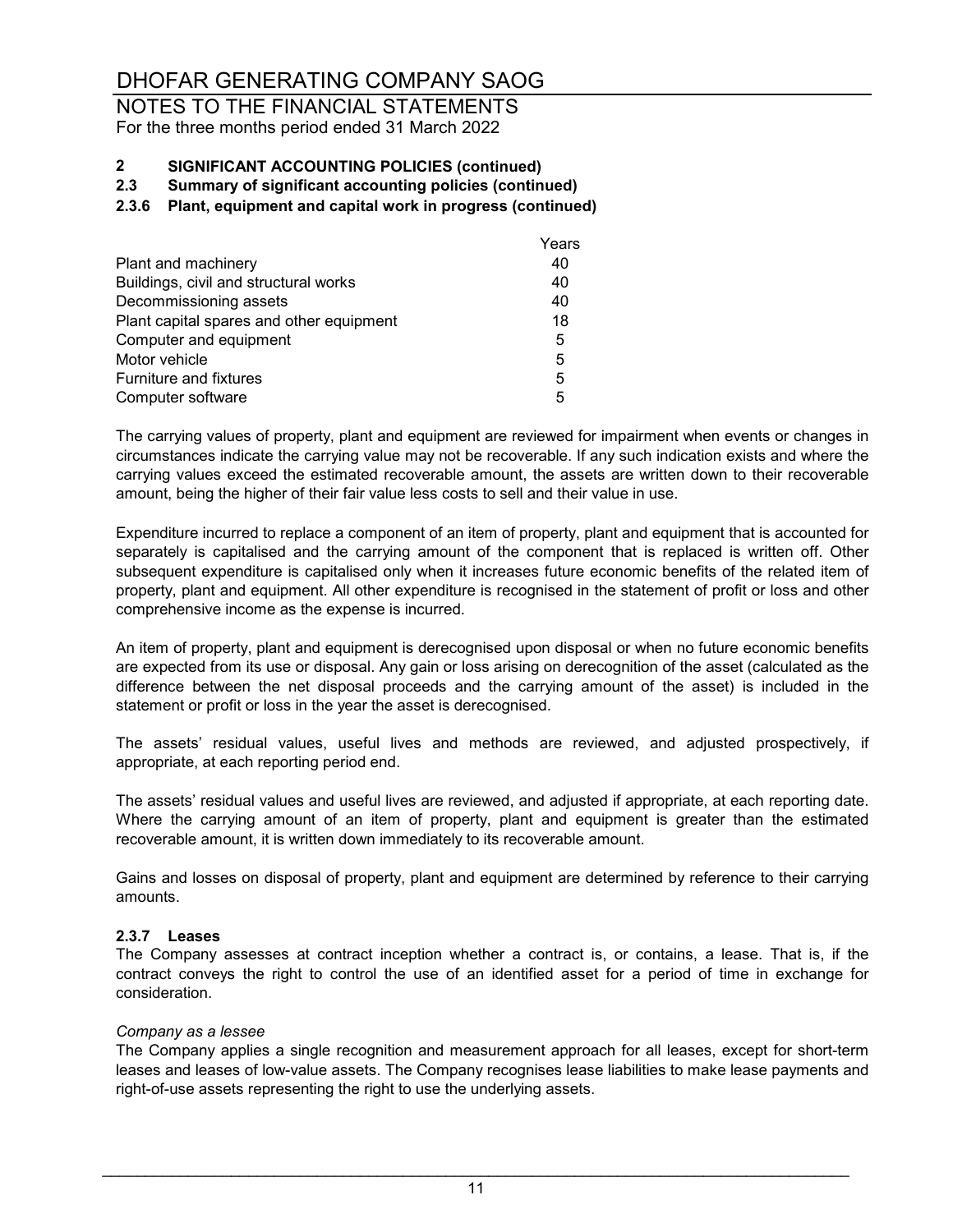NOTES TO THE FINANCIAL STATEMENTS For the three months period ended 31 March 2022

# **2 SIGNIFICANT ACCOUNTING POLICIES (continued)**

#### **2.3 Summary of significant accounting policies (continued)**

#### **2.3.7 Leases (continued)**

#### *a. Right-of-use assets*

The Company recognises right-of-use assets at the commencement date of the lease (i.e., the date the underlying asset is available for use). Right of use assets are measured at cost, less any accumulated depreciation and impairment losses, and adjusted for any remeasurement of lease liabilities. The cost of right of use assets includes the amount of lease liabilities recognised, initial direct costs incurred, and lease payments made at or before the commencement date less any lease incentives received. Unless the Company is reasonably certain to obtain ownership of the leased asset at the end of the lease term, the recognised right of use assets are depreciated on a straight-line basis over the shorter of its estimated useful life and the lease term. Right-of-use assets are subject to impairment.

#### *b. Lease liabilities*

At the commencement date of the lease, the Company recognises lease liabilities measured at the present value of lease payments to be made over the lease term. The lease payments include fixed payments (including in- substance fixed payments) less any lease incentives receivable, variable lease payments that depend on an index or a rate, and amounts expected to be paid under residual value guarantees. The lease payments also include the exercise price of a purchase option reasonably certain to be exercised by the Company and payments of penalties for terminating a lease, if the lease term reflects the Company exercising the option to terminate. The variable lease payments that do not depend on an index or a rate are recognised as expense in the period on which the event or condition that triggers the payment occurs.

In calculating the present value of lease payments, the Company uses the incremental borrowing rate at the lease commencement date if the interest rate implicit in the lease is not readily determinable. After the commencement date, the amount of lease liabilities is increased to reflect the accretion of interest and reduced for the lease payments made. In addition, the carrying amount of lease liabilities is remeasured if there is a modification, a change in the lease term, a change in the lease payments (e.g., a changes in future payments resulting from a change in index or rate used to determine such lease payments) or a change in the assessment to purchase the underlying asset.

#### *c. Short-term leases and leases of low-value assets*

The Company applies the short-term lease recognition exemption to its short-term leases (i.e., those leases that have a lease term of 12 months or less from the commencement date and do not contain a purchase option). It also applies the lease of low-value assets recognition exemption to leases that are considered to be low value. Lease payments on short-term leases and leases of low-value assets are recognised as expense on a straight-line basis over the lease term.

#### *Company as a lessor*

When the Company acts as a lessor, it determines at lease inception whether each lease is a finance lease or an operating lease.To classify each lease, the Company makes an overall assessment of whether the lease transfers substantially all of the risks and rewards incidental to ownership of the underlying asset. If this is the case, then the lease is a finance lease; if not, then it is an operating lease. As part of this assessment, the Company considers certain indicators such as whether the lease is for the major part of the economic life of the asset.

Leases in which the Company does not transfer substantially all the risks and rewards incidental to ownership of an asset are classified as operating leases. Rental income arising is accounted for on a straight-line basis over the lease terms and is included in revenue in the statement of profit or loss and other comprehensive income due to its operating nature. Initial direct costs incurred in negotiating and arranging an operating lease are added to the carrying amount of the leased asset and recognised over the lease term on the same basis as rental income. Contingent rents are recognised as revenue in the period in which they are earned.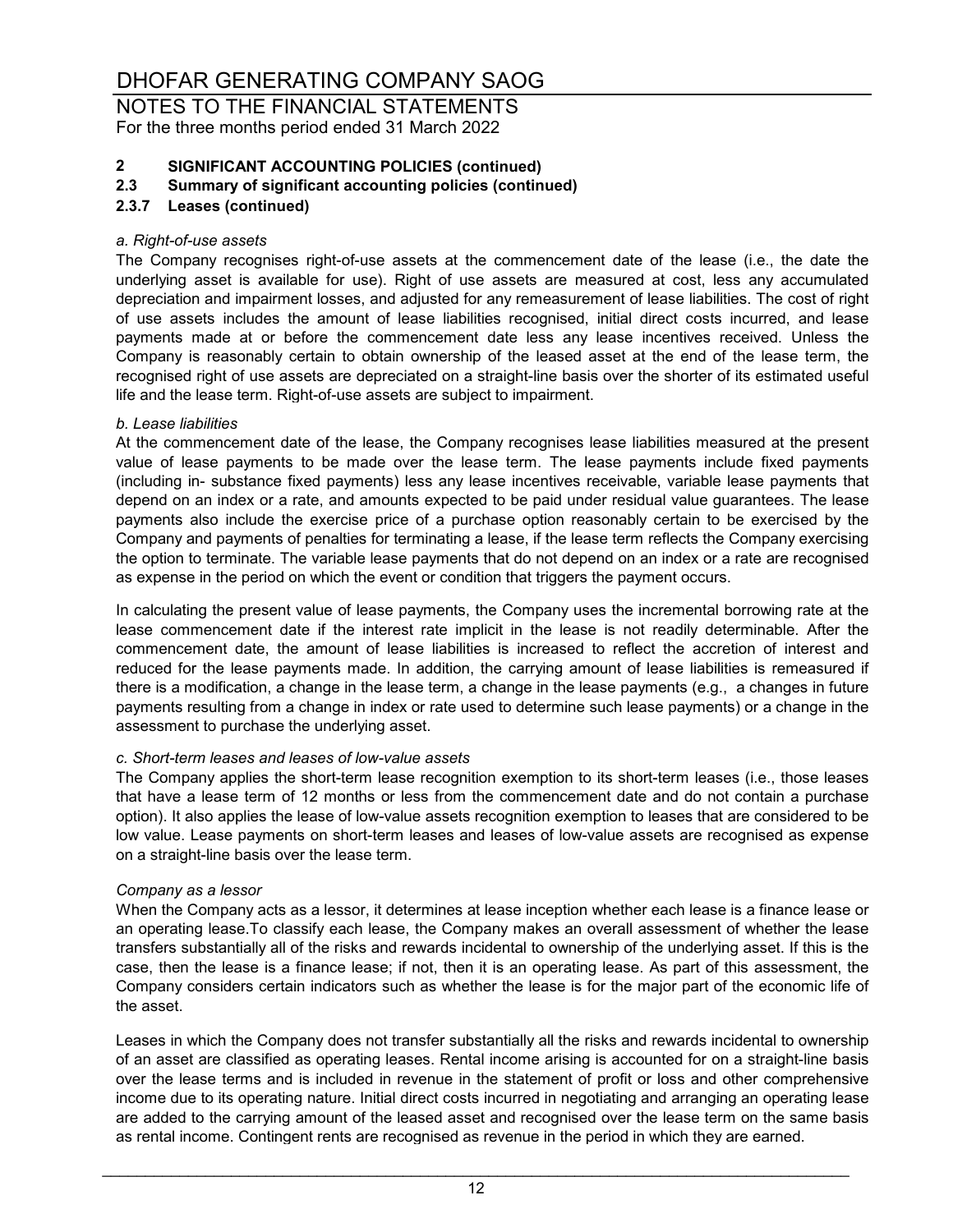NOTES TO THE FINANCIAL STATEMENTS For the three months period ended 31 March 2022

# **2 SIGNIFICANT ACCOUNTING POLICIES (continued)**

#### **2.3 Summary of significant accounting policies (continued)**

#### **2.3.8 Financial assets**

#### *Initial recognition and measurement*

Financial assets are classified, at initial recognition, as subsequently measured at amortized cost, fair value through other comprehensive income (OCI), and fair value through profit or loss.

The classification of financial assets at initial recognition depends on the financial asset's contractual cash flow characteristics and the Company's business model for managing them. With the exception of trade receivables that do not contain a significant financing component or for which the Company has applied the practical expedient, the Company initially measures a financial asset at its fair value plus, in the case of a financial asset not at fair value through profit or loss, transaction costs. Trade receivables that do not contain a significant financing component or for which the Company has applied the practical expedient are measured at the transaction price determined under IFRS 15.

In order for a financial asset to be classified and measured at amortized cost, it needs to give rise to cash flows that are 'solely payments of principal and interest (SPPI)' on the principal amount outstanding. This assessment is referred to as the SPPI test and is performed at an instrument level. Financial asset with cash flow that are not SPPI are classified and measured at fair value through profit and loss irrespective of business model.

The Company's business model for managing financial assets refers to how it manages its financial assets in order to generate cash flows. The business model determines whether cash flows will result from collecting contractual cash flows, selling the financial assets, or both. The Company does not have any financial instrument that are measured either of FVOCI or FVPL except for the derivative instrument that are used as hedge instrument.

Purchases or sales of financial assets that require delivery of assets within a time frame established by regulation or convention in the market place (regular way trades) are recognised on the trade date, i.e., the date that the Company commits to purchase or sell the asset.

#### *Subsequent measurement*

For purposes of subsequent measurement, financial assets are classified in four categories:

- Financial assets at amortized cost (debt instruments)
- Financial assets at fair value through OCI with recycling of cumulative gains and losses (debt instruments)
- Financial assets designated at fair value through OCI with no recycling of cumulative gains and losses upon derecognition (equity instruments)
- Financial assets at fair value through profit or loss

#### *Financial assets at amortized cost (debt instruments)*

A financial asset is measured at amortised cost if it meets both of the following conditions and is not designated as at fair value through profit or loss account:

Business model test: The objective of the entity's business model is to hold the financial asset to collect the contractual cash flows (rather than to sell the instrument prior to its contractual maturity to realize its fair value changes).

Cash flow characteristics test: The contractual terms of the financial asset give rise on specified dates to cash flows that are solely payments of principal and interest on the principal amount outstanding.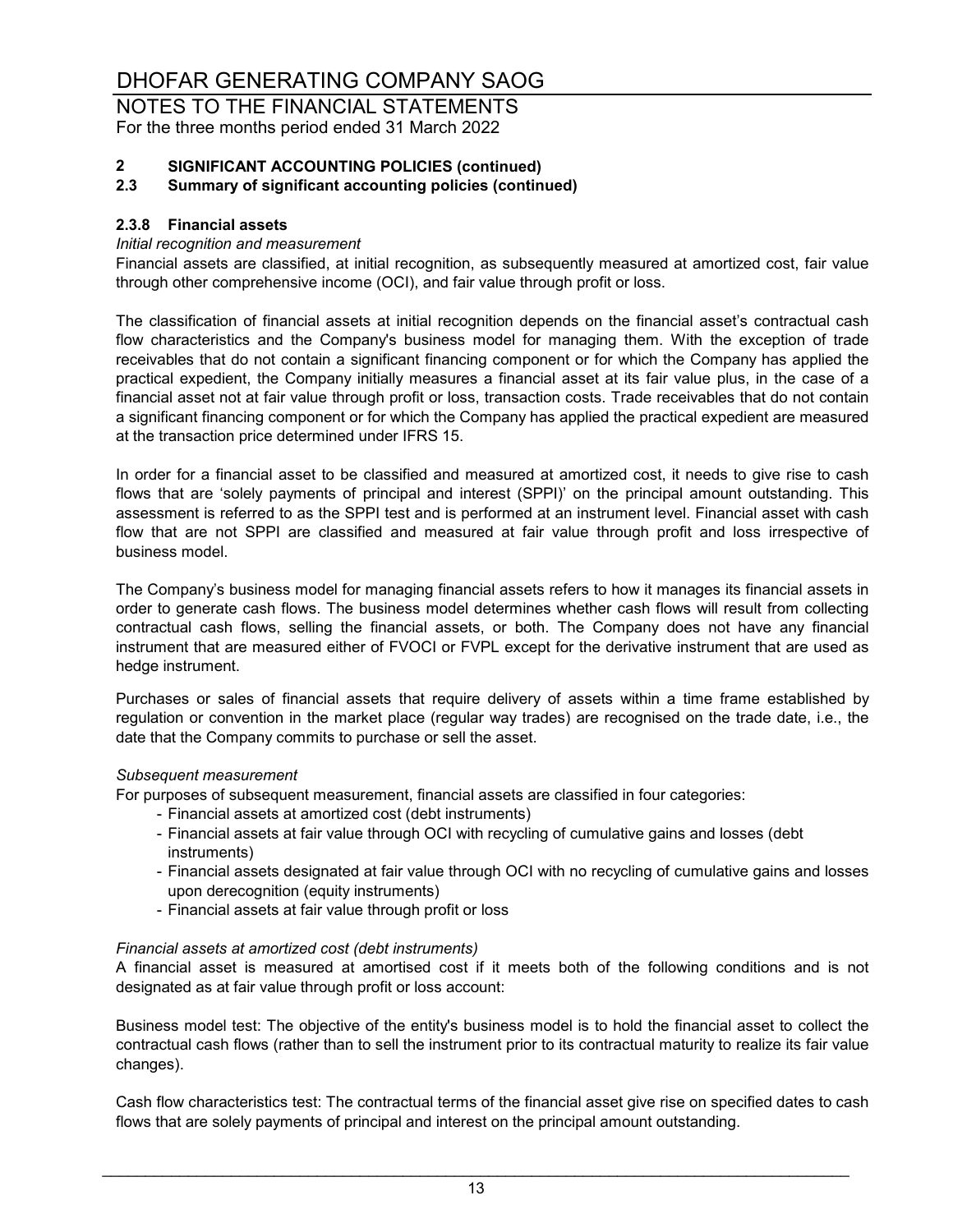NOTES TO THE FINANCIAL STATEMENTS For the three months period ended 31 March 2022

# **2 SIGNIFICANT ACCOUNTING POLICIES (continued)**

#### **2.3 Summary of significant accounting policies (continued)**

#### **2.3.8 Financial assets (continued)**

Financial assets at amortized cost are subsequently measured using the effective interest (EIR) method and are subject to impairment. Gains and losses are recognised in statement of profit or loss and other comprehensive income when the asset is derecognised, modified or impaired.

The Company's financial assets at amortized cost includes major maintenance revenue receivable, trade receivables, cash and cash equivalents and finance lease receivable.

#### **Derecognition**

A financial asset (or, where applicable, a part of a financial asset or part of a company of similar financial assets) is primarily derecognised (i.e., removed from the Company's statement of financial position) when:

- The rights to receive cash flows from the asset have expired, or
- The Company has transferred its rights to receive cash flows from the asset or has assumed an obligation to pay the received cash flows in full without material delay to a third party under a 'passthrough' arrangement; and either (a) the Company has transferred substantially all the risks and rewards of the asset, or (b) the Company has neither transferred nor retained substantially all the risks and rewards of the asset, but has transferred control of the asset.

When the Company has transferred its rights to receive cash flows from an asset or has entered into a passthrough arrangement, it evaluates if, and to what extent, it has retained the risks and rewards of ownership. When it has neither transferred nor retained substantially all of the risks and rewards of the asset, nor transferred control of the asset, the Company continues to recognise the transferred asset to the extent of its continuing involvement. In that case, the Company also recognises an associated liability. The transferred asset and the associated liability are measured on a basis that reflects the rights and obligations that the Company has retained.

Continuing involvement that takes the form of a guarantee over the transferred asset is measured at the lower of the original carrying amount of the asset and the maximum amount of consideration that the Company could be required to repay.

#### *Impairment of financial assets*

The Company recognises an allowance for Expected Credit Losses (ECLs) for all debt instruments not held at fair value through profit or loss. ECLs are based on the difference between the contractual cash flows due in accordance with the contract and all the cash flows that the Company expects to receive, discounted at an approximation of the original effective interest rate. The expected cash flows will include cash flows from the sale of collateral held or other credit enhancements that are integral to the contractual terms.

ECLs are recognised in two stages. For credit exposures for which there has not been a significant increase in credit risk since initial recognition, ECLs are provided for credit losses that result from default events that are possible within the next 12-months (a 12-month ECL). For those credit exposures for which there has been a significant increase in credit risk since initial recognition, a loss allowance is required for credit losses expected over the remaining life of the exposure, irrespective of the timing of the default (a lifetime ECL).

For trade receivables covering user IFRS 15, the Company applies a simplified approach in calculating ECLs. Therefore, the Company does not track changes in credit risk, but instead recognises a loss allowance based on lifetime ECLs at each reporting date. The Company has established a provision matrix that is based on its historical credit loss experience, adjusted for forward-looking factors specific to the debtors and the economic environment. For finance lease receivable and major maintenance revenue receivable, the Company applies general approach in calculating the ECL and is determined by using the probability of default (PD), exposure at default (EAD) and loss given default (LGD).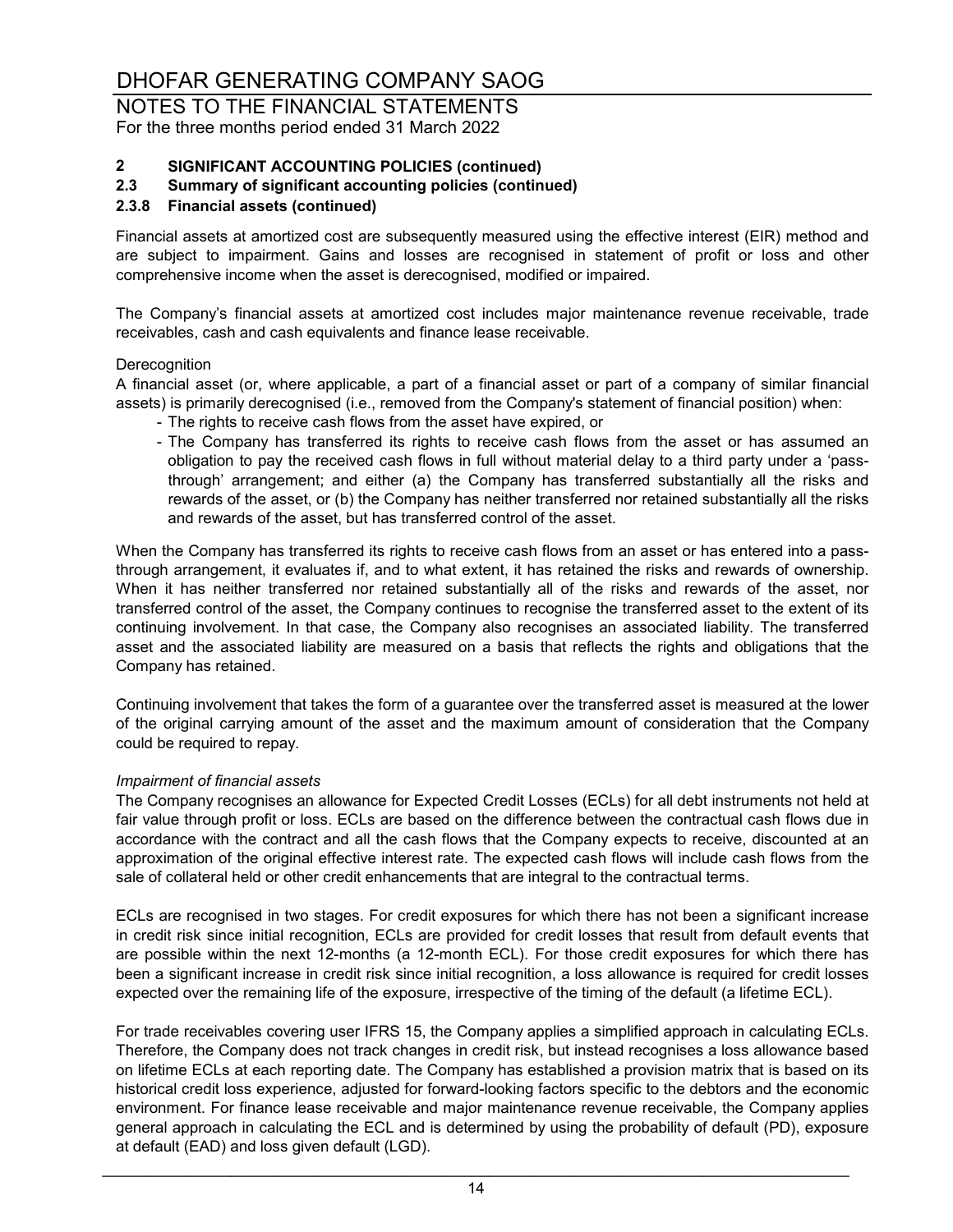### NOTES TO THE FINANCIAL STATEMENTS For the three months period ended 31 March 2022

# **2 SIGNIFICANT ACCOUNTING POLICIES (continued)**

#### **2.3 Summary of significant accounting policies (continued)**

#### **2.3.8 Financial assets (continued)**

#### Cash and cash equivalents

Cash and cash equivalents comprise cash in hand and at bank. Cash and cash equivalents are short term, highly liquid investments that are readily convertible to known amount of cash, which are subject to an insignificant risk of changes in value and have maturity of three months or less at the date of acquisition.

Trade receivable

A receivable is recognised if an amount of consideration that is unconditional as due from the customer (i.e. only the passage of time is recognised balance payment of the consideration is due) less expected credit losses.

#### **2.3.9 Financial liabilities**

Financial liabilities are classified as measured at amortised cost or fair value through profit or loss account. A financial liability is classified as at fair value through profit or loss account if it is classified as held-for-trading, it is a derivative or it is designated as such on initial recognition.

Financial liabilities, at initial recognition, may be designated at fair value through profit or loss if the following criteria are met:

- The designation eliminates or significantly reduces the inconsistent treatment that would otherwise arise from measuring the liabilities or recognising gains or losses on them on a different basis;
- The liabilities are part of a Company of financial liabilities which are managed and their performance evaluated on fair value basis, in accordance with a documented risk management strategy; or
- The financial liability contains an embedded derivative that would otherwise need to be separately recorded.

Financial liabilities at fair value through profit or loss account are measured at fair value and net gains and losses, including any interest expense, are recognised in the profit or loss account.

#### Subsequent measurement

The measurement of financial liabilities depends on their classification, as described below:

#### *Financial liabilities at fair value through profit or loss*

Financial liabilities at fair value through profit or loss include financial liabilities held for trading and financial liabilities designated upon initial recognition as at fair value through profit or loss.

Financial liabilities are classified as held for trading if they are incurred for the purpose of repurchasing in the near term. This category also includes derivative financial instruments entered into by the Company that are not designated as hedging instruments in hedge relationships as defined by IFRS 9. Separated embedded derivatives are also classified as held for trading unless they are designated as effective hedging instruments.

Gains or losses on liabilities held for trading are recognised in the statement of profit or loss and other comprehensive income.

Financial liabilities designated upon initial recognition at fair value through profit or loss are designated at the initial date of recognition, and only if the criteria in IFRS 9 are satisfied. The Company has not designated any financial liability as at fair value through profit or loss.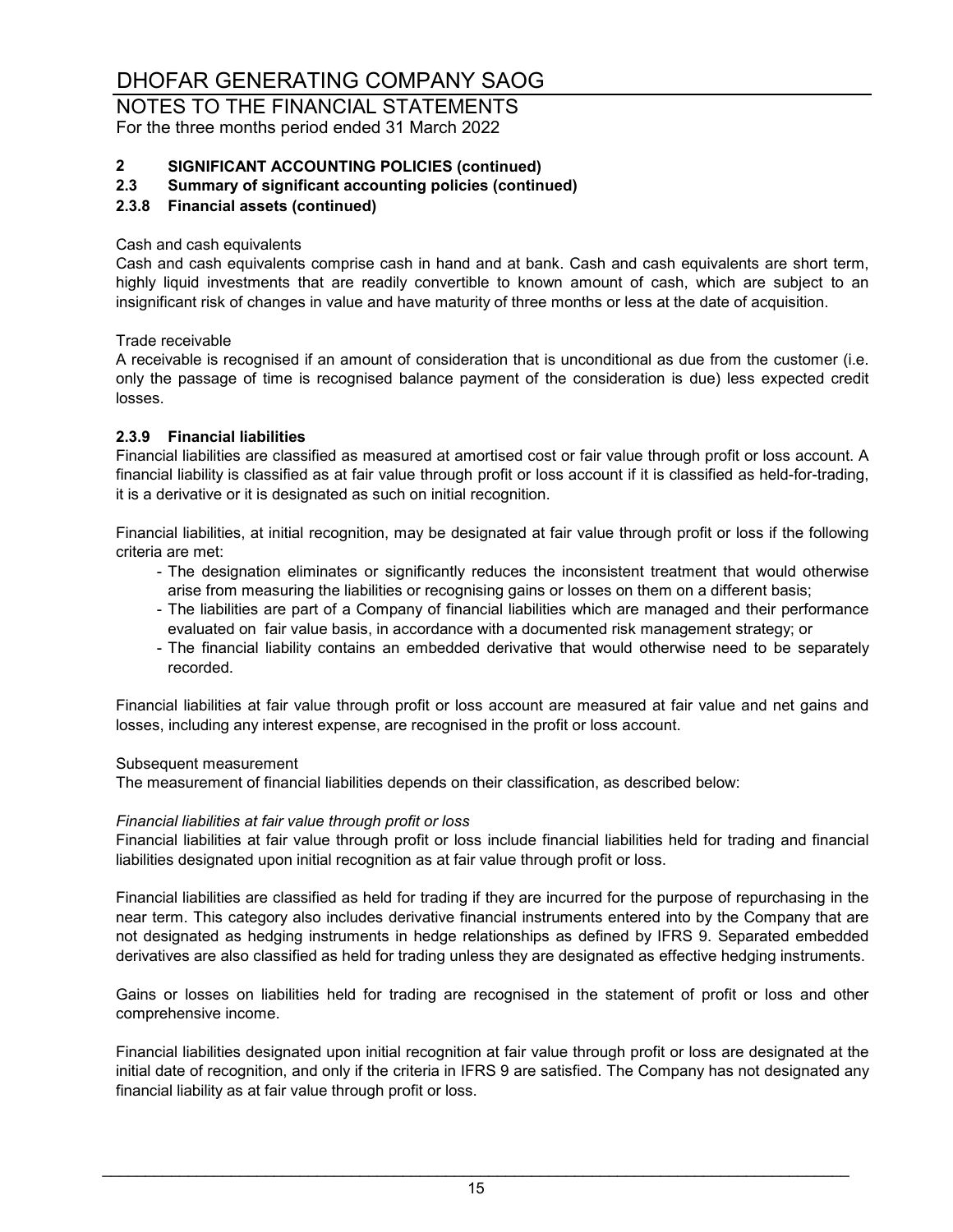NOTES TO THE FINANCIAL STATEMENTS For the three months period ended 31 March 2022

# **2 SIGNIFICANT ACCOUNTING POLICIES (continued)**

**2.3 Summary of significant accounting policies (continued)**

#### **2.3.9 Financial liabilities (continued)**

#### *Financial liabilities at amortized cost (loans and borrowings)*

This is the category most relevant to the Company. After initial recognition, interest-bearing loans and borrowings are subsequently measured at amortized cost using the EIR method. Gains and losses are recognised in statement of profit or loss and other comprehensive income when the liabilities are derecognised as well as through the EIR amortization process.

Amortized cost is calculated by taking into account any discount or premium on acquisition and fees or costs that are an integral part of the EIR. The EIR amortization is included as finance costs in the statement of profit or loss and other comprehensive income.

#### *Derecognition*

A financial liability is derecognised when the obligation under the liability is discharged or cancelled or expires. When an existing financial liability is replaced by another from the same lender on substantially different terms, or the terms of an existing liability are substantially modified, such an exchange or modification is treated as the derecognition of the original liability and the recognition of a new liability. The difference in the respective carrying amounts is recognised in the statement of profit or loss and other comprehensive income.

#### Trade and other payable

Liabilities are recognised for the amount to be paid for goods and services rendered, whether or not billed to the Company.

#### **2.3.10 Derivative financial instruments and hedge accounting**

#### *Initial recognition and subsequent measurement*

The Company uses derivative financial instruments, such as interest rate swaps to hedge interest rate risks. Such derivative financial instruments are initially recognised at fair value on the date on which a derivative contract is entered into and are subsequently remeasured at fair value. Derivatives are carried as financial assets when the fair value is positive and as financial liabilities when the fair value is negative.

For the purpose of hedge accounting, hedges are classified as:

- Fair value hedges when hedging the exposure to changes in the fair value of a recognised asset or liability or an unrecognised firm commitment
- Cash flow hedges when hedging the exposure to variability in cash flows that is either attributable to a particular risk associated with a recognised asset or liability or a highly probable forecast transaction or the foreign currency risk in an unrecognised firm commitment

At the inception of a hedge relationship, the Company formally designates and documents the hedge relationship to which it wishes to apply hedge accounting and the risk management objective and strategy for undertaking the hedge.

The documentation includes identification of the hedging instrument, the hedged item, the nature of the risk being hedged and how the Company will assess whether the hedging relationship meets the hedge effectiveness requirements (including the analysis of sources of hedge ineffectiveness and how the hedge ratio is determined). A hedging relationship qualifies for hedge accounting if it meets all of the following effectiveness requirements:

- There is 'an economic relationship' between the hedged item and the hedging instrument.
- The effect of credit risk does not 'dominate the value changes' that result from that economic relationship.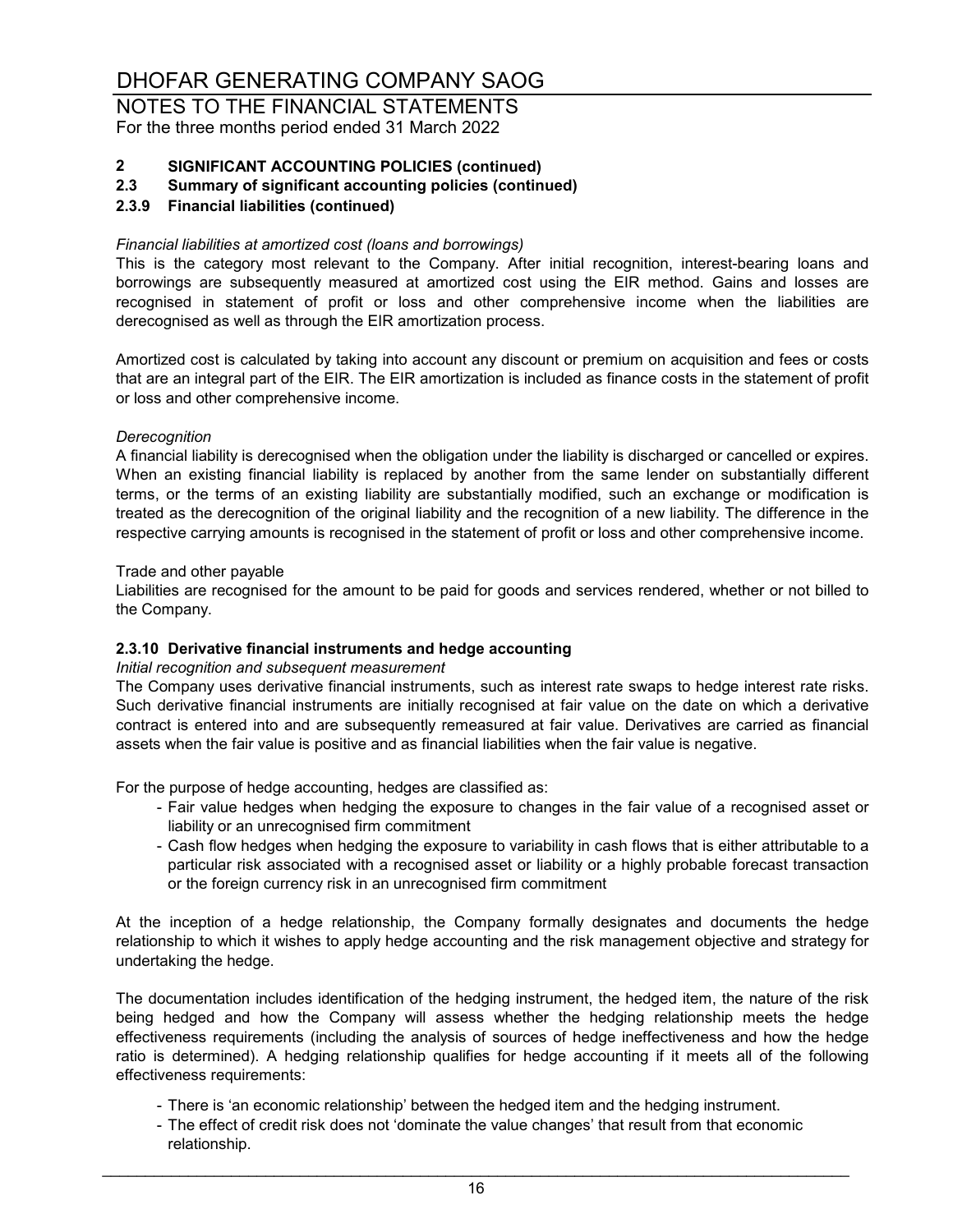NOTES TO THE FINANCIAL STATEMENTS For the three months period ended 31 March 2022

# **2 SIGNIFICANT ACCOUNTING POLICIES (continued)**

**2.3 Summary of significant accounting policies (continued)**

#### **2.3.10 Derivative financial instruments and hedge accounting (continued)**

- The hedge ratio of the hedging relationship is the same as that resulting from the quantity of the hedged item that the Company actually hedges and the quantity of the hedging instrument that the Company actually uses to hedge that quantity of hedged item.

Hedges that meet all the qualifying criteria for hedge accounting are accounted for, as described below:

#### *Cash flow hedges*

The effective portion of the gain or loss on the hedging instrument is recognised in OCI in the cash flow hedge reserve, while any ineffective portion is recognised immediately in the statement of profit or loss and other comprehensive income. The cash flow hedge reserve is adjusted to the lower of the cumulative gain or loss on the hedging instrument and the cumulative change in fair value of the hedged item.

The amounts accumulated in OCI are accounted for, depending on the nature of the underlying hedged transaction. If the hedged transaction subsequently results in the recognition of a non-financial item, the amount accumulated in equity is removed from the separate component of equity and included in the initial cost or other carrying amount of the hedged asset or liability. This is not a reclassification adjustment and will not be recognised in OCI for the year. This also applies where the hedged forecast transaction of a nonfinancial asset or non-financial liability subsequently becomes a firm commitment for which fair value hedge accounting is applied.

If cash flow hedge accounting is discontinued, the amount that has been accumulated in OCI must remain in accumulated OCI if the hedged future cash flows are still expected to occur. Otherwise, the amount will be immediately reclassified to statement of profit or loss as a reclassification adjustment.

After discontinuation, once the hedged cash flow occurs, any amount remaining in accumulated OCI must be accounted for depending on the nature of the underlying transaction as described above.

#### **2.3.11 Inventories**

Inventories are stated at the lower of cost and net realizable value. Costs are those expenses incurred in bringing each product to its present location and condition. Cost is calculated using the weighted average method. Net realizable value represents the estimated selling price for inventories less all estimated costs of completion and costs necessary to make the sale.

#### *Provisions*

Provisions are recognised when the Company has a present obligation (legal or constructive) as a result of a past event, it is probable that an outflow of resources embodying economic benefits will be required to settle the obligation and a reliable estimate can be made of the amount of the obligation. When the Company expects some or all of a provision to be reimbursed, for example, under an insurance contract, the reimbursement is recognised as a separate asset, but only when the reimbursement is virtually certain. The expense relating to a provision is presented in the statement of profit or loss net of any reimbursement.

If the effect of the time value of money is material, provisions are discounted using a current pre-tax rate that reflects, when appropriate, the risks specific to the liability. When discounting is used, the increase in the provision due to the passage of time is recognised as a finance cost.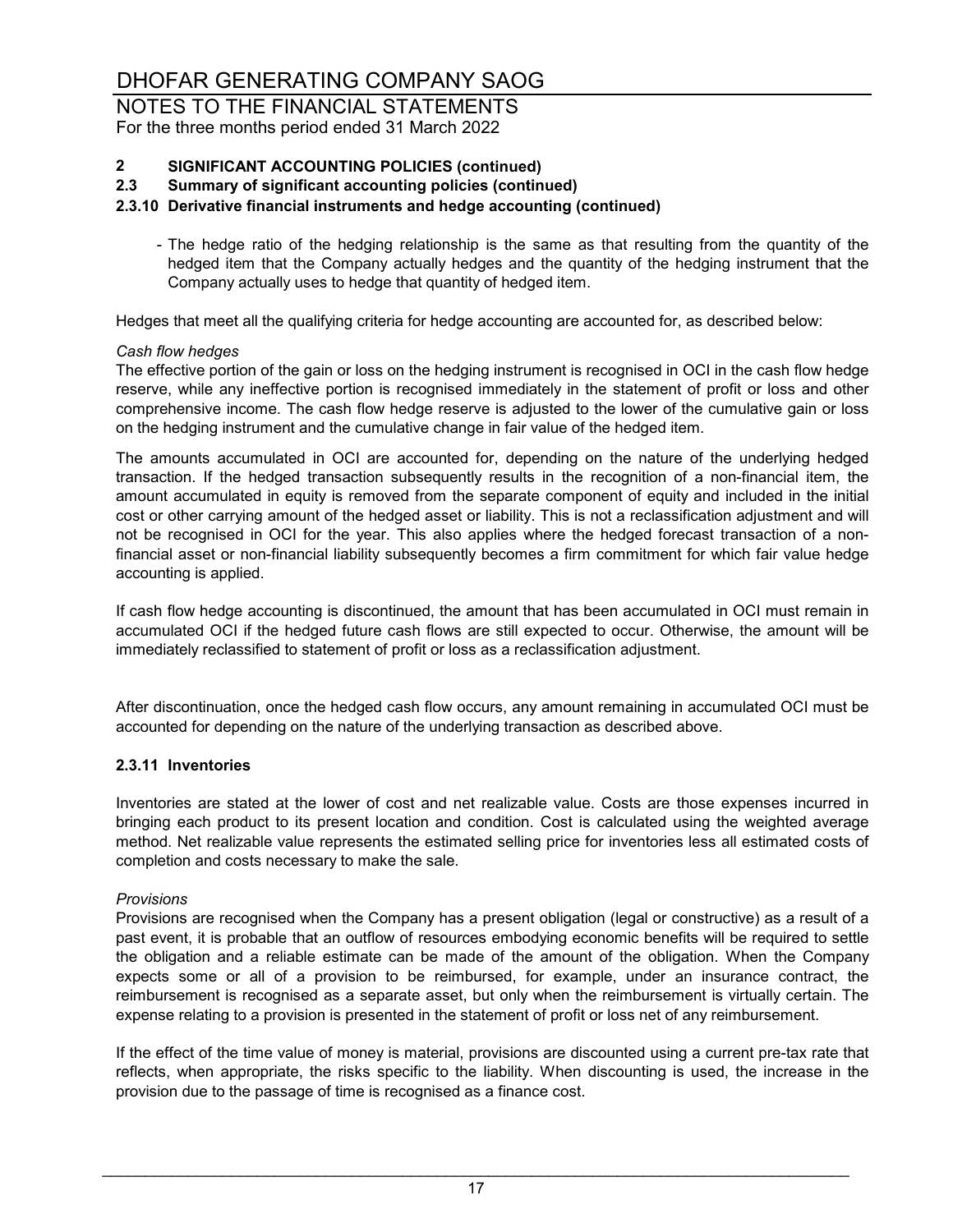NOTES TO THE FINANCIAL STATEMENTS For the three months period ended 31 March 2022

# **2 SIGNIFICANT ACCOUNTING POLICIES (continued)**

**2.3 Summary of significant accounting policies (continued)**

#### **2.3.11 Inventories (continued)**

#### *Provisions (continued)*

The Company records a provision for decommissioning costs as there is a present obligation as a result of activities undertaken pursuant to the Usufruct and PPA. Decommissioning costs are provided for at the present value of expected costs to settle the obligation using estimated cash flows and are recognised as part of the cost of the relevant asset. The cash flows are discounted at a current pre-tax rate that reflects the risks specific to the decommissioning liability. The unwinding of the discount is expensed as incurred and recognised in the statement of profit or loss and other comprehensive income as a finance cost. The estimated future costs of decommissioning are reviewed annually and adjusted as appropriate. Changes in the estimated future costs, or in the discount rate applied, are added to or deducted from the cost of the asset except for the asset given on finance lease.

#### **2.3.12 Employee benefits**

End of service benefits are accrued in accordance with the terms of employment of the Company's employees at the reporting date, having regard to the requirements of the Oman Labor Law 2003 and its amendment and IAS-19 'Employee benefits' as amended. Employee entitlements to annual leave and Air passage are recognised when they accrue to employees and an accrual is made for the estimated liability arising as a result of services rendered by employees up to the reporting date. These accruals are included in current liabilities, while that relating to end of service benefits is disclosed as a non-current liability. Contributions to a defined contribution retirement plan and occupational hazard insurance for Omani employees in accordance with the Omani Social Insurances Law of 1991 are recognised as an expense in the statement of profit or loss and other comprehensive income as incurred.

#### **2.3.13 Borrowing costs**

Borrowing costs directly attributable to the acquisition, construction or production of an asset that necessarily takes a substantial period of time to get ready for its intended use or sale are capitalised as part of the cost of the asset.

All other borrowing costs are expensed in the period in which they occur. Borrowing costs consist of interest and other costs that an entity incurs in connection with the borrowing of funds.

#### **2.3.14 Share capital**

Share capital is recorded at the proceeds received.

#### **2.3.15 Dividend on ordinary shares**

The Board of Directors recommend to the shareholders the dividend to be paid out of the Company's profits. The Directors take into account appropriate parameters including the requirements of the Commercial Companies Law 2019, while recommending the dividend. The Company recognises a liability to pay a dividend when it is approved by Board of Directors upto the cap which is approved by the shareholders at the annual general meeting. A corresponding amount is recognised directly in equity.

#### **2.3.16 Directors' remuneration**

The Directors' remuneration is governed by the Memorandum of Association of the Company and the Commercial Companies Law.

The Annual General Meeting shall determine and approve the remuneration and the sitting fees for the Board of Directors and its sub-committees and the distribution of dividends to the shareholders.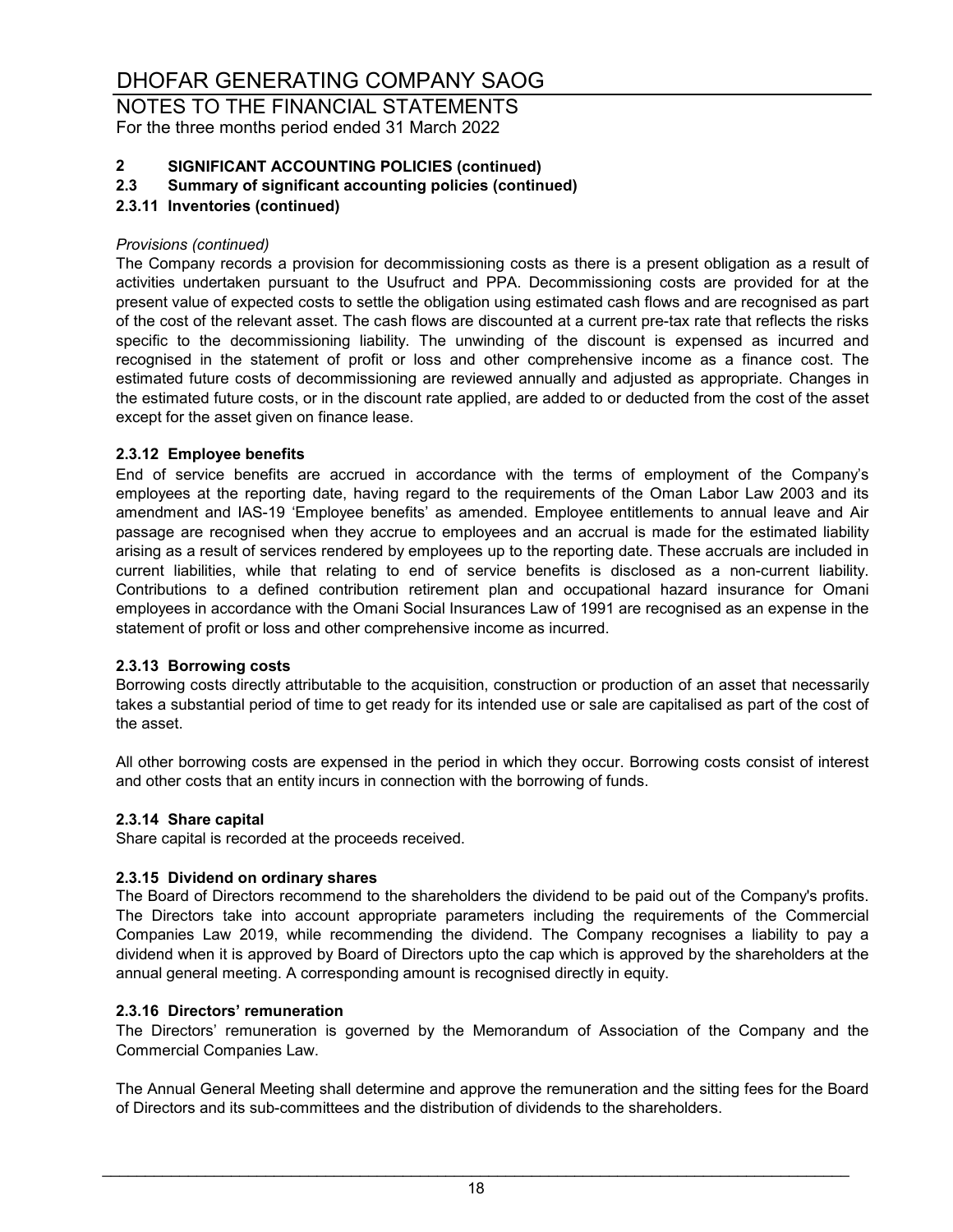NOTES TO THE FINANCIAL STATEMENTS For the three months period ended 31 March 2022

#### **3 CRITICAL ACCOUNTING ESTIMATES AND JUDGEMENTS**

The preparation of the financial statements requires management to make estimates and assumptions that affect the reported amount of financial assets and liabilities at the date of the financial statements and the resultant provisions and changes in fair value for the year. Such estimates are necessarily based on assumptions about several factors involving varying, and possibly significant, degrees of judgment and uncertainty and actual results may differ from management's estimates resulting in future changes in estimated assets and liabilities.

The following are the significant estimates and judgements used in the preparation of the financial statements:

## **3.1 Judgements**

#### **a) Classification of Generation plant as a lease**

Judgement is required to ascertain whether the PPA agreement with OPWP is a concession arrangement as per IFRIC 12 Service Concession Arrangements or contains a lease as per IFRS 16 Leases and if the agreement contains a lease, judgement is required to classify the lease as an operating lease or a finance lease as per IFRS 16 Leases. Management has evaluated the applicability of IFRIC 12 Service Concession Arrangements and concluded that IFRIC 12 is not applicable to the arrangement as the residual interest is borne by the Company and not OPWP. The estimated useful life of the plant of 40 years takes into account the Company's right to extend the land lease under a Usufruct Agreement for an additional term of 25 years.

Furthermore, the residual value of the 445 MW power plant will have substantial value at the conclusion of the PPA and the Company will be able to continue to generate revenue through electricity generation taking into account the government's future plans related to power sector in Oman.

#### **b) Leases - Identification of lease and lease classification**

The Company has entered into the PPA with OPWP to generate electricity and make available the power capacity from its Plants. The PPA covers both the plants i.e 273 MW power plant and 445 MW power plant. Management considers the requirements of IFRS 16 which sets out guidelines to determine when an arrangement might contain a lease.

The determination of whether an arrangement is, or contains, a lease is based on the substance of the arrangement at inception date whether fulfilment of the arrangement is dependent on the use of a specific asset or assets and the arrangement conveys a right to use the asset.

Once a determination is reached that an arrangement contains a lease, the lease arrangement is classified as either financing or operating according to the principles in IFRS 16. A lease that conveys the majority of the risks and rewards of operation is a finance lease. A lease other than a finance lease is an operating lease.

#### **(I) Finance lease**

Based on management's evaluation, the PPA with OPWP with respect to 273 MW power plant has been classified as a finance lease under IFRS 16, since significant risks and rewards associated with the ownership of the plant are transferred to OPWP. As per the terms of PPA, the power generation is dependent on the Company's plant and OPWP, being the sole procurer of power generation in Oman, obtains significant amount of the power generated by the Company's plant. Accordingly, management has concluded that the PPA satisfies the requirements of IFRS 16.

Further, management has assessed the lease classification as per the requirements of IFRS 16 and has concluded that the arrangement is a finance lease, as the term of PPA is for the major part of the remaining economic life of the Company's plant. Accordingly, a finance lease receivable has been recognised in the financial statements.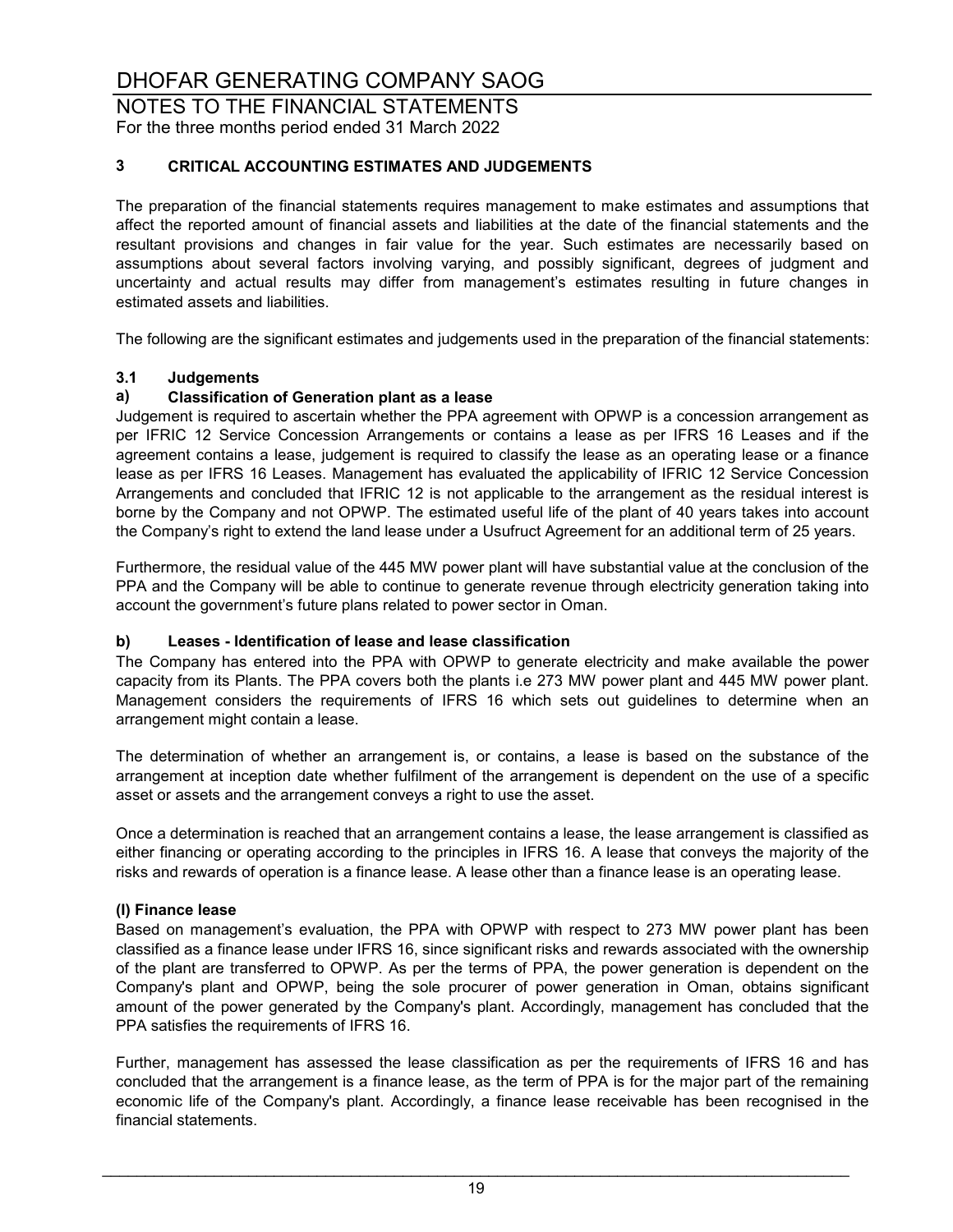NOTES TO THE FINANCIAL STATEMENTS For the three months period ended 31 March 2022

#### **3 CRITICAL ACCOUNTING ESTIMATES AND JUDGEMENTS (continued)**

## **3.1 Judgements (continued)**

#### **b) Leases - Identification of lease and lease classification (continued)**

#### **(I) Finance lease (continued)**

The primary basis for this conclusion being that the PPA is for substantial portion of the life of the plant and the present value of minimum lease payments substantially equates the fair value of the plant at the inception of the lease.

#### **(II) Operating lease**

Based on management's evaluation, the PPA with OPWP with respect to 445 MW power plant has been classified as an operating lease under IFRS 16 since significant risks and rewards associated with the ownership of the plant lies with the Company. The primary basis for this conclusion is that the PPA is for a term of fifteen years while the economic life of the power plant is estimated to be forty years. The present value of minimum lease payments under the PPA does not substantially recover the fair value of the plant at the inception of the lease. Further, the residual risk is borne by the Company.

#### **c) Revenue recognition**

The Company is entitled to receive various considerations under PPA related capacity allowance, operation & maintenance allowance, fuel allowance, electrical energy allowance etc. As per requirements of IFRS 15 'Revenue from contracts with customer', management had assessed the distinct performance obligations promised under PPA, determined the transaction price, allocated the transaction price to separate performance obligations and existence of significant financing component in the PPA. Accordingly, the revenue is recognized when control of goods or services is transferred to the customer.

Due to different performance obligations and considerations under PPA, management judgement is involved in assessment of the above factors for revenue recognition. Further, the major maintenance revenue related to 273 MW power plant is estimated based on expected major maintenance cost over the term of PPA. Accordingly, if actual major maintenance cost differ from the estimates, the major maintenance revenue for the period would be impacted to such extent.

#### **3.2 Estimates and assumptions**

#### **a) Provision for decommissioning obligation**

Upon expiry of their respective Usufruct, the Company will have an obligation to remove the facilities and restore the affected area. The estimated cost, discount rate and risk rate used in the provision for decommissioning costs calculation is based on management's best estimates.

#### **b) Impairment of finance lease receivables and major maintenance receivable**

The Company assesses on a forward looking basis the expected credit losses associated with its finance lease receivable and major maintenance receivable carried at amortized cost. The impairment provisions for financial lease receivable assessed based on the ECL model, using assumptions about risk of default and expected loss rates. The Company uses judgement in making these assumptions and selecting the inputs to the impairment calculation, based on the past history, existing market conditions as well as forward looking estimates at the end of each reporting period.

#### **c) Provision for expected credit losses of trade receivables**

The Company uses a provision matrix to calculate ECLs for trade receivables. The provision rates are based on the Company's historical observed default rates.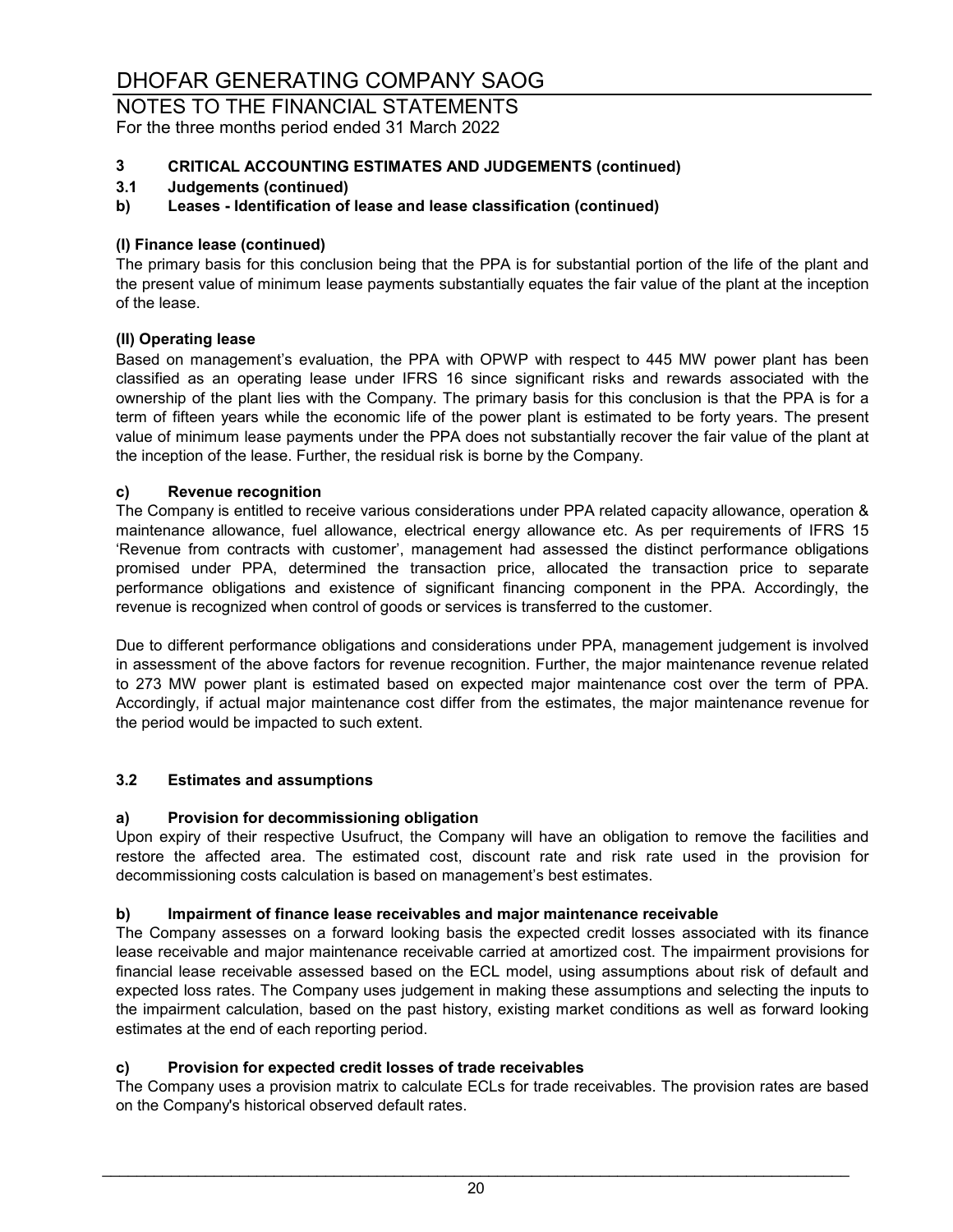NOTES TO THE FINANCIAL STATEMENTS For the three months period ended 31 March 2022

# **3 CRITICAL ACCOUNTING ESTIMATES AND JUDGEMENTS (continued)**

### **3.2 Estimates and assumptions (continued)**

#### **c) Provision for expected credit losses of trade receivables (continued)**

The provision matrix is initially based on the Company's historical observed default rates. The Company calibrates the matrix to adjust the historical credit loss experience with forward-looking information. For instance, if forecast economic conditions (i.e., gross domestic product) are expected to deteriorate over the next year, the historical default rates are adjusted. At every reporting date, the historical observed default rates are updated and changes in the forward-looking estimates are analyzed.

The Company uses a provision matrix to calculate ECLs for trade receivables. The provision rates are based on days past due for groupings of various customer segments that have similar loss patterns (i.e., by geography, product type, customer type and rating, and coverage by letters of credit and other forms of credit insurance). The assessment of the correlation between historical observed default rates, forecast economic conditions and ECLs is a significant estimate. The amount of ECLs is sensitive to changes in circumstances and of forecast economic conditions. The Company's historical credit loss experience and forecast of economic conditions may also not be representative of customer's actual default in the future.

#### **d) Electrical connection agreement – determining control and useful life of connection assets**

The Company had entered into electrical connection agreements with transmission company for connection to the transmission system. The Company applies judgement in evaluating the terms of the contract to determine the control of connection assets. As per management's assessment, considering the load dispatch center function of transmission company along with right to operate and maintain the connection assets, it is concluded that the control for connection assets remains with the transmission company. Further, management has assessed that the Company will receive the benefits from connection assets till plant is in operation, accordingly, connection charges will be amortized over the estimated useful life of the plant.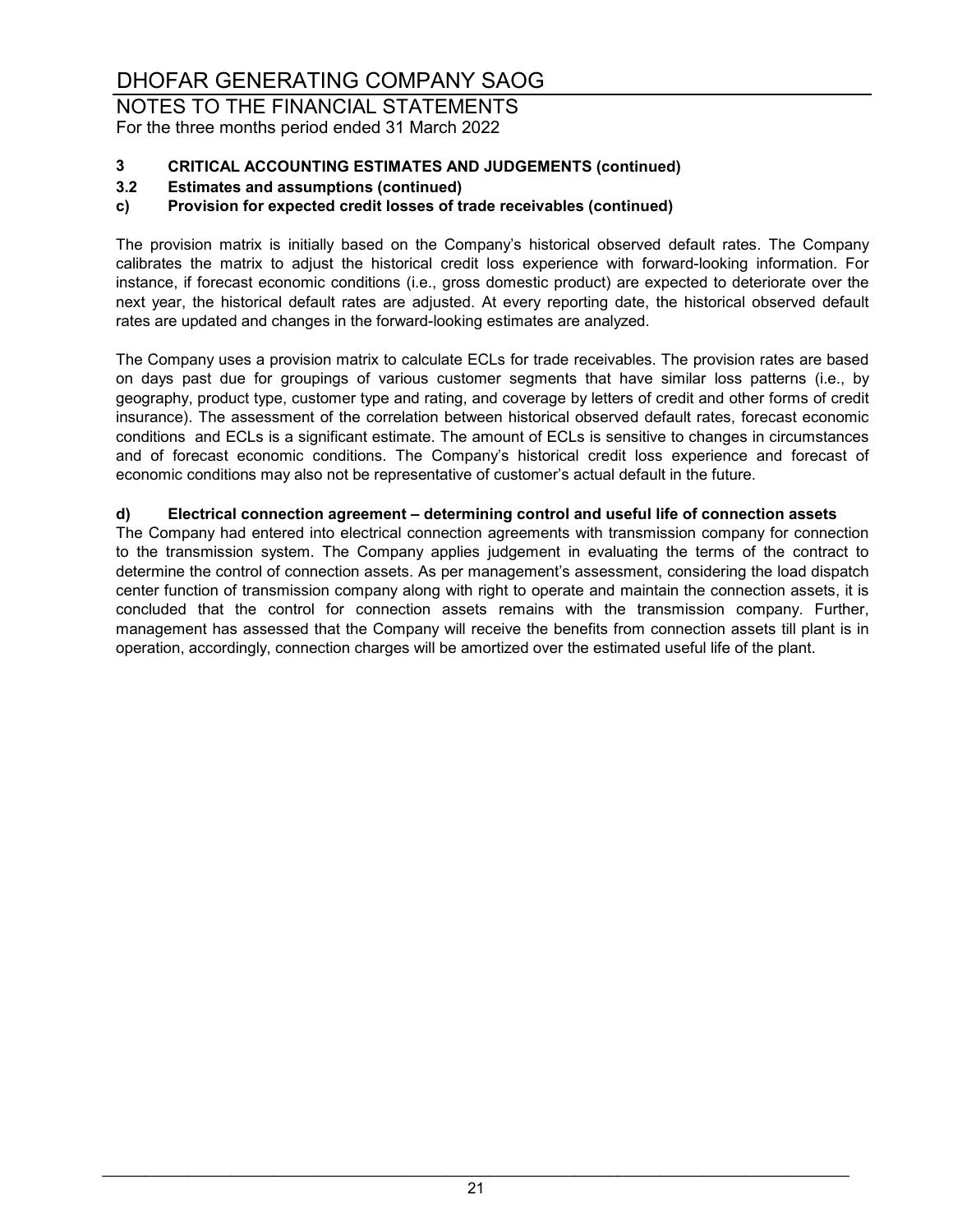NOTES TO THE FINANCIAL STATEMENTS

For the three months period ended 31 March 2022

#### **4 PROPERTY, PLANT AND EQUIPMENT**

| Cost:<br>At 1 January 2022                                        | Plant<br><b>RO</b><br>150,211,411 | <b>Buildings</b><br><b>RO</b><br>9,007,974 | <b>Plant capital</b><br>spares and<br>other<br>equipment<br><b>RO</b><br>1,480,899 | Decommissio-<br>ning asset<br><b>RO</b><br>1,393,077 | <b>Computers</b><br>and equipment<br><b>RO</b><br>328,426 | Computer<br>software<br><b>RO</b><br>102,254 | Motor<br>vehicles<br><b>RO</b><br>19,750 | <b>Furniture and</b><br>fixture<br><b>RO</b><br>57,880 | Sub total<br><b>RO</b><br>162,601,671 | Capital work-<br>in-progress<br><b>RO</b> | <b>Total</b><br><b>RO</b><br>162,601,671 |
|-------------------------------------------------------------------|-----------------------------------|--------------------------------------------|------------------------------------------------------------------------------------|------------------------------------------------------|-----------------------------------------------------------|----------------------------------------------|------------------------------------------|--------------------------------------------------------|---------------------------------------|-------------------------------------------|------------------------------------------|
| Additions                                                         |                                   |                                            |                                                                                    |                                                      |                                                           |                                              |                                          |                                                        |                                       |                                           |                                          |
| At 31 March 2022                                                  | 150,211,411                       | 9,007,974                                  | 1,480,899                                                                          | 1,393,077                                            | 328,426                                                   | 102,254                                      | 19,750                                   | 57,880                                                 | 162,601,671                           |                                           | 162,601,671                              |
| Depreciation:<br>At 1 January 2022<br>Depreciation for the period | 14,274,700<br>895,403             | 900,797<br>56,300                          | 623,191<br>20,568                                                                  | 105,408<br>8,942                                     | 195,755<br>11,759                                         | 101,127<br>1,127                             | 19,530<br>220                            | 57,880                                                 | 16,278,388<br>994,319                 |                                           | 16,278,388<br>994,319                    |
| At 31 March 2022                                                  | 15,170,103                        | 957,097                                    | 643,759                                                                            | 114,350                                              | 207,514                                                   | 102,254                                      | 19,750                                   | 57,880                                                 | 17,272,707                            |                                           | 17,272,707                               |
| Net book value:<br>At 31 March 2022                               | 135,041,308                       | 8,050,877                                  | 837,140                                                                            | 1,278,727                                            | 120,912                                                   |                                              |                                          |                                                        | 145,328,964                           |                                           | 145,328,964                              |
| Cost:<br>At 1 January 2021<br>Additions                           | 149,918,418<br>292,993            | 9,007,974                                  | 1,480,899                                                                          | 1,393,077                                            | 317,793<br>10,633                                         | 102,254                                      | 19,750                                   | 57.880                                                 | 162,298,045<br>303,626                | 92,907<br>(92, 907)                       | 162,390,952<br>210,719                   |
| At 31 December 2021                                               | 150,211,411                       | 9,007,974                                  | 1,480,899                                                                          | 1,393,077                                            | 328,426                                                   | 102,254                                      | 19,750                                   | 57,880                                                 | 162,601,671                           |                                           | 162,601,671                              |
| Depreciation:<br>At 1 January 2021<br>Depreciation for the year   | 10.701.627<br>3,573,073           | 675,598<br>225,199                         | 540,919<br>82,272                                                                  | 69,639<br>35,769                                     | 149.524<br>46,231                                         | 94,195<br>6,932                              | 17,221<br>2,309                          | 48,823<br>9,057                                        | 12.297.546<br>3,980,842               |                                           | 12,297,546<br>3,980,842                  |
| At 31 December 2021                                               | 14,274,700                        | 900,797                                    | 623,191                                                                            | 105,408                                              | 195,755                                                   | 101,127                                      | 19,530                                   | 57,880                                                 | 16,278,388                            |                                           | 16,278,388                               |
| Net book value:                                                   |                                   |                                            |                                                                                    |                                                      |                                                           |                                              |                                          |                                                        |                                       |                                           |                                          |
| At 31 December 2021                                               | 135,936,711                       | 8,107,177                                  | 857,708                                                                            | 1,287,669                                            | 132,671                                                   | 1,127                                        | 220                                      |                                                        | 146,323,283                           |                                           | 146,323,283                              |

(i) All property, plant and equipment are mortgaged with banks against the term loan (note 16).

(ii) The depreciation charge has been allocated in the statement of profit or loss and other comprehensive income as follows:

|                                               | 31-Mar-22 | 31-Dec-21 |
|-----------------------------------------------|-----------|-----------|
|                                               | <b>RO</b> | RO        |
| Operating costs (note 21)                     | 991.822   | 3.958.402 |
| General and administrative expenses (note 22) | 2.497     | 22.440    |
|                                               | 994.319   | 3.980.842 |

(iii) Plant is constructed on a land which is taken on a long-term lease contract from the Ministry of Housing.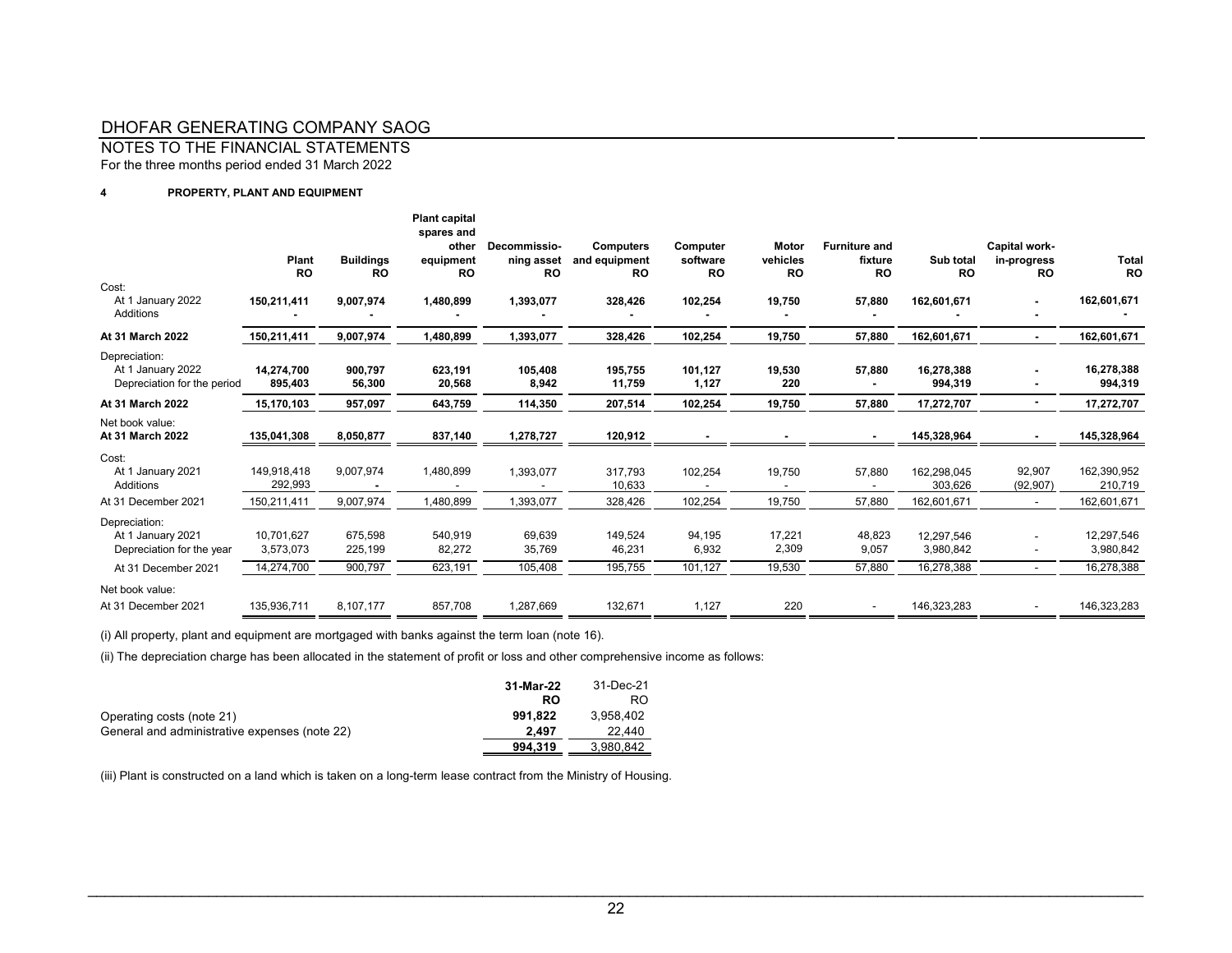### NOTES TO THE FINANCIAL STATEMENTS For the three months period ended 31 March 2022

#### **5 FINANCE LEASE RECEIVABLE**

As mentioned in note 3, the arrangement for 273 MW power plant is a finance lease. Accordingly, a finance lease receivable has been recognised in these financial statements.

|                                            | 31-Mar-22<br><b>RO</b> | 31-Dec-21<br>RO. |
|--------------------------------------------|------------------------|------------------|
| Finance lease receivable                   | 42,764,031             | 43.379.830       |
| Less: provision for expected credit losses | (156, 980)             | (156,980)        |
|                                            | 42.607.051             | 43.222.850       |
| Non-current portion:                       |                        |                  |
| Finance lease receivable - non current     | 40,171,619             | 40,839,635       |
| Less: provision for expected credit losses | (147,752)              | (147,752)        |
|                                            | 40,023,867             | 40.691.883       |
| Current portion:                           |                        |                  |
| Finance lease receivable - current         | 2,592,412              | 2,540,195        |
| Less: provision for expected credit losses | (9,228)                | (9,228)          |
|                                            | 2,583,184              | 2.530.967        |

The following table shows the maturity analysis of finance lease receivables:

|                                                                               | Less than<br>1 year<br><b>RO</b> | <b>Between</b><br><b>RO</b> | <b>Between</b><br>1 and 2 years 2 and 5 years<br><b>RO</b> | More than<br>5 years<br><b>RO</b> | Total<br><b>RO</b> |
|-------------------------------------------------------------------------------|----------------------------------|-----------------------------|------------------------------------------------------------|-----------------------------------|--------------------|
| 31 March 2022<br>Gross finance lease<br>receivables<br>Less: unearned finance | 5,989,249                        | 5,989,249                   | 17,967,745                                                 | 34,438,179                        | 64,384,422         |
| income                                                                        | (3.396.837)                      | (3, 177, 013)               | (8,017,656)                                                | (7,028,885)                       | (21,620,391)       |
|                                                                               | 2,592,412                        | 2,812,236                   | 9,950,089                                                  | 27,409,294                        | 42,764,031         |
| 31 December 2021<br>Gross finance lease<br>receivables                        | 5,989,248                        | 5,989,249                   | 17,967,746                                                 | 35,935,490                        | 65,881,733         |
| Less: unearned finance<br>income                                              | (3,449,053)                      | (3,233,658)                 | (8,218,073)                                                | (7,601,119)                       | (22, 501, 903)     |
|                                                                               | 2,540,195                        | 2,755,591                   | 9,749,673                                                  | 28,334,371                        | 43,379,830         |
| The movement in provision for expected credit losses is as follows:           |                                  |                             |                                                            | $31$ -Mar-22                      | $31-Dec-21$        |

|                                                         | 31-Mar-22<br>RO | JI-DEG-ZI<br>RO. |
|---------------------------------------------------------|-----------------|------------------|
| At 1 January                                            | 156.980         | 166,088          |
| (Reversal) / provision charged during the period / year |                 | (9, 108)         |
| At 31 March / 31 December                               | 156.980         | 156.980          |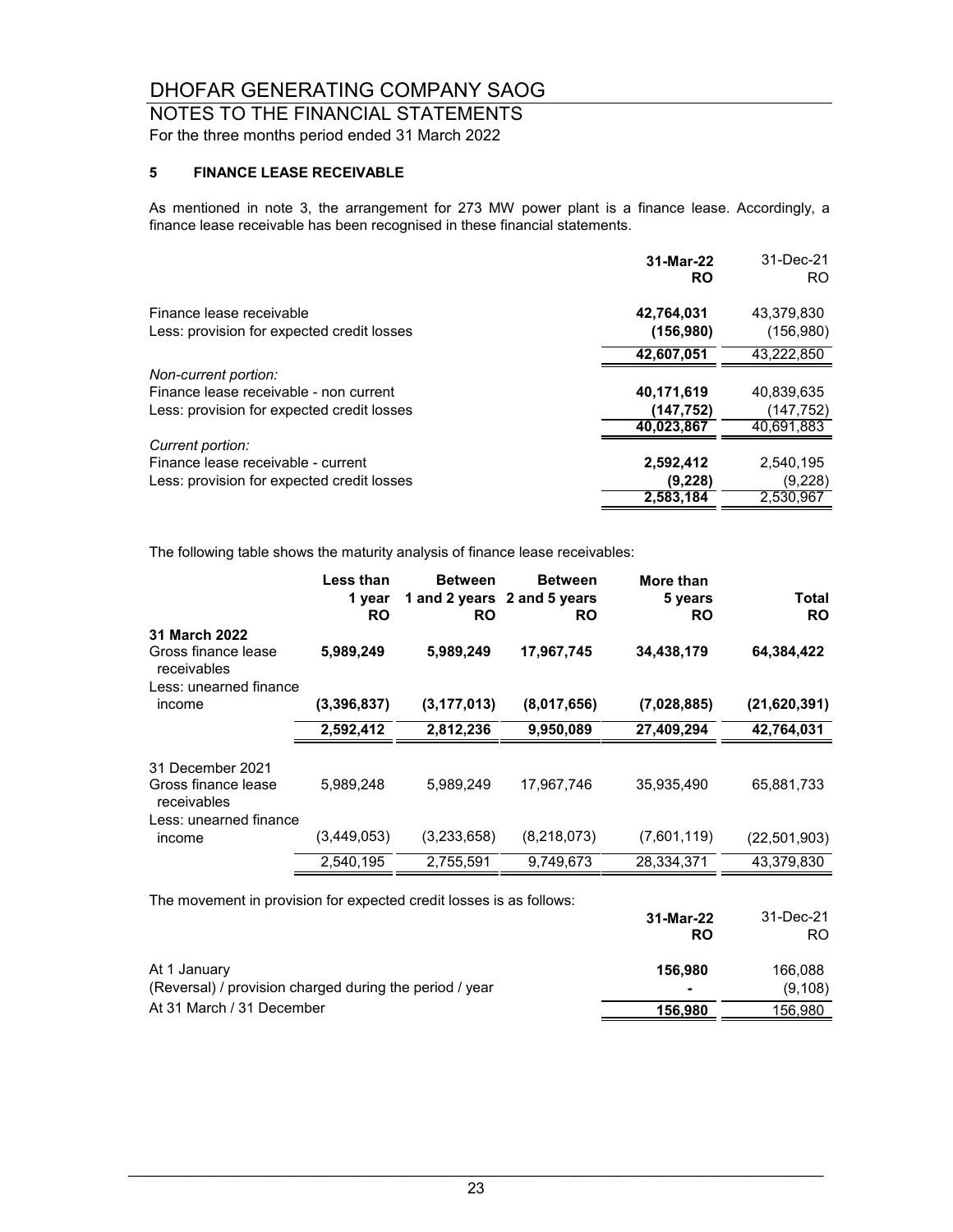### NOTES TO THE FINANCIAL STATEMENTS For the three months period ended 31 March 2022

#### **6 MAJOR MAINTENANCE ACCRUED REVENUE**

|                                                                                                                                                                                                    | 31-Mar-22<br>RO                             | 31-Dec-21<br>RO.                              |
|----------------------------------------------------------------------------------------------------------------------------------------------------------------------------------------------------|---------------------------------------------|-----------------------------------------------|
| At 1 January<br>Add: major maintenance revenue recognised during the year (note 20)<br>Add: finance income recognised during the period / year<br>Less: payments received during the period / year | 2,525,395<br>18,331<br>50,622<br>(207, 465) | 2,903,019<br>234,258<br>217,981<br>(829, 863) |
| Closing balance                                                                                                                                                                                    | 2,386,883                                   | 2,525,395                                     |
| Less: provision for expected credit losses                                                                                                                                                         | (10, 546)                                   | (10, 546)                                     |
| At 31 March / 31 December                                                                                                                                                                          | 2,376,337                                   | 2,514,849                                     |
| Current and non-current classifications as at the reporting date as follows:                                                                                                                       |                                             |                                               |
| Non-current                                                                                                                                                                                        | 1,903,027                                   | 2,041,539                                     |
| Less: provision for expected credit losses                                                                                                                                                         | (8, 414)                                    | (8, 414)                                      |
|                                                                                                                                                                                                    | 1,894,613                                   | 2,033,125                                     |
| Current                                                                                                                                                                                            | 483,856                                     | 483,856                                       |
| Less: provision for expected credit losses                                                                                                                                                         | (2, 132)                                    | (2, 132)                                      |
|                                                                                                                                                                                                    | 481,724                                     | 481,724                                       |
| $\overline{7}$<br><b>INVENTORIES</b>                                                                                                                                                               |                                             |                                               |
| Spares and consumables<br>Fuel                                                                                                                                                                     | 2,781,306<br>2,851,567                      | 2,761,176<br>2,929,173                        |
|                                                                                                                                                                                                    | 5,632,873                                   | 5,690,349                                     |
| 8<br><b>TRADE AND OTHER RECEIVABLES</b>                                                                                                                                                            |                                             |                                               |
|                                                                                                                                                                                                    | 31-Mar-22<br><b>RO</b>                      | 31-Dec-21<br><b>RO</b>                        |
| Trade receivables from OPWP<br>Less: provision for expected credit losses                                                                                                                          | 3,303,631<br>(471)                          | 15,587,157<br>(471)                           |
| Other receivables                                                                                                                                                                                  | 3,303,160<br>77,891                         | 15,586,686<br>131,276                         |
|                                                                                                                                                                                                    | 3,381,051                                   | 15,717,962                                    |
| (i) Trade receivables are non-interest bearing and are on terms of 25 days.                                                                                                                        |                                             |                                               |
| (ii) The movement in provision for expected credit losses is as follows:                                                                                                                           | 31-Mar-22<br>RO                             | 31-Dec-21<br>RO.                              |
| At 1 January<br>Write off / reversal during the period / year                                                                                                                                      | 471                                         | 84,348<br>(83, 877)                           |
| At 31 March / 31 December                                                                                                                                                                          | 471                                         | 471                                           |
|                                                                                                                                                                                                    |                                             |                                               |
| (iii) The aging of unimpaired trade receivables at the reporting date was:<br>Less than 25 days                                                                                                    | 3,298,113                                   | 3,223,120                                     |
| 25 to 90 days                                                                                                                                                                                      | 2,806                                       | 4,154,523                                     |
| 90 to 360 days                                                                                                                                                                                     | 4                                           | 8,209,514                                     |
| More than 360 days                                                                                                                                                                                 | 2,708                                       |                                               |
|                                                                                                                                                                                                    | 3,303,631                                   | 15,587,157                                    |

(iv) Trade receivable consists of RO 5,518 (2021 - RO 12,364,037) outstanding from OPWP which is overdue as on reporting date.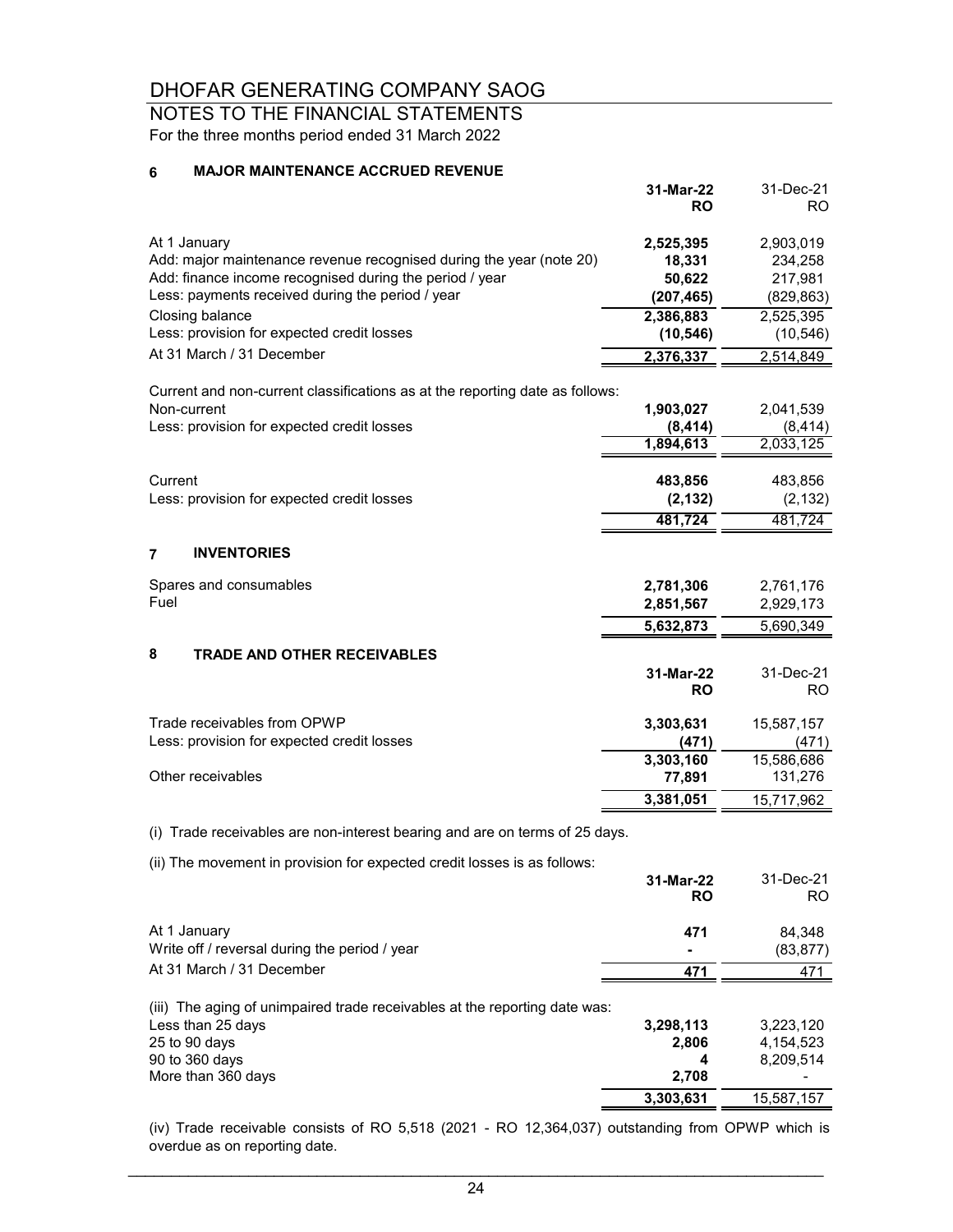#### NOTES TO THE FINANCIAL STATEMENTS For the three months period ended 31 March 2022

#### **8 TRADE AND OTHER RECEIVABLES (continued)**

(v) From May 2021 onwards, OPWP had deferred fuel charge revenue payments and correspondingly, the Company had also deferred payments against fuel invoices to Ministry of Energy and Minerals (MEM). During the period, OPWP and MEM had agreed to offset the fuel charge receiveable and payable amounts till 31 December 2021 by way of an accounting adjustment. Further during current period, OPWP has paid fuel charges from January 2022 to the Company and corredpondingly the Company has also paid the fuel invoices to MEM.

#### **9 ADVANCES AND PREPAYMENTS**

|                                            | 31-Mar-22<br><b>RO</b> | 31-Dec-21<br>RO. |
|--------------------------------------------|------------------------|------------------|
| Advances and others<br>Prepaid expenses    | 1,863<br>268,864       | 1,863<br>445,781 |
|                                            | 270,727                | 447,644          |
| 10<br><b>CASH AND CASH EQUIVALENTS</b>     |                        |                  |
|                                            | 31-Mar-22              | 31-Dec-21        |
|                                            | <b>RO</b>              | RO.              |
| Cash at bank                               | 2,213,214              | 4,454,658        |
| Less: allowance for expected credit losses | (16, 949)              | (16, 949)        |
|                                            | 2,196,265              | 4,437,709        |
| Cash in hand                               | 2,050                  | 2,050            |
|                                            | 2,198,315              | 4,439,759        |
| Cash and cash equivalents - gross          | 2,215,264              | 4.456.708        |

Bank balances are placed with reputed financial institutions in Sultanate of Oman and United Kingdom.

The movement in provision for expected credit losses is as follows:

#### **11 SHARE CAPITAL**

The authorised share capital of the Company as at 31 March 2022 is RO 120,000,000 (2021 : RO 120,000,000). Issued and paid up capital as at 31 March 2022 is RO 22,224,000 (2021 : RO 22,224,000) of 100 baiza. The Company has one class of ordinary shares which carry no right to fixed income.

Shareholders who own 10% or more of the Company's share capital at the reporting date are:

|                                                                                  | 31-Mar-22    |                          | 31-Dec-21                  |               |
|----------------------------------------------------------------------------------|--------------|--------------------------|----------------------------|---------------|
|                                                                                  | shareholding | Percentage No. of shares | Percentage<br>shareholding | No. of shares |
| MAP Power Holding Company Limited                                                | 27%          | 60.004.800               | 27%                        | 60.004.800    |
| Mitsui & Co. Middle East and Africa Projects<br>Investment & Development Limited | 27%          | 60,004,800               | 27%                        | 60,004,800    |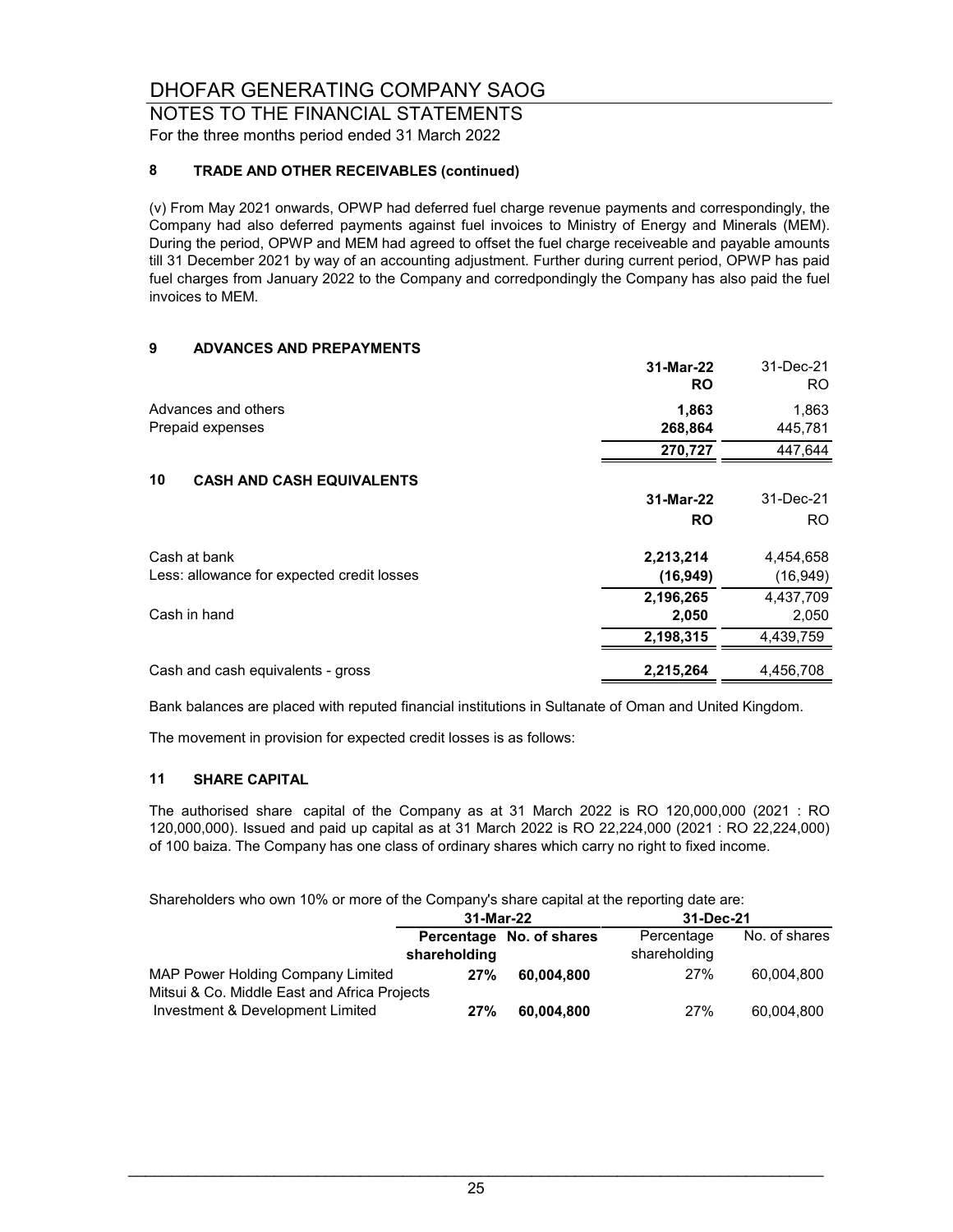#### NOTES TO THE FINANCIAL STATEMENTS For the three months period ended 31 March 2022

#### **12 LEGAL RESERVE**

In accordance with the article 132 of the Commercial Companies Law 18/2019 applicable to companies registered in the Sultanate of Oman, 10% of a company's net profit after the deduction of taxes will be transferred to a non-distributable statutory reserve each year until the amount of such legal reserve has reached a minimum of one third of that Company's issued share capital. This reserve is not available for distribution to shareholders as dividends.

#### **13 CASH FLOW HEDGE RESERVE**

The USD long term facilities of the Company bear interest at US LIBOR plus applicable margins. The Company has fixed the rate of interest through Interest Rate Swap agreements ("IRS") entered into with various international banks for the facilities.

|                                                                                             | 31-Mar-22<br>RO         | 31-Dec-21<br>RO.        |
|---------------------------------------------------------------------------------------------|-------------------------|-------------------------|
| At 1 January (A)                                                                            | (5,561,527)             | (9,770,973)             |
| Change in fair value during the period / year<br>Less: related deferred tax asset (note 19) | 4,219,472<br>(632, 921) | 4.952.289<br>(742, 843) |
| Change in fair value of hedge during the period / year (B)                                  | 3,586,551               | 4,209,446               |
| At 31 March / 31 December $(C) = (A) + (B)$                                                 | (1,974,976)             | (5,561,527)             |

All the interest rate swaps are designated and effective as cash flow hedges and the fair value thereof has been recognised directly in other comprehensive income and presented in statement of changes in equity, net of related deferred tax.

#### **14 DERIVATIVE FINANCIAL INSTRUMENTS**

The Company's main interest rate risk arises from long-term borrowings with variable rates, which expose the Company to cash flow interest rate risk. The Company has entered into five interest rate swap agreements with five international banks at fixed interest rates ranging from 2.6% - 3.045% per annum. The Company's borrowings at variable rate are denominated in US Dollars.

The Company manages its cash flow interest rate risk by using floating-to-fixed interest rate swaps. Under these swaps, the Company agrees with other parties to exchange, at specified intervals (quarterly), the difference between fixed contract rates and floating rate interest amounts calculated by reference to the agreed notional principal amounts.

|                                                                              |                      |                 |           | Notional amount by term to maturity |            |
|------------------------------------------------------------------------------|----------------------|-----------------|-----------|-------------------------------------|------------|
|                                                                              | <b>Negative fair</b> | <b>Notional</b> | $1 - 12$  | More than 1                         | Over 5     |
|                                                                              | value                | amount total    | months    | up to 5 years                       | years      |
|                                                                              | <b>RO</b>            | <b>RO</b>       | <b>RO</b> | <b>RO</b>                           | <b>RO</b>  |
| 31 March 2022                                                                |                      |                 |           |                                     |            |
| Interest rate swaps                                                          | 2,323,500            | 74,975,119      | 4,230,709 | 17,884,391                          | 52,860,019 |
| 31 December 2021                                                             |                      |                 |           |                                     |            |
|                                                                              |                      |                 |           |                                     |            |
| Interest rate swaps                                                          | 6,542,972            | 76,564,042      | 4,156,385 | 17,634,499                          | 54,773,158 |
| Current and non-current classifications as at the reporting date as follows; |                      |                 |           |                                     |            |
|                                                                              |                      |                 |           | 31-Mar-22                           | 31-Dec-21  |
|                                                                              |                      |                 |           | <b>RO</b>                           | RO.        |
| Non-current                                                                  |                      |                 |           | 1,963,358                           | 4,841,799  |
| Current                                                                      |                      |                 |           | 360,142                             | 1,701,173  |
|                                                                              |                      |                 |           | 2,323,500                           | 6,542,972  |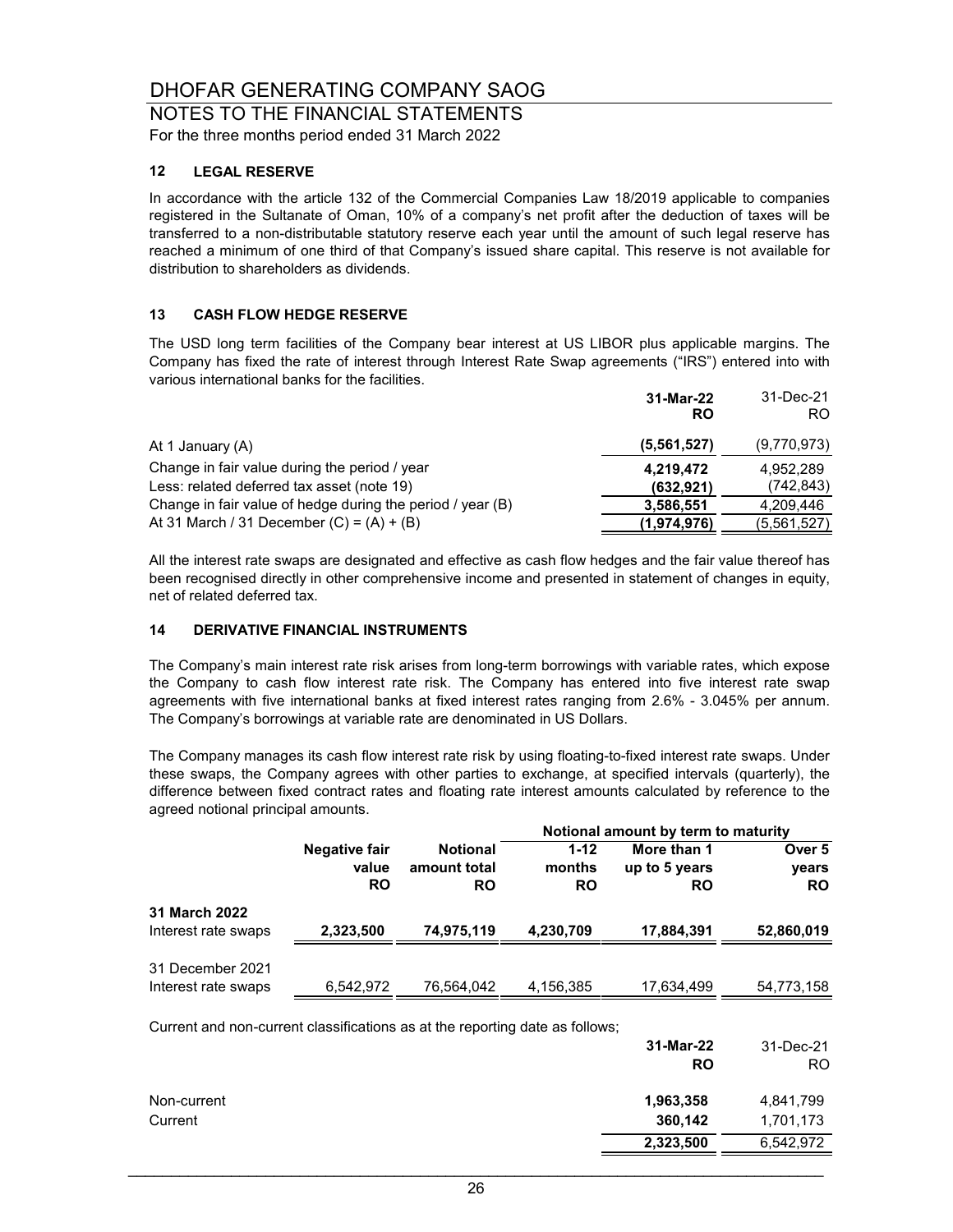NOTES TO THE FINANCIAL STATEMENTS For the three months period ended 31 March 2022

#### **15 PROVISION FOR DECOMMISSIONING COSTS**

|                                                                                                            | 31-Mar-22<br>RO     | 31-Dec-21<br>RO.     |
|------------------------------------------------------------------------------------------------------------|---------------------|----------------------|
| At the beginning of the period / year<br>Unwinding of discount on decommissioning cost provision (note 24) | 4,958,813<br>61.985 | 4.722.679<br>236.134 |
|                                                                                                            | 5,020,798           | 4,958,813            |

The Company is committed under the lease agreement to decommission the site as a result of construction of the power plant. Decommissioning costs represent the present value of management's best estimate of the future outflow of the economic benefits that will be required to remove the facilities and restore the affected area at the Company's rented sites. The cost estimate has been discounted to present value using the pre-tax rate that reflects the risk specific to the decommissioning liability. The provision has been calculated using a discount rate of 5% per annum at the reporting date.

#### **16 LONG TERM LOAN**

|                                                                        | 31-Mar-22<br><b>RO</b> | 31-Dec-21<br>RO. |
|------------------------------------------------------------------------|------------------------|------------------|
| At the beginning                                                       | 138,523,664            | 146,894,306      |
| Paid during the period / year                                          | (3,789,133)            | (8,370,642)      |
| Gross loan amount                                                      | 134,734,531            | 138,523,664      |
| Less: unamortised arrangement fee                                      | (1, 122, 327)          | (1, 171, 937)    |
|                                                                        | 133.612.204            | 137,351,727      |
| Current and non-current classification of the term loan is as follows; |                        |                  |
| Non-current portion                                                    | 123,146,435            | 127,221,502      |
| Current portion                                                        | 10,465,769             | 10,130,225       |

The loan facility of RO 168,609,121 (USD 437,832,047) was provided by a consortium of local and international banks in pursuance with the PPA to finance the project cost. This loan is repayable in 31 semiannual instalments starting from 31 July 2018.

 **133,612,204** 137,351,727

According to Common Term Agreement the term loan facility comprises of:

| Currency | <b>Total facility</b> | Interest rates            | <b>Final repayment date</b> |
|----------|-----------------------|---------------------------|-----------------------------|
| - RO     | 72.999.959            | 5.0% per annum            | 31 December 2032            |
| USD.     | 248.271.000           | $LIBOR + 1.4\%$ per annum | 31 December 2032            |

The repayment schedule of term loan is as follows:

|                               | 31-Mar-22<br><b>RO</b> | 31-Dec-21<br>RO. |
|-------------------------------|------------------------|------------------|
| Payable within one year       | 10,640,596             | 10,323,955       |
| Payable between 1 and 2 years | 10,712,021             | 10.700.496       |
| Payable between 2 and 5 years | 33,195,324             | 32,980,829       |
| Payable after 5 years         | 80,186,590             | 84.518.384       |
|                               | 134,734,531            | 138,523,664      |

The Company hedges USD portion of the loan for interest rate risk via an interest rate swap arrangement as explained in note 13 and 14 to the financial statements.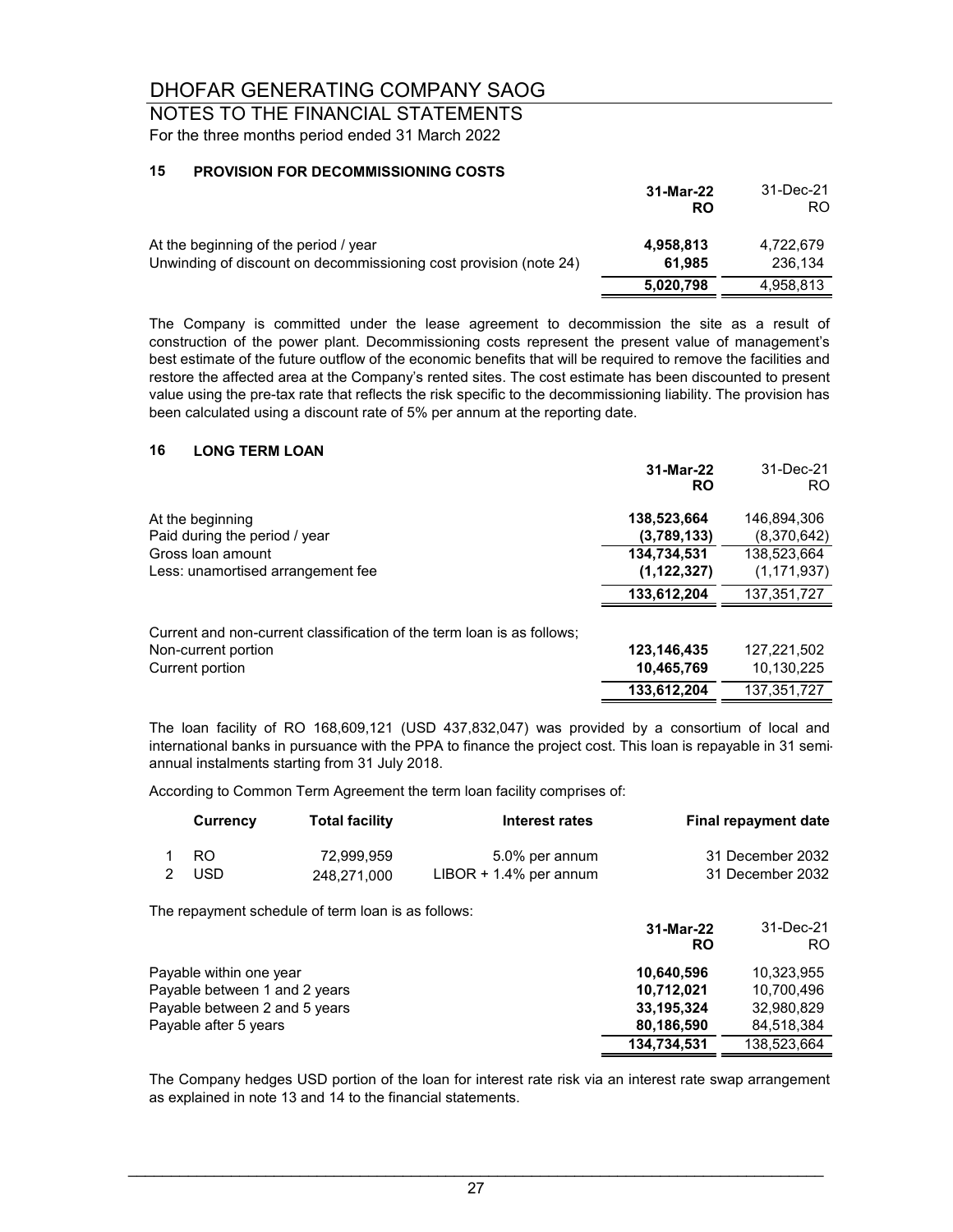NOTES TO THE FINANCIAL STATEMENTS For the three months period ended 31 March 2022

#### **16 LONG TERM LOAN (continued)**

The loan is secured by a charge on all project assets, assignment of insurance / reinsurances, agreement for security over promoters' shares and charge over the Company's project accounts. The weighted average effective interest rate on the bank loans is 4.23% per annum (2021: 4.16%) for USD facility and 5%% per annum (2021: 5%) for RO Facility (overall effective rate 4.55% per annum) (2021: 4.49%). The loan is subject to certain covenants relating to maintenance of Debt Service Coverage Ratio.

Also as of 31 March 2022, the Company has undrawn working capital facility amounting to RO 77,00,000 (2021 - RO 7,700,000) with interest rate of 3.75% per annum (2021 - 3.75%).

The Company's cash sweep obligation under the loan agreement has taken effect from 31 July 2021. The cash sweep mechanism requires that after operating costs and debt service payments have been accounted for, 95% of the free cash flows to be paid to the lenders towards prepayment of the loan amount ("Cash Sweep Mechanism"). Under the Cash Sweep Mechanism, prepayment amounting to RO 1,012,655 (2021: RO 1,312,716) made during the period towards the settlement of loan outstanding amount.

A reconciliation between opening and closing balances in the statement of financial position for liabilities that result in financing cash flows is presented below:

|                                   | At 1<br>January    | <b>Repayments</b><br>during year | Non-cash<br>changes | At 31<br>March /<br><b>December</b> |
|-----------------------------------|--------------------|----------------------------------|---------------------|-------------------------------------|
| 31-Mar-22                         | <b>RO</b>          | <b>RO</b>                        | <b>RO</b>           | <b>RO</b>                           |
| Senior facility loan              | <u>137,351,727</u> | (3,789,133)                      | 49,610              | 133,612,204                         |
| 31-Dec-21<br>Senior facility loan | 145,535,873        | (8,370,642)                      | 186,496             | 137, 351, 727                       |
|                                   |                    |                                  |                     |                                     |

#### **17 TRADE AND OTHER PAYABLES**

|                                         | 31-Mar-22<br><b>RO</b> | 31-Dec-21<br>RO. |
|-----------------------------------------|------------------------|------------------|
| Trade payables                          | 3,129,534              | 13,994,777       |
| Accrued expenses                        | 2,436,729              | 2,576,215        |
| Amount due to related parties (note 26) | 507,206                | 488,502          |
| VAT and other payables                  | 187.998                | 720.499          |
|                                         | 6,261,467              | 17.779.993       |

Trade payables include RO Nil (2021 - RO 12,449,857) payable to MEM against the Fuel Cost which was overdue as on the reporting date. Refer note 8 (v) for further details on long outstanding payable amount.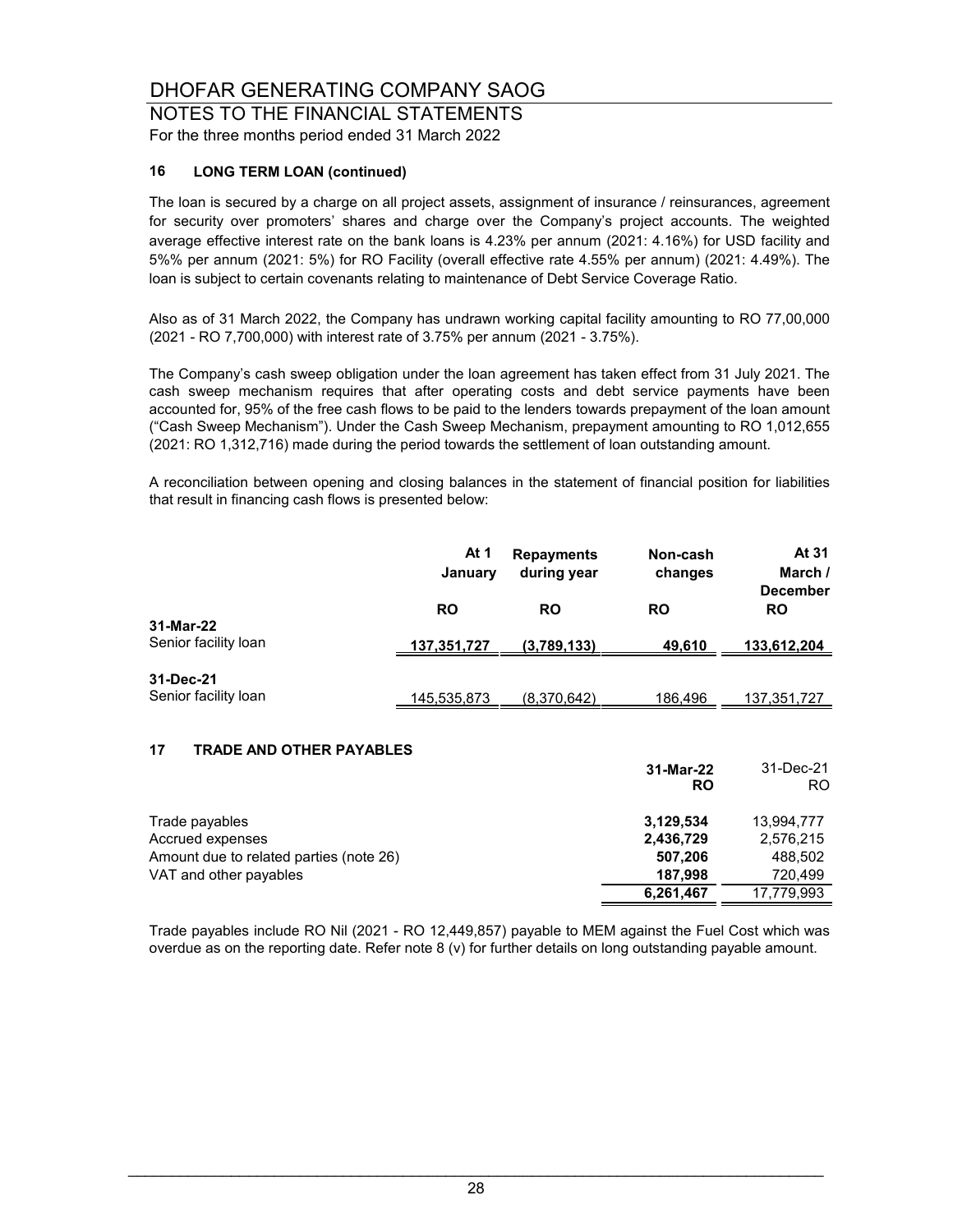## NOTES TO THE FINANCIAL STATEMENTS

For the three months period ended 31 March 2022

#### **18 LEASES**

The Company, as a lessee, has entered into the following contracts which are covered under IFRS 16:

- The Usufruct agreement with 40 years lease term.
- The office rent agreement with 3 years lease term.

The movement of right-of-use assets as of the reporting date as follows:

|                                                                                                                | 31-Mar-22<br><b>RO</b>        | 31-Dec-21<br>RO        |
|----------------------------------------------------------------------------------------------------------------|-------------------------------|------------------------|
|                                                                                                                |                               |                        |
| At 1 January<br>Depreciation charged during the period / year (note 21)                                        | 1,787,985<br>(16, 898)        | 1,855,736<br>(67, 751) |
| At 31 March / December                                                                                         | 1,771,087                     | 1,787,985              |
| Movement of lease liability recognised as of the reporting date is as follows;                                 |                               |                        |
| At 1 January                                                                                                   | 2,034,217                     | 2,071,784              |
| Interest accrued during the period / year (note 24)                                                            | 29,073                        | 119,195                |
| Payments during the period / year                                                                              | (10, 877)                     | (156, 762)             |
| At 31 March / 31 December                                                                                      | 2,052,413                     | 2,034,217              |
| Current and non-current classification as of the reporting date is as follows;                                 |                               |                        |
| Non-current lease liabilities                                                                                  | 1,899,697                     | 1,881,501              |
| <b>Current lease liabilities</b>                                                                               | 152,716                       | 152,716                |
|                                                                                                                | 2,052,413                     | 2,034,217              |
| The following are the amounts recognised in the profit or loss;                                                |                               |                        |
| Depreciation of right-of-use assets (note 21)                                                                  | 16,898                        | 67,751                 |
| Interest on lease liabilities (note 24)                                                                        | 29,073                        | 119,195                |
|                                                                                                                | 45,971                        | 186,946                |
| For leases where the Company is lessor, please refer note 5.<br>The maturity of lease liability is as follows: |                               |                        |
| Not later than 1 year                                                                                          | 152,716                       | 152,716                |
| $1 - 2$ years                                                                                                  | 133,137                       | 133,137                |
| $2 - 5$ years                                                                                                  | 399,411                       | 399,411                |
| More than 5 years                                                                                              | 1,367,149                     | 1,348,953              |
|                                                                                                                | 2,052,413                     | 2,034,217              |
| 19<br><b>TAXATION</b>                                                                                          |                               |                        |
|                                                                                                                | 3 Months ended 3 Months ended |                        |
|                                                                                                                | 31-Mar-22                     | 31-Mar-21              |
|                                                                                                                | <b>RO</b>                     | RO.                    |
| <b>Statement of profit or loss</b>                                                                             |                               |                        |
| Deferred tax charge                                                                                            | (98, 374)                     | 350,354                |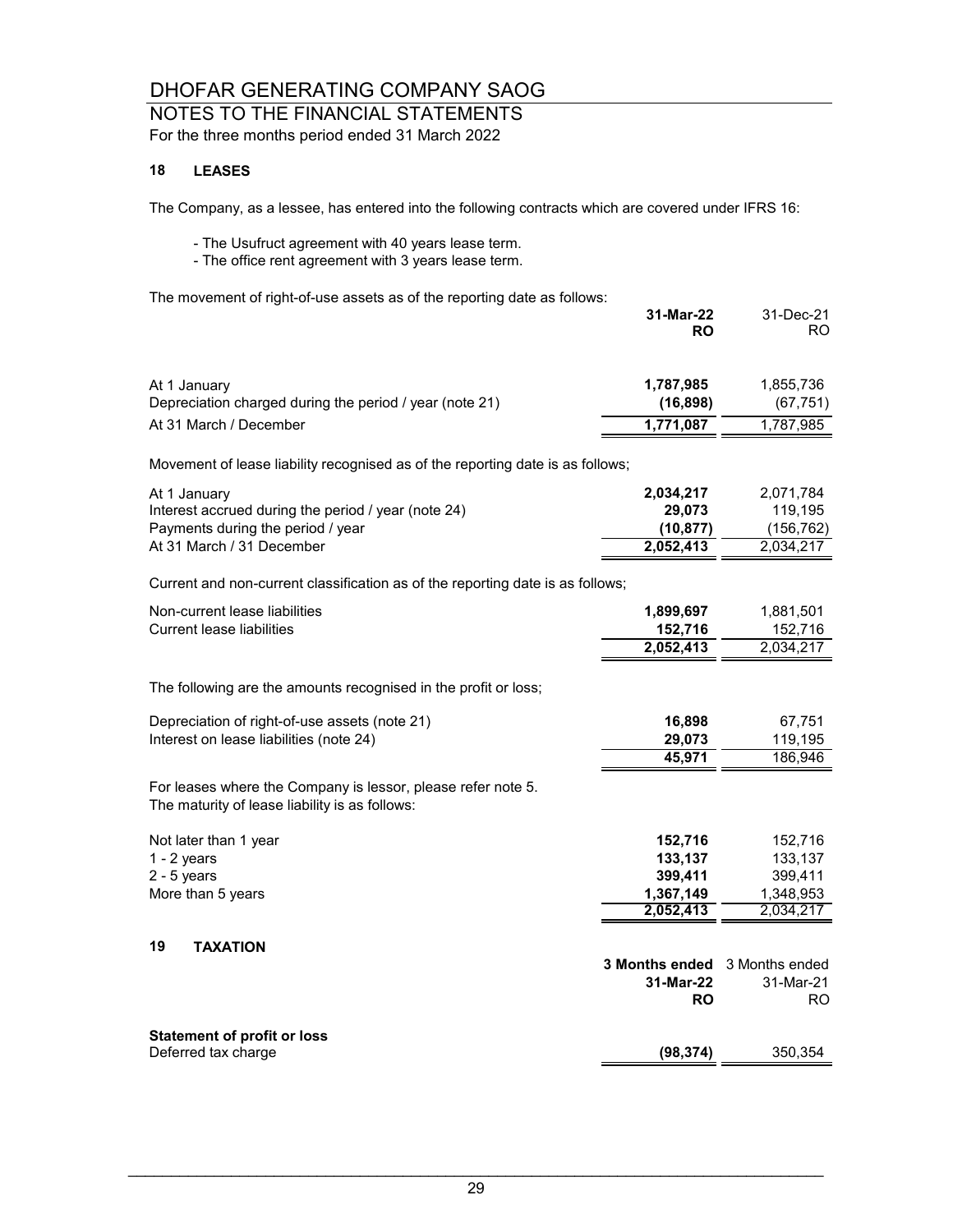#### NOTES TO THE FINANCIAL STATEMENTS For the three months period ended 31 March 2022

#### **19 TAXATION (continued)**

|                                        | 31-Mar-22<br><b>RO</b> | 31-Dec-21<br>RO. |
|----------------------------------------|------------------------|------------------|
| <b>Statement of financial position</b> |                        |                  |
| <b>Non-current liability:</b>          |                        |                  |
| Deferred tax-net                       | 9,858,543              | 9,323,996        |
| <b>Current tax liability</b>           |                        |                  |
| Current tax                            | 2,993                  | 2,993            |
|                                        |                        |                  |
|                                        | 31-Mar-22<br><b>RO</b> | 31-Dec-21<br>RO. |
|                                        |                        |                  |
| Movement for current tax liability:    |                        |                  |
| At 1 January                           | 2,993                  | 35,322           |
| Payments during the year               |                        | (32, 329)        |
| At 31 March / December                 | 2,993                  | 2,993            |

The total income tax for the year can be reconciled to the accounting profits as follows;

|                                              | <b>3 Months ended</b> 3 Months ended<br>31-Mar-22<br><b>RO</b> | 31-Mar-21<br>RO. |
|----------------------------------------------|----------------------------------------------------------------|------------------|
| Accounting profit before tax for the year    | (1,366,015)                                                    | (1,465,559)      |
| Tax at the rate of 15%<br>Add tax effect of: | (204, 902)                                                     | (219, 834)       |
| Expenses not allowed in tax                  | 257                                                            | 930              |
| Deferred tax not recognised on tax losses    | 443,559                                                        | 569,258          |
| Deferred tax prior year                      | (337, 288)                                                     |                  |
| Tax expense for the year                     | (98,374)                                                       | 350,354          |

Tax assessments for years 2016 and 2017 were completed by the tax authorities.

The provision for the current and deferred tax have been recorded based on the finance lease model. Further, in respect of the unrealised gain of RO 22,989,752 (the difference between the fair value of plant and finance lease receivable) management has taken a view that this gain will be realised as a part of tariff received over the life of the PPA and only realised gain should be subjected to tax as per the Income Tax Law.

Deferred income tax assets are recognised for all deductible temperory differences and unused tax losses to the extent that it is probable that taxable profit will be available against which the deductible temperory differences and the carryforward of unused tax losses can be utilised.

The government of Sultanate of Oman announced an Economic Stimulus Plan on 9 Mar 2021 to support the Sultanate's efforts to counter Covid effects on the economy. As per the plan, companies are allowed to carry forward their tax losses incurred for tax year 2020 for an unlimited period to be adjustable against future taxable income. The Company incurred tax loss of RO 8,021,681 for 2020. In view of the above, the Company has recognised a deferred tax asset of RO 1,203,252 in these financial statements.

The carried forward tax losses will expire within 5 years except for the tax year 2020. Management believes that future taxable profit will not be sufficient to offset the carried forward tax losses which will expire within 5 years, hence deferred tax asset of RO 5,302,298 (2021 - RO 5,099,233) has not been recognized on carried forward tax losses.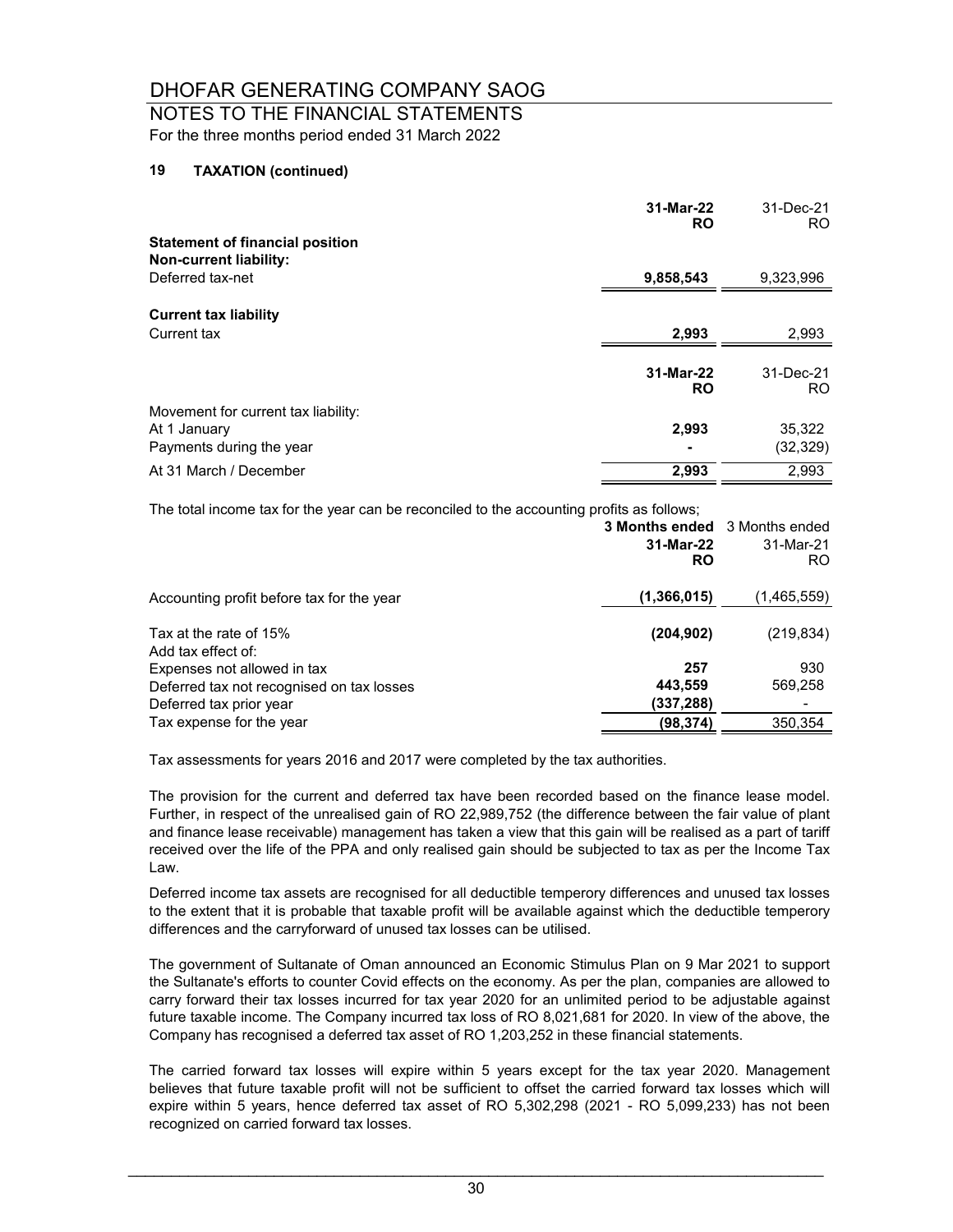### NOTES TO THE FINANCIAL STATEMENTS For the three months period ended 31 March 2022

## **19 TAXATION (continued)**

#### **Deferred tax**

Deferred taxes are calculated on all temporary differences under the liability method using a principal tax rate of 15%. The net deferred tax liability and deferred tax charge in the statement of comprehensive income are attributable to the following items;

|                                                                            |                  |                       | Deferred tax recognised in |                |  |  |
|----------------------------------------------------------------------------|------------------|-----------------------|----------------------------|----------------|--|--|
|                                                                            | At 1 January     | <b>Profit or loss</b> | OCI                        | At 31 March    |  |  |
| 31 March 2022                                                              | RO               | RO                    | <b>RO</b>                  | <b>RO</b>      |  |  |
| Deferred tax asset                                                         |                  |                       |                            |                |  |  |
| Provision for decommissioning cost                                         | 743,822          | 9,298                 |                            | 753,120        |  |  |
| Allowance for expected credit losses                                       | 27,742           |                       |                            | 27,742         |  |  |
| Lease liabilities and right-of-use<br>assets                               | 36,935           | 5,264                 |                            | 42,199         |  |  |
| Carried forward tax losses                                                 | 1,295,640        | (92, 388)             |                            | 1,203,252      |  |  |
| Cash flow hedge reserve                                                    | 981,446          |                       | (632, 921)                 | 348,525        |  |  |
|                                                                            | 3,085,585        | (77, 826)             | (632, 921)                 | 2,374,838      |  |  |
| Deferred tax liability                                                     |                  |                       |                            |                |  |  |
| Accelerated tax depreciation<br>Unrealised gain on                         | (9, 193, 151)    | 118,657               |                            | (9,074,494)    |  |  |
| recognition of finance lease<br>Finance lease receivable for               | (2,694,353)      | 33,703                |                            | (2,660,650)    |  |  |
| decommissioning asset<br>Unamortised major maintenance                     | (203, 694)       | 6,566                 |                            | (197, 128)     |  |  |
| revenue<br>Prepaid rentals                                                 | (125, 233)       | 15,927                |                            | (109, 306)     |  |  |
| Decommissioning asset                                                      | (193, 150)       | 1,347                 |                            | (191, 803)     |  |  |
|                                                                            | (12, 409, 581)   | 176,200               |                            | (12, 233, 381) |  |  |
| Deferred tax liability - net                                               | (9,323,996)      | 98,374                | (632, 921)                 | (9,858,543)    |  |  |
|                                                                            |                  |                       |                            |                |  |  |
| 31 Dec 2021                                                                |                  |                       |                            |                |  |  |
| Deferred tax asset                                                         |                  |                       |                            |                |  |  |
| Provision for decommissioning cost<br>Allowance for expected credit losses | 708,402          | 35,420                |                            | 743,822        |  |  |
| Lease liabilities and right-of-use                                         | 41,690<br>32,408 | (13,948)<br>4,527     |                            | 27,742         |  |  |
| assets                                                                     |                  |                       |                            | 36,935         |  |  |
| Carried forward tax losses                                                 |                  | 1,295,640             |                            | 1,295,640      |  |  |
| Cash flow hedge reserve                                                    | 1,724,289        |                       | (742, 843)                 | 981,446        |  |  |
|                                                                            | 2,506,789        | 1,321,639             | (742, 843)                 | 3,085,585      |  |  |
|                                                                            |                  |                       |                            |                |  |  |
| Deferred tax liability                                                     |                  |                       |                            |                |  |  |
| Accelerated tax depreciation<br>Unrealised gain on                         | (7, 563, 280)    | (1,629,871)           |                            | (9, 193, 151)  |  |  |
| recognition of finance lease<br>Finance lease receivable for               | (2,815,375)      | 121,022               |                            | (2,694,353)    |  |  |
| decommissioning asset<br>Unamortised major maintenance                     | (230, 124)       | 26,430                |                            | (203, 694)     |  |  |
| revenue                                                                    | (212, 177)       | 86,944                |                            | (125, 233)     |  |  |
| Prepaid rentals                                                            | (68,063)         | 68,063                |                            |                |  |  |
| Decommissioning asset                                                      | (198, 516)       | 5,366                 |                            | (193, 150)     |  |  |
|                                                                            | (11,087,535)     | (1,322,046)           |                            | (12,409,581)   |  |  |
| Deferred tax liability - net                                               | (8,580,746)      | (407)                 | (742, 843)                 | (9,323,996)    |  |  |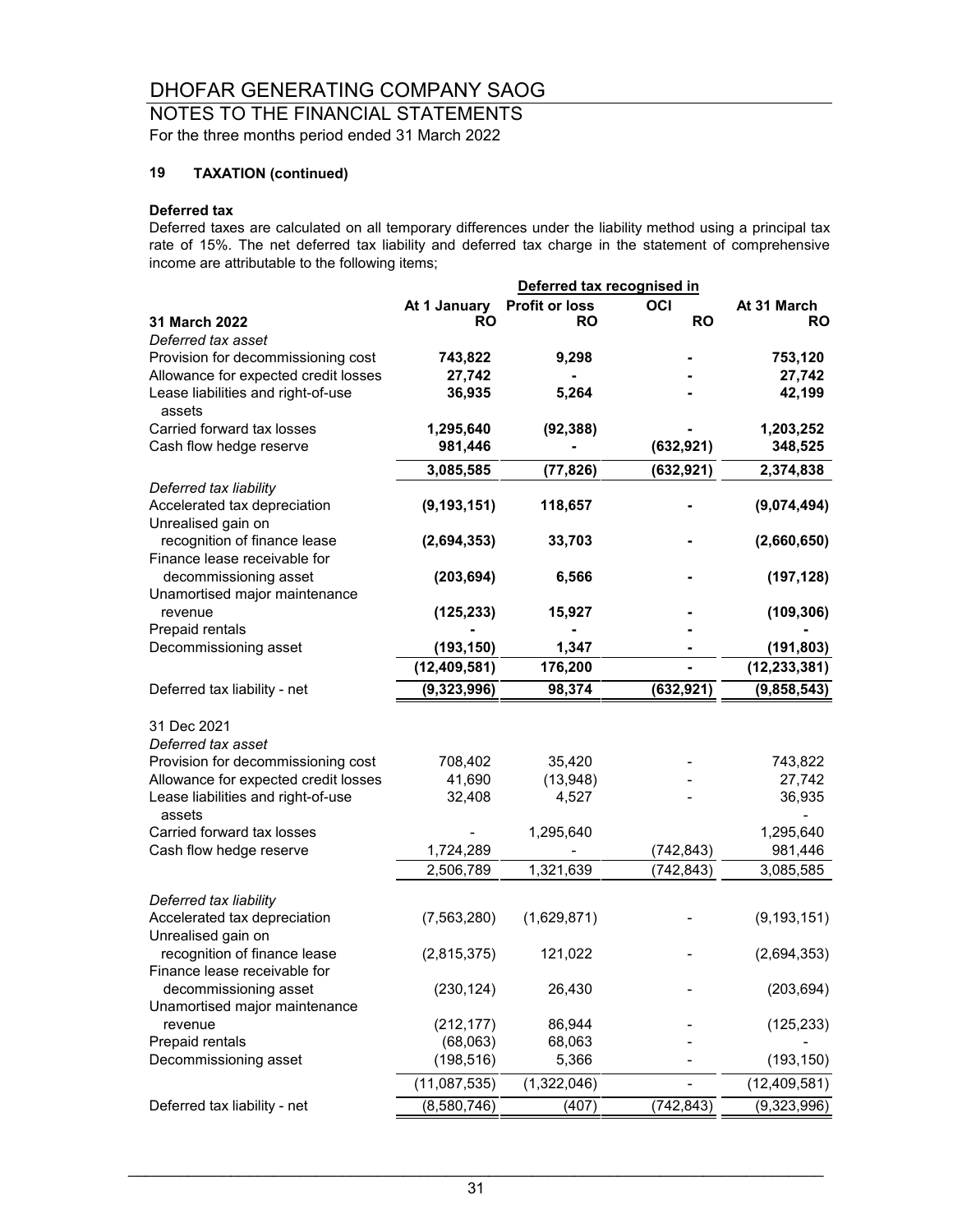### NOTES TO THE FINANCIAL STATEMENTS

For the three months period ended 31 March 2022

#### **20 REVENUE**

|                                              | <b>3 Months ended</b>  | 3 Months ended   |
|----------------------------------------------|------------------------|------------------|
|                                              | 31-Mar-22<br><b>RO</b> | 31-Mar-21<br>RO. |
| Revenue recognised over time                 |                        |                  |
| Revenue from a contract with a customer      |                        |                  |
| Fuel cost allowance                          | 4,545,549              | 3,530,555        |
| Fixed operation and maintenance allowance    | 641,151                | 648,255          |
| Electrical energy allowance                  | 34,309                 | 20.071           |
| Major maintenance (note 6)                   | 18,331                 | 21,684           |
|                                              | 5,239,340              | 4,220,565        |
| Revenue from lease contracts                 |                        |                  |
| Interest income from finance lease           | 881,513                | 929,648          |
| Investment charge from operating lease       | 2,108,999              | 2,114,074        |
|                                              | 2,990,512              | 3,043,722        |
|                                              | 8,229,852              | 7,264,287        |
| 21<br><b>OPERATING COSTS</b>                 |                        |                  |
|                                              | <b>3 Months ended</b>  | 3 Months ended   |
|                                              | 31-Mar-22<br><b>RO</b> | 31-Mar-21<br>RO. |
| Fuel cost                                    | 4,601,389              | 3,582,540        |
| Operation and maintenance charges            | 1,781,353              | 1,791,198        |
| Depreciation (note 4)                        | 991,822                | 988,074          |
| Insurance                                    | 156,421                | 167,418          |
| Major maintenance expenses                   | 13,275                 | 17,410           |
| Depreciation of right-of-use asset (note 18) | 16,898                 | 16,936           |
| Electricity import cost                      | 14,753                 | 52,510           |
| Transmission connection charges              | 41,731                 | 41,590           |
|                                              | 7,617,642              | 6,657,676        |

#### **22 GENERAL AND ADMINISTRATIVE EXPENSES**

|                                                      | <b>3 Months ended</b> | 3 Months ended |
|------------------------------------------------------|-----------------------|----------------|
|                                                      | 31-Mar-22             | 31-Mar-21      |
|                                                      | RO                    | RO.            |
|                                                      |                       |                |
| Employee costs (note 23)                             | 147,310               | 134,593        |
| Legal and professional charges                       | 51,825                | 71,726         |
| Information technology and software related expenses | 29,068                | 35,909         |
| License fees to regulator                            | 24,588                | 17,980         |
| Director sitting fees and remuneration (note 26)     | 4.000                 | 6,800          |
| Depreciation (note 4)                                | 2,497                 | 6,397          |
| Entertainment                                        |                       | 8,391          |
| Communication expenses                               | 5,454                 | 7,511          |
| Corporate social responsibility expense              | 3,750                 | 3,750          |
| Travelling expenses                                  |                       | 10,802         |
| Training expenses                                    | 6,844                 | 3,750          |
| Miscellaneous expenses                               | 22,644                | 21,577         |
|                                                      | 297.980               | 329.186        |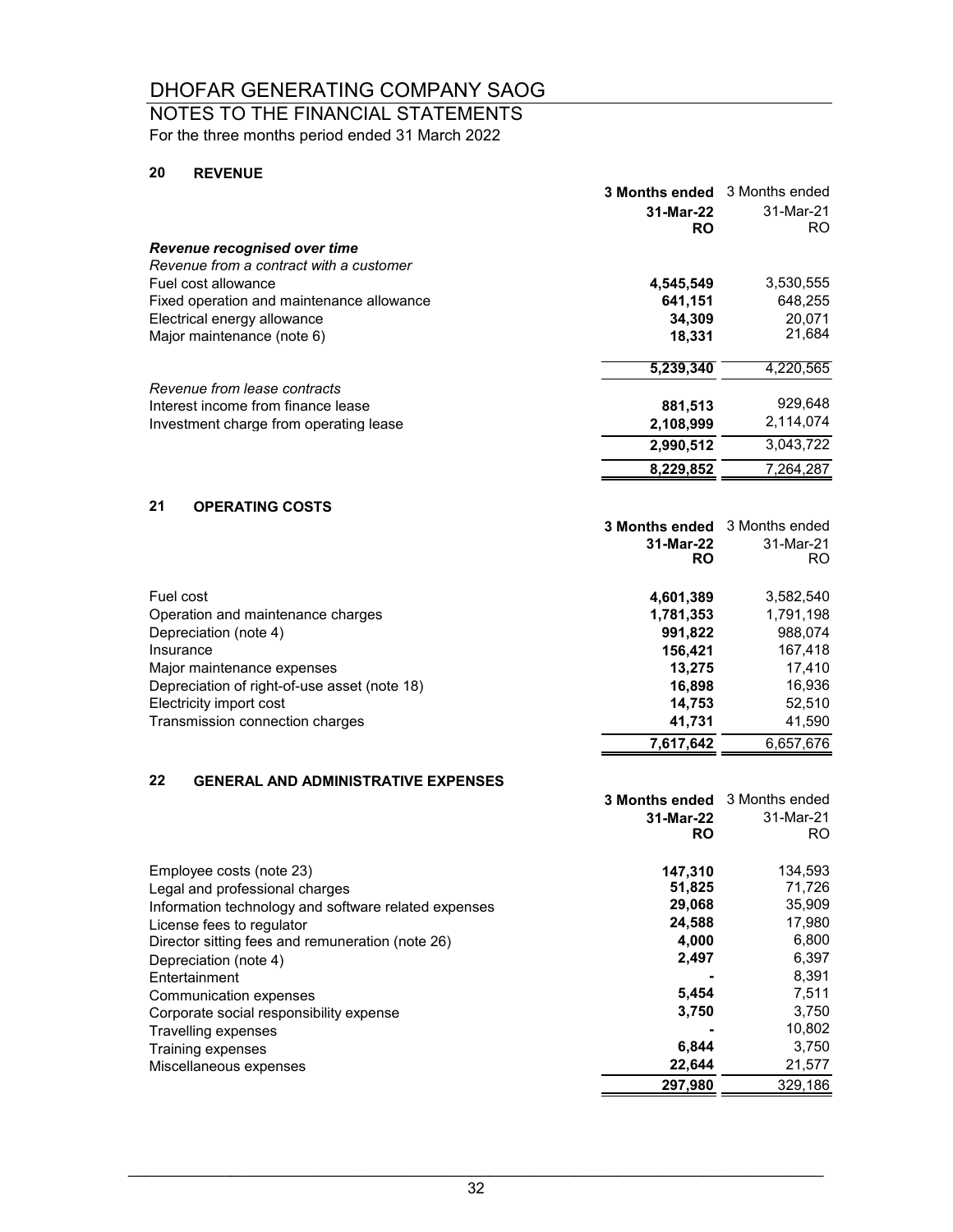NOTES TO THE FINANCIAL STATEMENTS For the three months period ended 31 March 2022

#### **23 EMPLOYEE COSTS**

Salaries and the related costs included under general and administrative expenses consist of the following:

|                                                                                                                                                                                                                                                         | <b>3 Months ended</b> 3 Months ended                                     |                                                                         |
|---------------------------------------------------------------------------------------------------------------------------------------------------------------------------------------------------------------------------------------------------------|--------------------------------------------------------------------------|-------------------------------------------------------------------------|
|                                                                                                                                                                                                                                                         | 31-Mar-22<br><b>RO</b>                                                   | 31-Mar-21<br>RO.                                                        |
| Salaries, wages and other benefits<br>Contributions to a defined contribution retirement plan<br>Charge for employee end of service                                                                                                                     | 139,110<br>2,624<br>5,576<br>147,310                                     | 123,216<br>3,939<br>7,438<br>134,593                                    |
| 24<br><b>FINANCE COST</b>                                                                                                                                                                                                                               | <b>3 Months ended</b> 3 Months ended                                     |                                                                         |
|                                                                                                                                                                                                                                                         | 31-Mar-22<br><b>RO</b>                                                   | 31-Mar-21<br>RO.                                                        |
| Interest on long term loan<br>Interest on lease liabilities (note 18)<br>Amortisation of deferred financing cost on term loan<br>Unwinding of discount on decommissioning cost provision (note 15)<br>LC commission<br>Interest on working capital loan | 1,539,256<br>29,073<br>49,609<br>61,985<br>37,519<br>13,425<br>1,730,867 | 1,628,354<br>30,385<br>43,371<br>59,033<br>33,583<br>6,518<br>1,801,244 |
| 25<br><b>EARNINGS PER SHARE</b>                                                                                                                                                                                                                         | 3 Months ended                                                           | 3 Months ended                                                          |
| Loss for the period (RO)<br>Weighted average number of ordinary shares                                                                                                                                                                                  | 31-Mar-22<br><b>RO</b><br>(1, 267, 641)<br>222,240,000                   | 31-Mar-21<br><b>RO</b><br>(1,815,913)<br>222,240,000                    |
|                                                                                                                                                                                                                                                         | (0.006)                                                                  | (0.008)                                                                 |

Diluted earnings per share is same as the earnings per share as the Company has not issued any instruments during the period which would have an impact on earnings per share when exercised.

#### **26 RELATED PARTY TRANSACTIONS**

Related parties comprise the shareholders, directors, key management personnel and business entities in which they have the ability to control or exercise significant influence in financial and operating decisions. Pricing policies and terms of these transactions are approved by the Board of directors.

The Company maintains balances with these related parties which arise in the normal course of business from the commercial transactions, and are entered into at terms and conditions which are approved by the management.

Significant related party balances and transactions as of the reporting date as follows: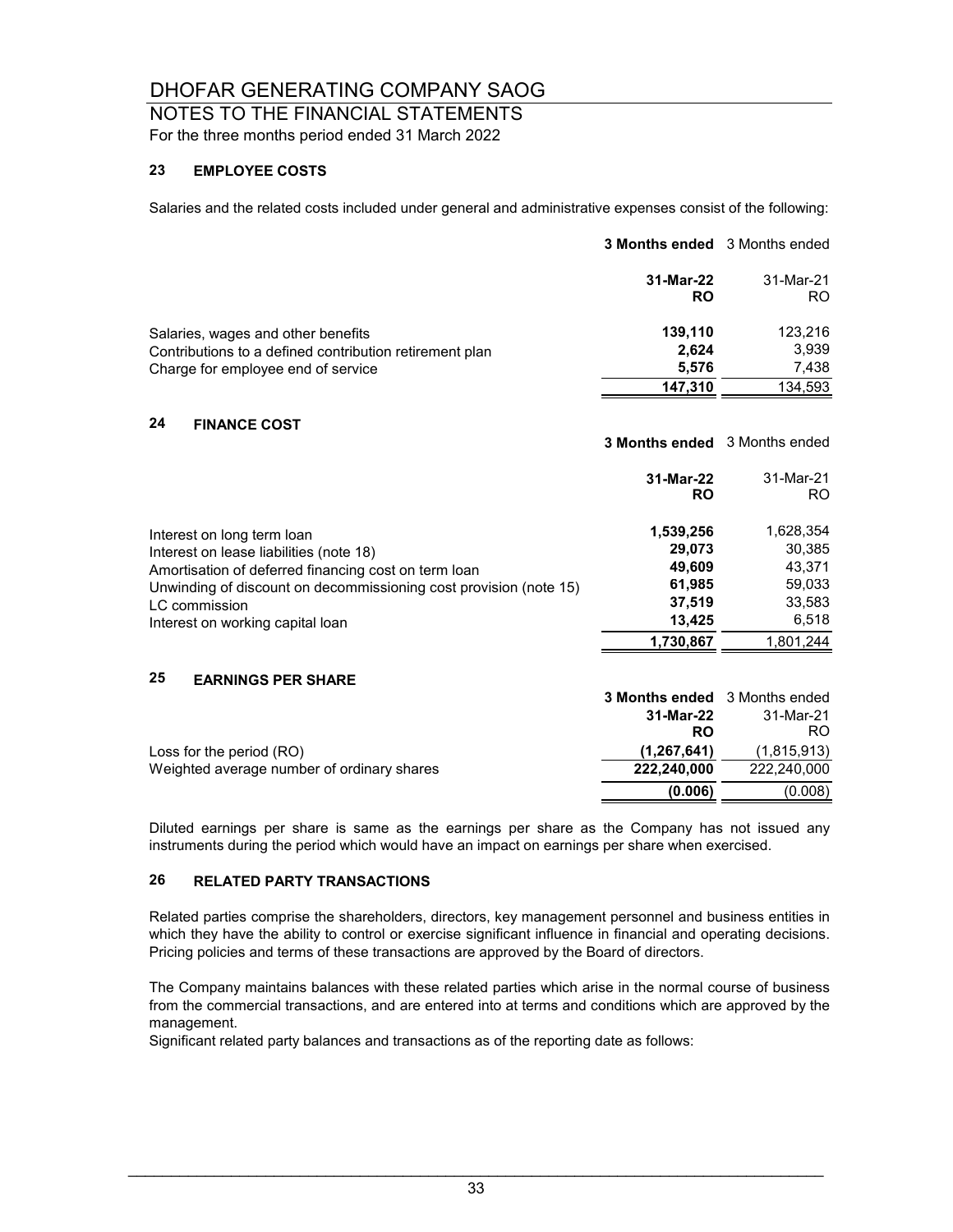#### NOTES TO THE FINANCIAL STATEMENTS For the three months period ended 31 March 2022

#### **26 RELATED PARTY TRANSACTIONS (Continued)**

#### **Balances at the reporting date (Note 17)**

|                                                             | 31-Mar-22<br><b>RO</b>               | 31-Dec-21<br>RO. |
|-------------------------------------------------------------|--------------------------------------|------------------|
| Due to related parties (related to major shareholders)      |                                      |                  |
| Dhofar O&M LLC                                              | 480,578                              | 482,003          |
| First National Company for Operation and Maintenance - Oman | 26,628                               | 6,499            |
|                                                             | 507,206                              | 488,502          |
|                                                             |                                      |                  |
|                                                             | <b>3 Months ended</b> 3 Months ended |                  |
|                                                             | 31-Mar-22<br><b>RO</b>               | 31-Mar-21<br>RO. |
| Transactions during the period                              |                                      |                  |
| O&M fee and related charges                                 | 1,997,791                            | 1,859,218        |
| Secondment charges and expense reimbursement                | 64,593                               | 37,974           |
| Services received                                           | 2,062,384                            | 1,897,193        |
| Services rendered                                           | 71.311                               | 28,081           |

#### *Key management personnel compensation*

Key management personnel are those persons having authority and responsibility for planning, directing and controlling the activities of the Company, directly or indirectly, including any director (whether executive or otherwise). The compensation for key managerial personnel during the year are as follows:

|                                                   | <b>3 Months ended</b> 3 Months ended<br>31-Mar-22<br><b>RO</b> | 31-Mar-21<br>RO. |
|---------------------------------------------------|----------------------------------------------------------------|------------------|
| Short-term employee benefits                      | 30.798                                                         | 30,675           |
| Long-term employee benefits                       | 2.165                                                          | 2.526            |
| Directors sitting fees and remuneration (note 22) | 4.000                                                          | 6.800            |
|                                                   | 36.963                                                         | 40,001           |

Amounts due from/to related parties are interest free, unsecured and receivable on demand. Amount due from related parties are subject to the impairment requirement of IFRS 9, and were assessed as such and management believes the identified impairment loss was immaterial.

#### **27 FINANCIAL RISK MANAGEMENT**

The Company's principal financial liabilities, other than derivatives, comprise loans, and trade and other payables. The main purpose of these financial liabilities is to finance the Company's operations. The Company's principal financial assets include finance lease receivable, trade receivables, and cash that derive directly from its operations.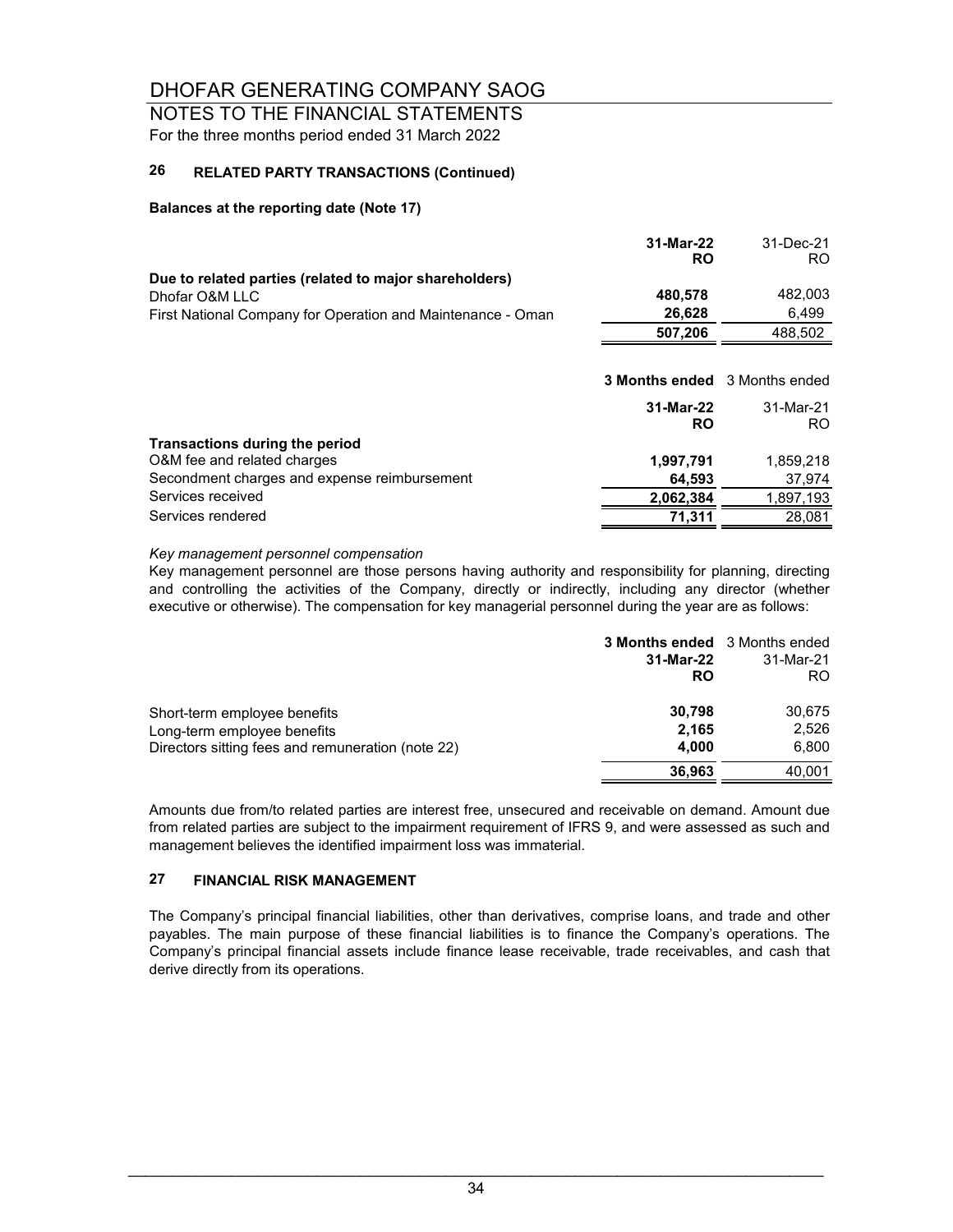NOTES TO THE FINANCIAL STATEMENTS For the three months period ended 31 March 2022

#### **27 FINANCIAL RISK MANAGEMENT**

#### **Market risk**

Market risk is the risk that changes in market prices, such as foreign exchange rates, interest rates affect the Company's income or the value of its holdings of financial instruments. The objective of market risk management is to manage and control market risk exposures within acceptable parameters, while optimizing the return on risk.

The sensitivity analyses have been prepared on the basis that the amount of net debt, the ratio of fixed to floating interest rates of the debt and derivatives at the reporting date.

The following assumptions have been made in calculating the sensitivity analyses:

- The sensitivity of the relevant statement of comprehensive item is the effect of the assumed changes in respective market risks. This is based on the financial assets and financial liabilities held at the reporting date including the effect of hedge accounting.
- The sensitivity of equity is calculated by considering the effect of any associated cash flow hedges for the effects of the assumed changes of the underlying risk.

#### **Interest rate risk**

Interest rate risk is the risk that the fair value or future cash flows of a financial instrument will fluctuate because of changes in market interest rates. The Company's exposure to the risk of changes in market interest rates relates primarily to the Company's long-term debt obligations with floating interest rates. The Company manages its interest rate risk by having a balanced portfolio of fixed and variable rate loans and

To manage this, the Company enters into interest rate swaps, in which it agrees to exchange, at specified intervals, the difference between fixed and variable rate interest amounts calculated by reference to an agreed-upon notional principal amount.

At reporting date, after excluding the effect of interest rate swaps, 42% of the Company's borrowings are at a fixed rate of interest (31 December 2021: 42%).

At the reporting date the interest rate risk profile of the Company's interest bearing financial instruments is as follows:

|                                       | <b>3 Months ended</b> 3 Months ended |            |
|---------------------------------------|--------------------------------------|------------|
|                                       | 31-Mar-22                            | 31-Mar-21  |
|                                       | <b>RO</b>                            | RO.        |
| <b>Fixed rate</b>                     |                                      |            |
| Term loan                             | 57, 153, 775                         | 61.037.293 |
|                                       |                                      |            |
|                                       |                                      |            |
|                                       |                                      |            |
| Variable rate instrument<br>Term loan | 77,580,756                           | 83,213,434 |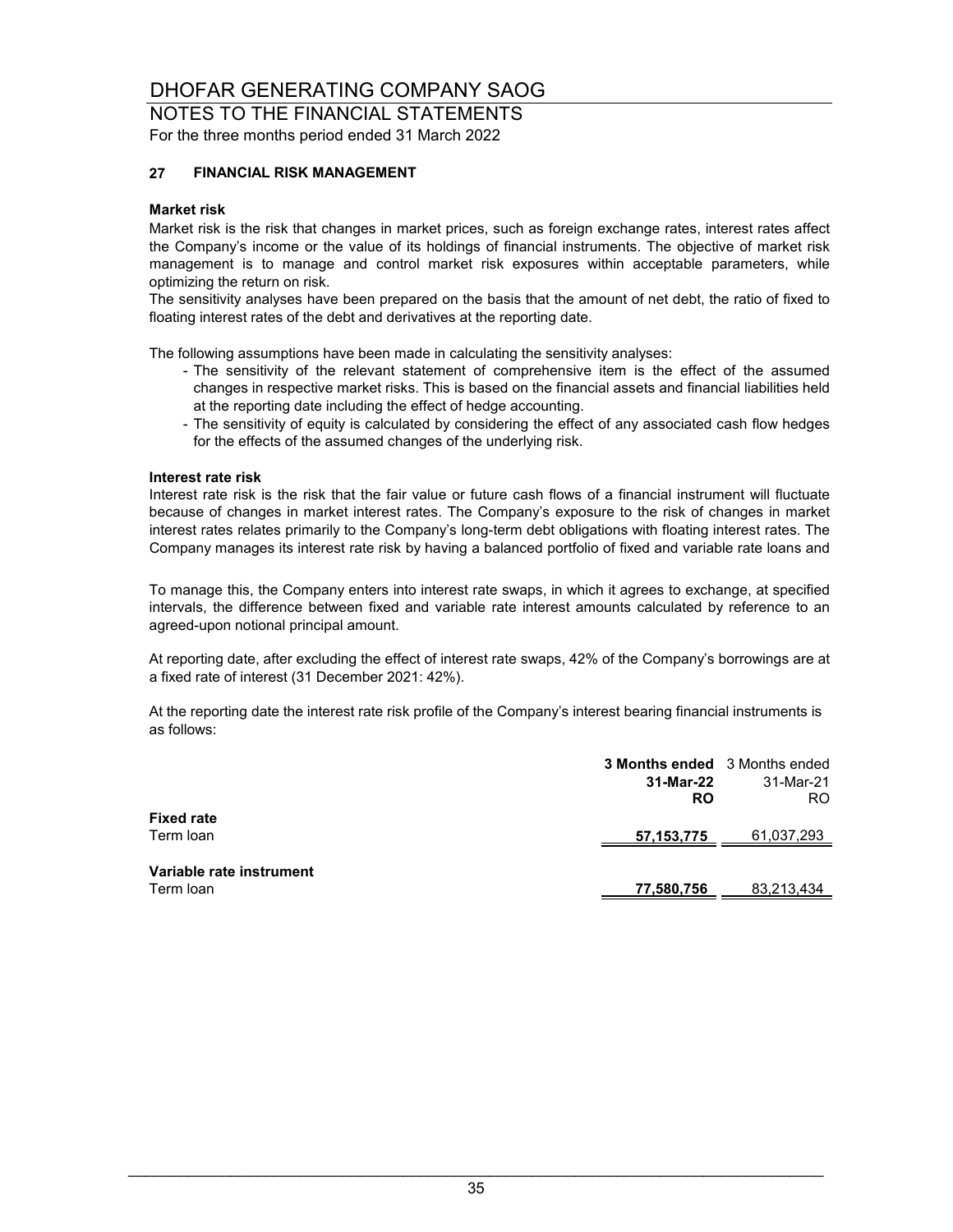#### NOTES TO THE FINANCIAL STATEMENTS For the three months period ended 31 March 2022

#### **27 FINANCIAL RISK MANAGEMENT**

#### **Interest rate sensitivity**

The Company does not account for any fixed rate financial assets or financial liabilities at fair value through profit or loss. Therefore, a change in interest rates at the reporting date would not affect profit or

A reasonably possible change of 100 basis points in interest rates at the reporting date would have increased (decreased) equity and profit or loss by the amounts shown below. This analysis assumes that all other variables, in particular foreign currency exchange rates, remain constant.

|                                     | <b>Profit or loss</b> |           | Equity        |            |
|-------------------------------------|-----------------------|-----------|---------------|------------|
|                                     | $100$ bps             | $100$ bps | $100$ bps     | $100$ bps  |
| 31 March 2022                       |                       |           |               |            |
| Variable rate financial liabilities | (775, 808)            | 775,808   | (659, 436)    | 659,436    |
| Interest rate swaps                 | 737,017               | (737,017) | 626,465       | (626, 465) |
| Net sensitivity                     | (38, 790)             | 38,790    | (32,971)      | 32,971     |
|                                     | <b>Profit or loss</b> |           | <b>Equity</b> |            |
|                                     | $100$ bps             | $100$ bps | $100$ bps     | $100$ bps  |
| 31 March 2021                       |                       |           |               |            |
| Variable rate financial liabilities | (832, 134)            | 832,134   | (707, 314)    | 707,314    |
| Interest rate swaps                 | 790,528               | (790,528) | 671,948       | (671,949)  |
| Net sensitivity                     | (41,607)              | 41,606    | (35,366)      | 35,365     |

#### **Foreign currency risk**

Foreign exchange risk arises when future commercial transactions or recognised assets or liabilities are denominated in a currency that is not the Company's functional currency. The Company is exposed to foreign exchange risk arising from currency exposures primarily with respect to the US Dollar. Most of the foreign currency transactions are in US Dollars or other currencies linked to the US Dollar. Since the Rial Omani is pegged to the US Dollar management believes that the foreign exchange rate fluctuations would not have significant impact on the pretax profit of the Company.

#### **Credit risk**

Credit risk is the risk that a counterparty will not meet its obligations under a financial instrument, leading to a financial loss. The Company is exposed to credit risk from its operating activities (primarily trade receivables and finance lease receivable).

#### *Trade receivables*

Customer credit risk is managed by each business unit subject to the Company's established policy, procedures and control relating to customer credit risk management. Credit quality of a customer is assessed based on an extensive credit rating scorecard and individual credit limits are defined in accordance with this assessment. Outstanding customer receivables is regularly monitored. Trade receivable balance represents receivables from OPWP, a Government customer in Oman.

This customer is transacting with the Company for number of years. Accordingly the balance due from this customer is assessed to have a strong high credit quality or limited credit risk. At reporting date, the Company had one customer (31 December 2020: one customer).

An impairment analysis is performed at each reporting date as per IFRS 9 expected credit loss method. The provision rates are based on days past due for the outstanding balance. The calculation reflects the probability-weighted outcome, the time value of money and reasonable and supportable information that is available at the reporting date about past events, current conditions and forecasts of future economic conditions.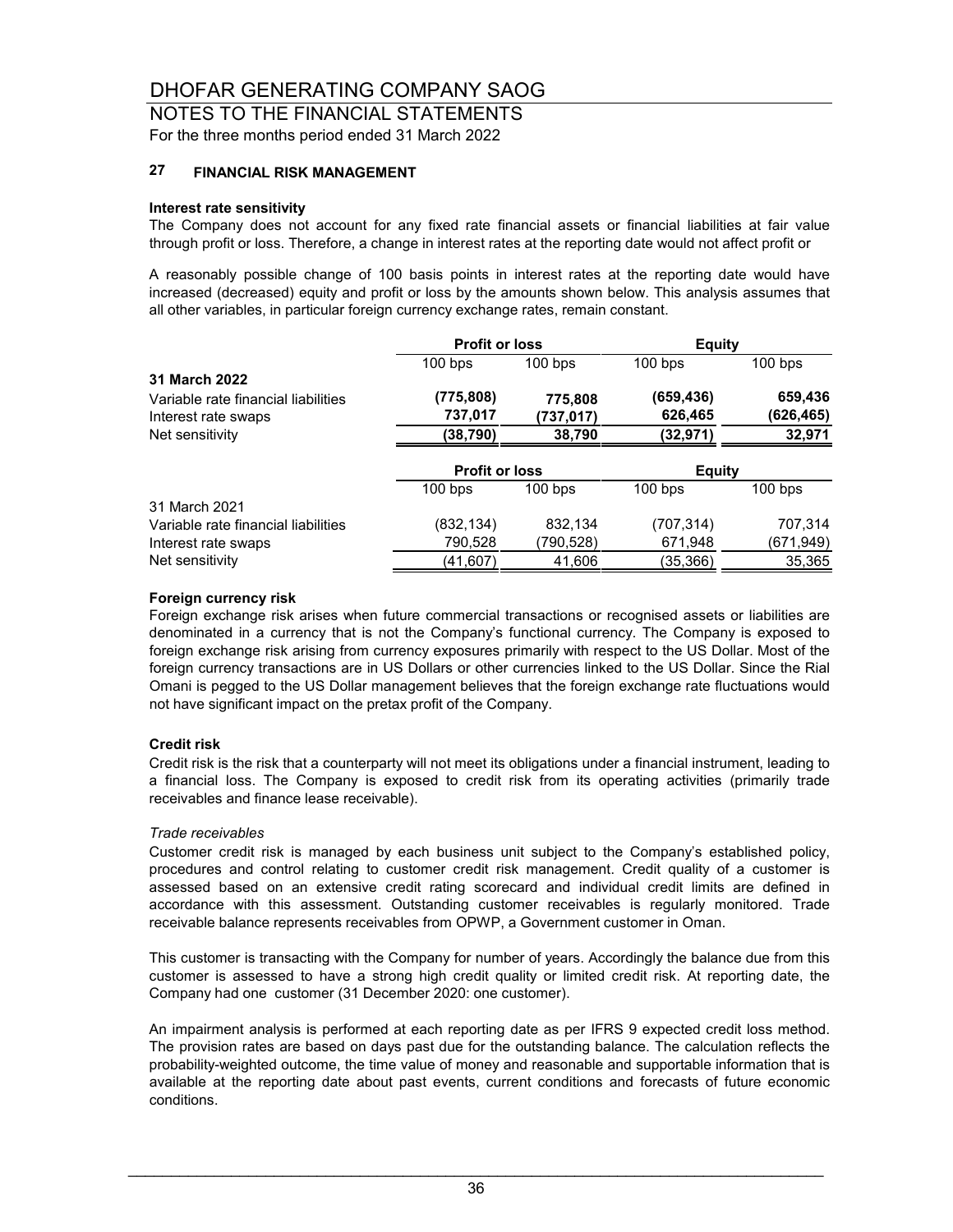#### NOTES TO THE FINANCIAL STATEMENTS For the three months period ended 31 March 2022

#### **27 FINANCIAL RISK MANAGEMENT**

#### **Credit risk (continued)**

The maximum exposure to credit risk at the reporting date is the carrying value of each class of financial assets and the amount is immaterial to the financial statements for the period ending 31 March 2022. The Company does not hold collateral as security.

The Company evaluates the concentration of risk with respect to trade receivables as low, as its customer is located in Oman and it is a Government customer.

#### *Finance lease receivable*

Finance Lease receivable has been recorded in accordance with the terms of the PPA with OPWP, a Government company in Oman and a provision for ECL is recognised at the reporting date.

#### *Cash at bank*

Credit risk on bank balances is limited as same are held with banks with sound credit ratings.

#### *Credit Concentration*

Except as disclosed, no significant concentrations of credit risk were identified by the management as at the statement of financial position date.

#### **Liquidity risk**

Liquidity risk is the risk that the Company will not be able to meet its financial obligations as they fall due. The Company's approach to managing liquidity is to ensure, as far as possible, that it will have sufficient liquidity to meet its liabilities when due, under both normal and stressed conditions, without incurring unacceptable losses or risking damage to the Company's reputation.

Typically the Company ensures that it has sufficient cash on demand to meet expected operational expenses including the servicing of financial obligations. This excludes the potential impact of extreme circumstances that cannot reasonably be predicted, such as natural disasters. In addition the Company has access to credit facilities.

The following are the remaining contractual maturities of financial liabilities at the reporting date. The amounts are gross and undiscounted and include contractual interest payments:

|                                             | Carrying<br>value | <b>Contractual</b><br>cashflows | Less than<br>1 year | More than<br>1 year |
|---------------------------------------------|-------------------|---------------------------------|---------------------|---------------------|
|                                             | <b>RO</b>         | <b>RO</b>                       | <b>RO</b>           | <b>RO</b>           |
| 31 March 2022                               |                   |                                 |                     |                     |
| <b>Non-derivative financial liabilities</b> |                   |                                 |                     |                     |
| Term loan                                   | 133,612,204       | 179,466,048                     | 13,623,204          | 165,842,844         |
| Trade payables                              | 3,129,534         | 3,129,534                       | 3,129,534           |                     |
| Lease liabilities                           | 2,052,413         | 4,801,634                       | 152,716             | 4,648,918           |
| Accrued expenses                            | 2,436,729         | 2,436,729                       | 2,436,729           |                     |
| Due to related parties                      | 507,206           | 507,206                         | 507,206             |                     |
|                                             | 141,738,086       | 190.341.151                     | 19,849,389          | 170,491,762         |
| Derivative financial liabilities            |                   |                                 |                     |                     |
| Gross payable under IRS                     | 2,323,500         | 2.323.500                       | 360,142             | 1.963.358           |
|                                             | 144.061.586       | 192.664.651                     | 20.209.531          | 172.455.120         |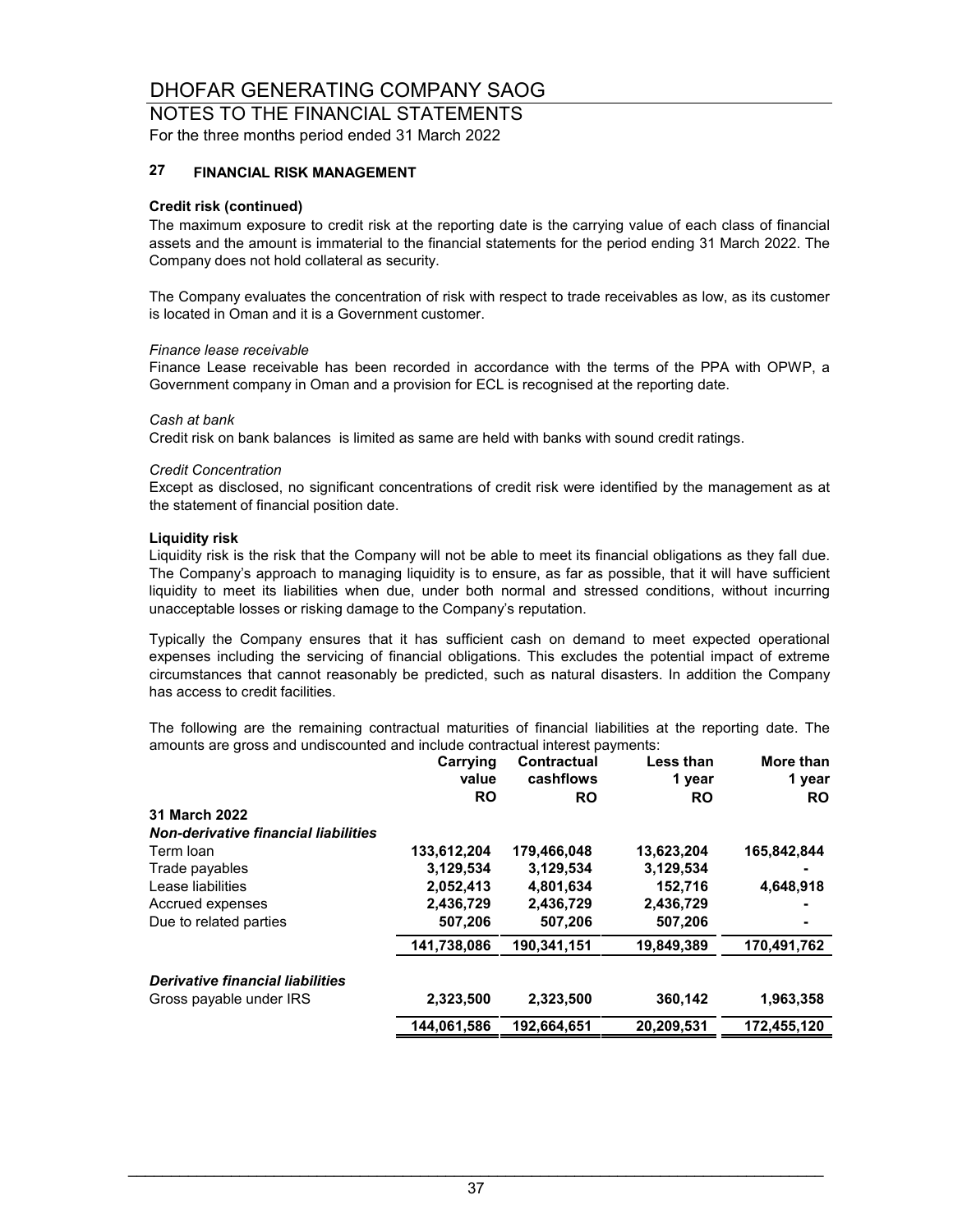NOTES TO THE FINANCIAL STATEMENTS For the three months period ended 31 March 2022

#### **27 FINANCIAL RISK MANAGEMENT**

#### **Liquidity risk (continued)**

|                                                  | Carrying    | Contractual    |                            |                |
|--------------------------------------------------|-------------|----------------|----------------------------|----------------|
|                                                  | value       |                | cashflows Less than 1 year | More than 1    |
|                                                  | <b>RO</b>   | R <sub>O</sub> | <b>RO</b>                  | R <sub>O</sub> |
| 31 December 2021                                 |             |                |                            |                |
| Non-derivative financial liabilities             |             |                |                            |                |
| Term loan                                        | 137,351,727 | 186,297,393    | 13,498,479                 | 172,798,914    |
| Trade payables                                   | 13,994,777  | 13,994,777     | 13,994,777                 |                |
| Lease liabilities                                | 2,034,217   | 4,812,511      | 152,716                    | 4,659,795      |
| Accrued expenses                                 | 2,576,215   | 2,576,215      | 2,576,215                  |                |
| Due to related parties                           | 488,502     | 488,502        | 488,502                    |                |
|                                                  | 156,445,438 | 208, 169, 398  | 30,710,689                 | 177,458,709    |
| Derivative financial liabilities                 |             |                |                            |                |
| Gross payable under IRS                          | 6,542,972   | 6,542,972      | 1,701,173                  | 4,841,799      |
|                                                  | 162,988,410 | 214,712,370    | 32,411,862                 | 182,300,508    |
|                                                  |             |                |                            |                |
| <b>Categories of financial assets</b>            |             |                |                            |                |
|                                                  |             |                | 31-Mar-22                  | 31-Dec-21      |
|                                                  |             |                | <b>RO</b>                  | R <sub>O</sub> |
| <b>Financial assets (at amortised cost)</b>      |             |                |                            |                |
| Cash and cash equivalents                        |             |                | 2,198,315                  | 4,439,759      |
| Finance lease receivable                         |             |                | 42,607,051                 | 43,222,850     |
| Major maintenance receivables                    |             |                | 2,376,337                  | 2,514,849      |
| Trade and other receivables                      |             |                | 3,381,051                  | 15,717,962     |
|                                                  |             |                | 50,562,754                 | 65,895,420     |
|                                                  |             |                |                            |                |
| <b>Financial liabilities (at amortised cost)</b> |             |                |                            |                |
| Long term loan                                   |             |                | 133,612,204                | 137,351,727    |
| Lease liabilities                                |             |                | 2,052,413                  | 2,034,217      |
| Trade and other payables                         |             |                | 6,073,469                  | 17,059,494     |
|                                                  |             |                | 141,738,086                | 156,445,438    |
|                                                  |             |                |                            |                |

#### **28 FAIR VALUES**

The carrying amount of financial assets and financial liablities are approximately equivalent to their fair values.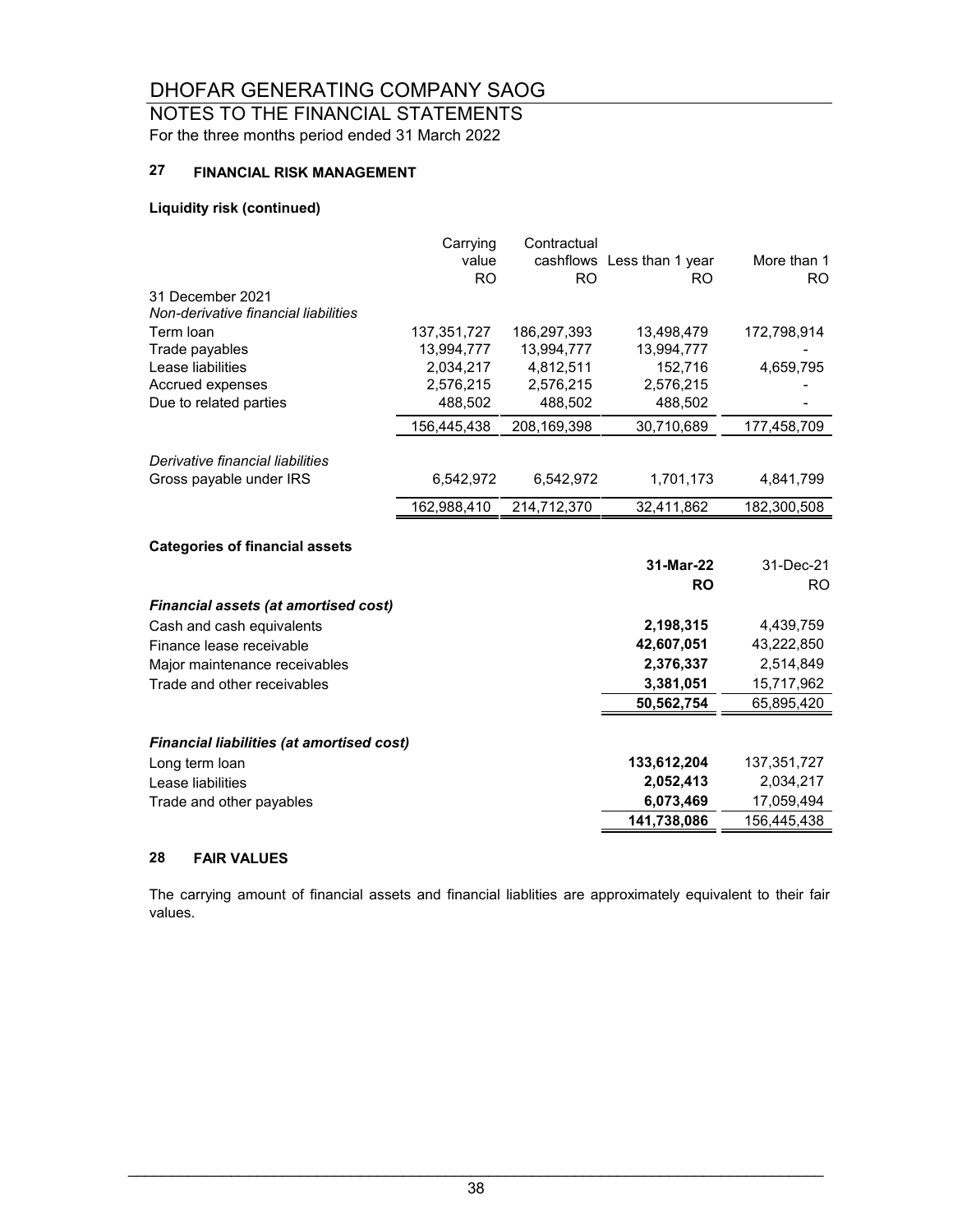NOTES TO THE FINANCIAL STATEMENTS For the three months period ended 31 March 2022

#### **29 CAPITAL MANAGEMENT**

The Company's objectives when managing capital are to safeguard the Company's ability to continue as a going concern and benefit other stake holders. The management's policy is to maintain a strong capital base so as to maintain creditor and market confidence and to sustain future development of the business. Management is confident of maintaining the current level of profitability by enhancing top line growth and prudent cost management. The Company is not subject to externally imposed capital requirements.

The capital structure of the Company comprises of net debt (borrowings as detailed in notes 16 and lease liabilities offset by cash and bank balances) and equity of the Company (comprising the share capital, reserves and retained earnings). The Company is not subject to externally imposed capital requirements other than the requirements of the Commercial Companies Law.

The Board regularly reviews the capital structure of the Company. As part of this review, the Board considers the cost of capital and the risks associated with each class of capital. The gearing ratio at 31 March 2022 is 297.08% (2021: 316.73%).

#### *Gearing ratio*

Gearing ratio at the reporting date as follows:

|                                          | 31-Mar-22<br>RO              | 31-Dec-21<br>RO.           |
|------------------------------------------|------------------------------|----------------------------|
| Debt (i)<br>Less: cash and bank balances | 135,664,617<br>(2, 198, 315) | 139,385,944<br>(4,439,759) |
| Net debt                                 | 133,466,302                  | 134,946,185                |
| Equity (ii)                              | 44.925.535                   | 42,606,625                 |
| Net debt to equity ratio                 | 297.08%                      | 316.73%                    |

(i) Debt is defined as long and short-term borrowings (excluding derivatives) as described in note 16 and lease liabilities (note 18).

(ii) Equity includes all capital and reserves of the Company that are managed as capital.

#### **30 COMMITMENTS AND CONTINGENCIES**

#### **(i) Debt Service Reserve Account Letter of Credit**

At 31 March 2022, the Company had contingent liabilities in respect of Debt Service Reserve Account ('DSRA') letter of credit amounting to RO 3,317,295 and USD 11,415,251 (2021: RO 2,642,747 and USD 8,862,338) in accordance with the requirement of the Common Terms Agreement ('CTA') given in the normal course of business on which no material liabilities are expected to arise.

#### **(ii) Sponsors' Fuel Reserve Account (FRA) Commitment**

Under the Common Terms Agreement (CTA) the project's sponsors are required to provide the Fuel Reserve Account (FRA) commitment to the offshore trustee. The FRA commitment can be provided in the form of cash, letter of credit (LC) or letter of guarantee (LG). At 31 March 2022, Mitsui & Co., Ltd and ACWA Power provided their support through letter of guarantee and letter of credit respectively, whereas DIDIC deposited the cash of RO 311,930 (2021: RO 311,930) in FRA bank account to comply with the CTA requirements. FRA bank balance and FRA support can only be utilized with lenders' and sponsors' consent, therefore DGC do not have any control on these amounts and the amount received from DIDIC is held in a fiduciary capacity and not accounted in these financial statements.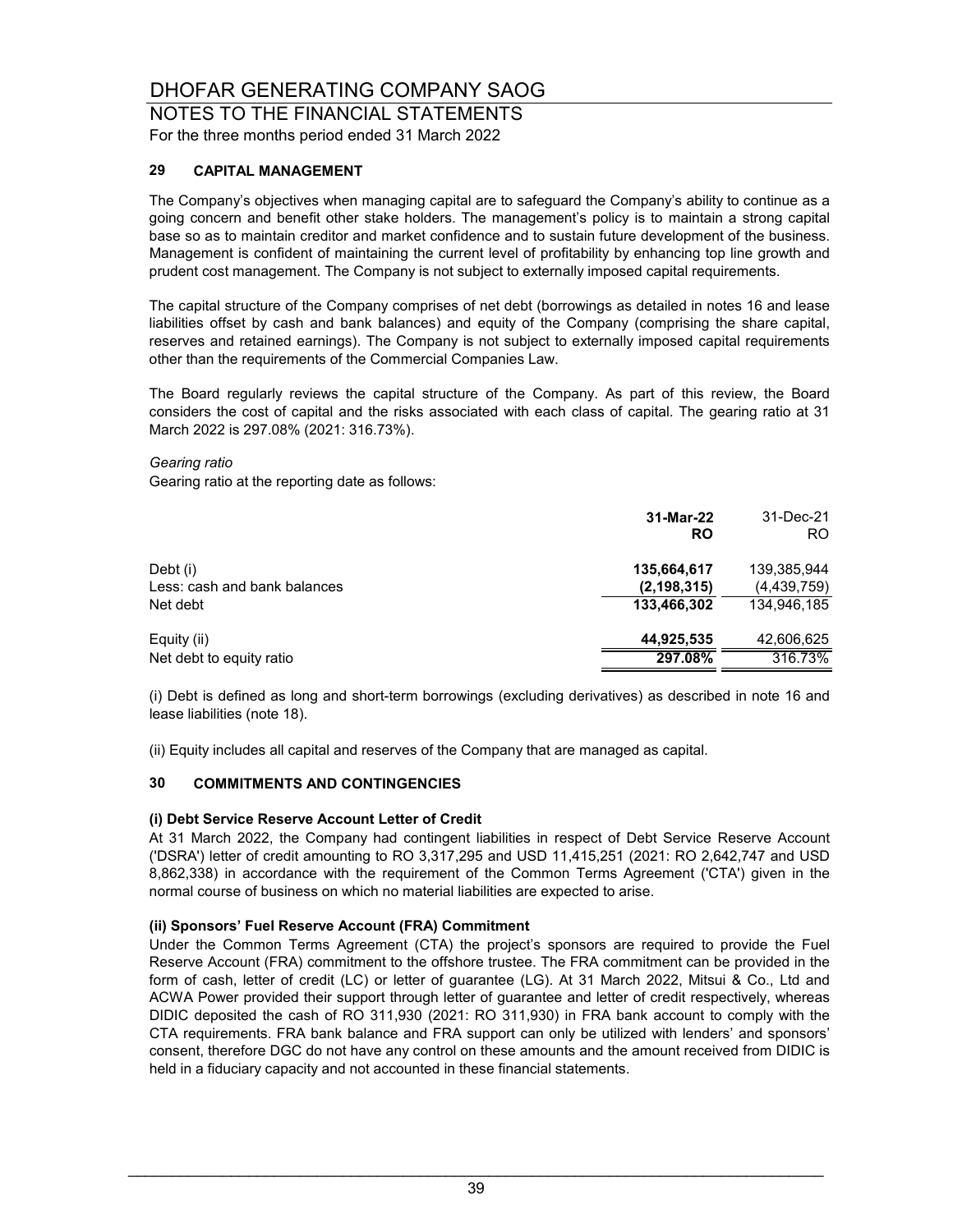NOTES TO THE FINANCIAL STATEMENTS For the three months period ended 31 March 2022

#### **30 COMMITMENTS AND CONTINGENCIES (continued)**

#### **(iii) Capital commitments**

The Company has no capital commitments as of 31 March 2022 (2021: Nil) with contractors for construction and other activities.

#### **(iv) Operating lease arrangement where the Company acts as a lessor**

As disclosed in notes to these financial statements, the arrangement between the Company and OPWP under the PPA for 445 MW power plant is covered under IFRS 16 Leases and such arrangement in substance represents an operating lease under IFRS 16 Leases. The lease commenced on 1 January 2018. The following is the total of future minimum lease receipts expected to be received under the PPA:

|                                                                 | 31-Mar-22<br><b>RO</b>   | 31-Dec-21<br>RO.         |
|-----------------------------------------------------------------|--------------------------|--------------------------|
| Due within one year<br>Due after one year but within five years | 13,427,834<br>53,748,704 | 13.431.202<br>53,753,643 |
| Due after five years                                            | 77,205,851               | 80,511,885               |
|                                                                 | 144,382,389              | 147,696,729              |

#### **(v) Connection fee charges**

The Company had entered into agreements for connection to the transmission system and has to pay the fixed and variable connection charges related to connection assets and operation and maintenance fee.

The minimum fixed future payments under the electrical connection agreements are as follow:

| 31-Mar-22<br>RO | 31-Dec-21<br>RO. |
|-----------------|------------------|
| 203,969         | 271.958          |
| 1,087,832       | 1,087,832        |
| 1,275,462       | 1,275,462        |
| 2,567,263       | 2,635,252        |
|                 |                  |

#### **31 NET ASSETS PER SHARE**

Net assets per share is calculated by dividing the net assets attributable to the ordinary shareholders of the Company by the ordinary shares outstanding at the reporting date.

|                                 | 31-Mar-22<br>RO | 31-Dec-21<br>RO. |
|---------------------------------|-----------------|------------------|
| Net assets - shareholder funds  | 44,925,535      | 42,606,625       |
| Total number of ordinary shares | 222,240,000     | 222.240.000      |
| Net assetsper share             | 0.202           | 0.192            |